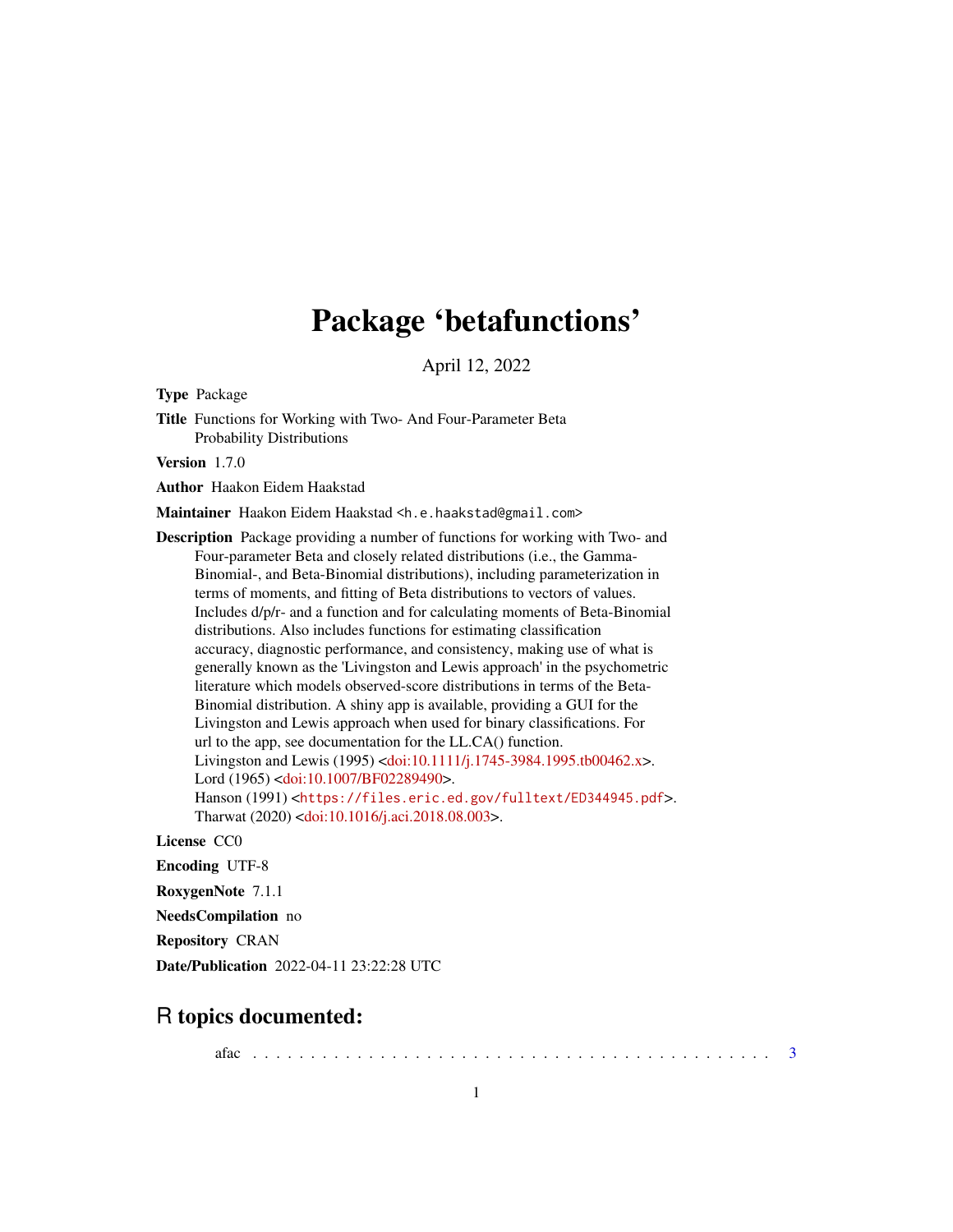|            | 4              |
|------------|----------------|
|            | 5              |
|            | 6              |
|            | $\overline{7}$ |
|            | 8              |
|            | 9              |
|            | 10             |
|            | 11             |
|            | 13             |
|            | 14             |
|            | 15             |
|            | 15             |
|            | 17             |
|            | 18             |
|            | 19             |
|            | 20             |
|            | 21             |
|            | 22             |
|            | 23             |
|            | 24             |
|            |                |
|            | 25             |
|            | 26             |
|            | 28             |
| dBetaMS    | 28             |
| dfac       | 29             |
|            | 30             |
| ETL.       | 31             |
|            | 32             |
|            | 32             |
|            | 34             |
|            | 37             |
|            | 40             |
|            | 42             |
|            | 43             |
| <b>MLA</b> | 44             |
|            | 45             |
|            | 45             |
|            | 46             |
|            | 47             |
|            | 48             |
| pBetaMS    | 49             |
|            | 50             |
|            | 50             |
| qBetaMS    | 51             |
|            | 52             |
|            | 53             |
|            | 54             |
|            | 55             |
|            |                |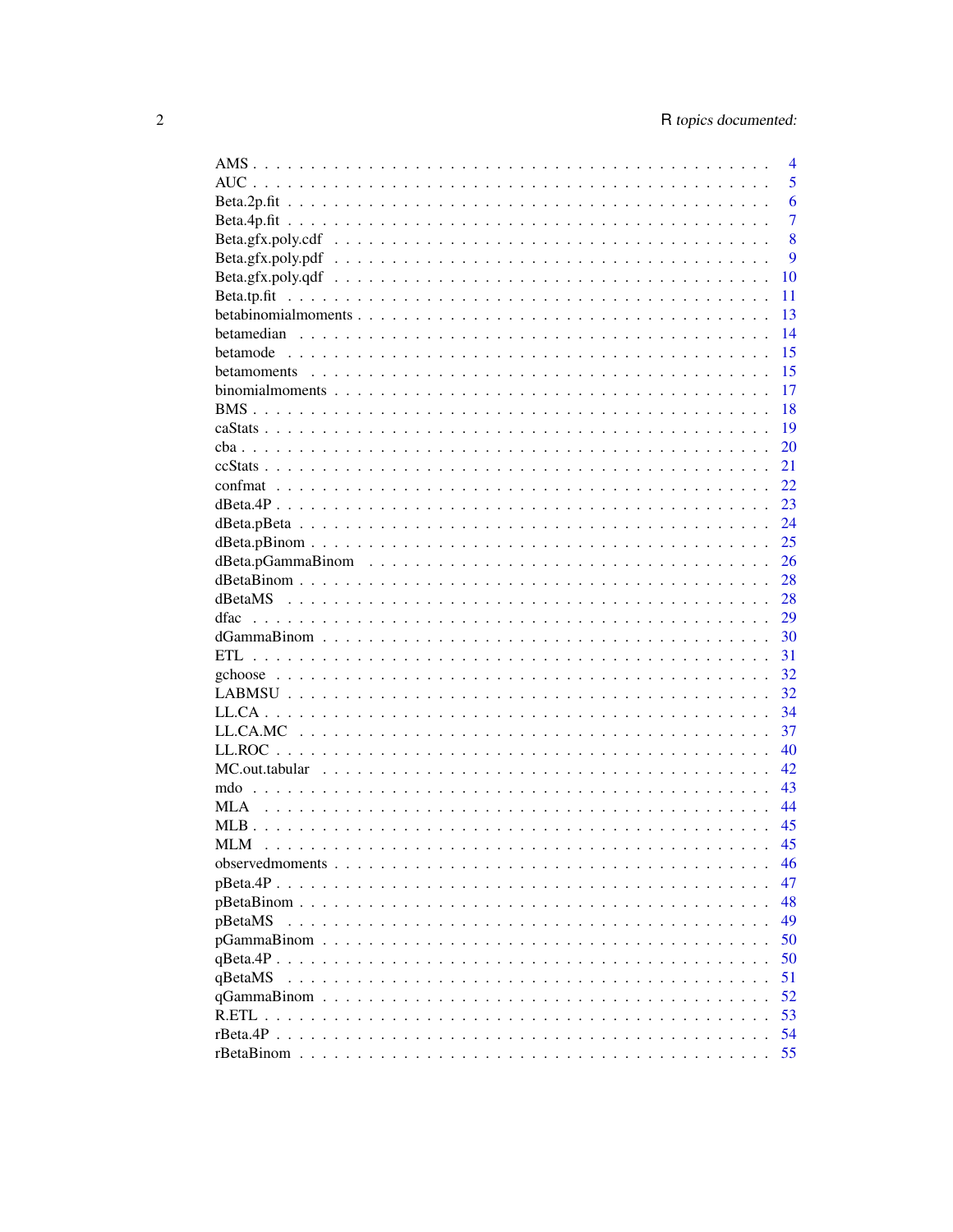<span id="page-2-0"></span> $\int$  3 aface 3 3 3 3 3 3 3 3 3 3 3 4  $\int$  3 3 4  $\int$  3 3 4  $\int$  3 3 4  $\int$  3 3 4  $\int$  3  $\int$  3  $\int$  3  $\int$  3  $\int$  4  $\int$  4  $\int$  5  $\int$  5  $\int$  5  $\int$  5  $\int$  5  $\int$  5  $\int$  5  $\int$  5  $\int$  5  $\int$  5  $\int$  5  $\int$  5  $\int$  5  $\int$  5

| Index |  |
|-------|--|
|       |  |
|       |  |
|       |  |
|       |  |
|       |  |

afac *Ascending (rising) factorial.*

### Description

Calculate the ascending (or rising) factorial of a value x of order r.

### Usage

 $afac(x, r, method = "product")$ 

### Arguments

| $\mathsf{x}$ | A value for which the ascending factorial is to be calculated.                                                                                                                                                                                                                                                                                                         |
|--------------|------------------------------------------------------------------------------------------------------------------------------------------------------------------------------------------------------------------------------------------------------------------------------------------------------------------------------------------------------------------------|
| $\mathsf{r}$ | The power x is to be raised to.                                                                                                                                                                                                                                                                                                                                        |
| method       | The method by which the descending factorials are to be calculated. Default is<br>"product" which uses direct arithmetic. Alternative is "gamma" which calcu-<br>lates the descending factorial using the Gamma function. The alternative method<br>might be faster but might fail because the Gamma function is not defined for<br>negative integers (returning Inf). |

### Value

The ascending factorial of value x raised to the r'th power.

### Examples

# To calculate the 4th ascending factorial for a value (e.g., 3.14):  $afac(x = 3.14, r = 4)$ # To calculate the 5th ascending factorial for values 3.14, 2.72, and 0.58:  $afac(x = c(3.14, 2.72, 0.58), r = 5)$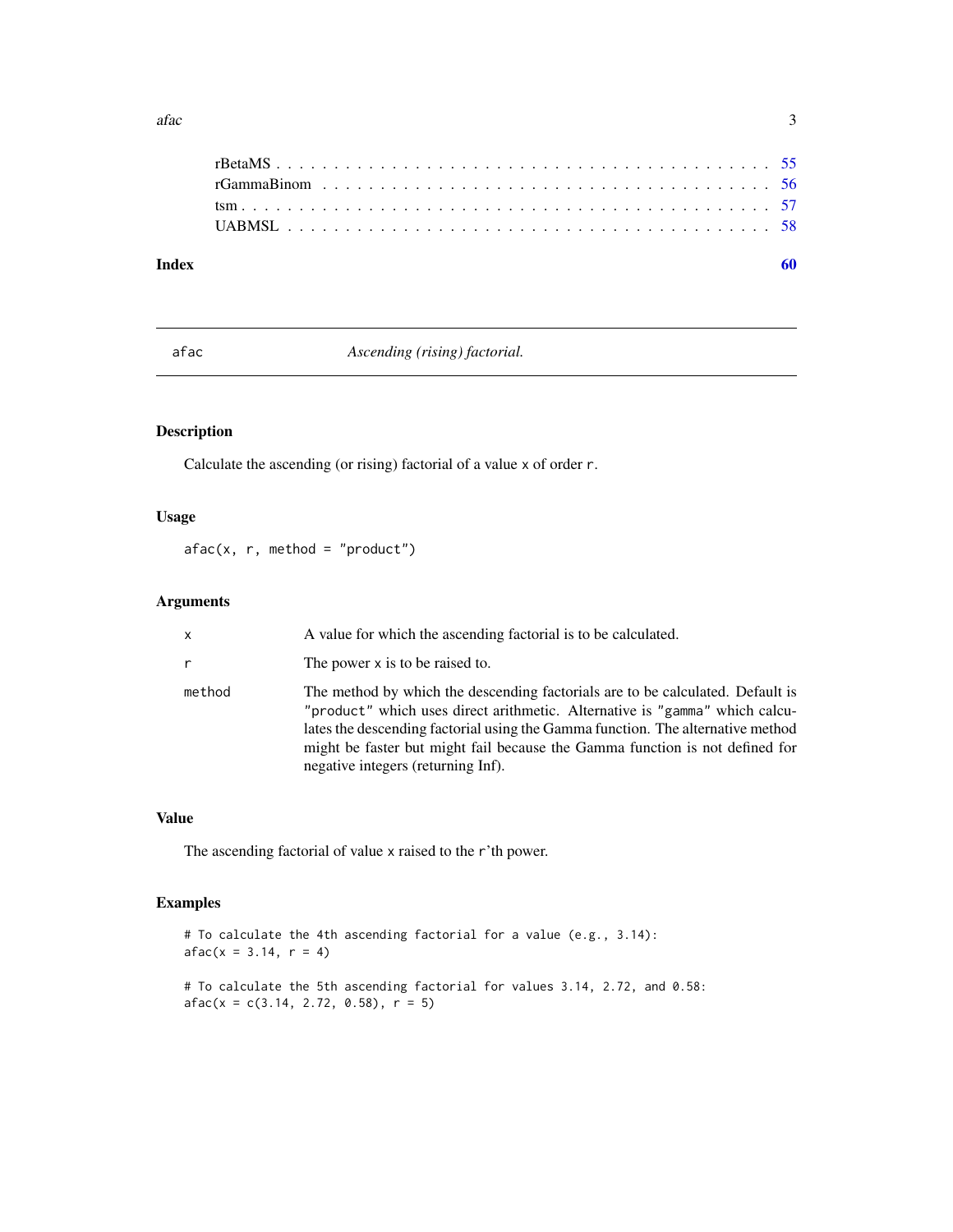<span id="page-3-0"></span>AMS *Alpha Shape-Parameter Given Location-Parameters, Mean, Variance, Skewness, Kurtosis and Beta Shape-Parameter of a Four-Parameter Beta PDD.*

### Description

Calculates the Beta value required to produce a Beta probability density distribution with defined moments and parameters. Be advised that not all combinations of moments and parameters can be satisfied (e.g., specifying mean, variance, skewness and kurtosis uniquely determines both locationparameters, meaning that the value of the lower-location parameter will take on which ever value it must, and cannot be specified).

### Usage

```
AMS(
  mean = NULL,
  variance = NULL,
  skewness = NULL,
  kurtosis = NULL,
  l = \emptyset,
  u = 1,beta = NULL,
  sd = NULL)
```

| mean     | The mean (first raw moment) of the target Standard Beta probability density<br>distribution.                                                                                                                                       |
|----------|------------------------------------------------------------------------------------------------------------------------------------------------------------------------------------------------------------------------------------|
| variance | The variance (second central moment) of the target Standard Beta probability<br>density distribution.                                                                                                                              |
| skewness | The skewness (third standardized moment) of the target Beta probability density<br>distribution.                                                                                                                                   |
| kurtosis | The kurtosis (fourth standardized moment) of the target Beta probability density<br>distribution.                                                                                                                                  |
| 1        | The lower-bound of the Beta distribution. Default is 0 (i.e., the lower-bound of<br>the Standard, two-parameter Beta distribution).                                                                                                |
| u        | The upper-bound of the Beta distribution. Default is 1 (i.e., the upper-bound of<br>the Standard, two-parameter Beta distribution).                                                                                                |
| beta     | Optional specification of the Beta shape-parameter of the target Beta distribu-<br>tion. Finds then the Alpha parameter necessary to produce a distribution with<br>the specified mean, given specified Beta, l, and u parameters. |
| sd       | Optional alternative to specifying var. The standard deviation of the target Stan-<br>dard Beta probability density distribution.                                                                                                  |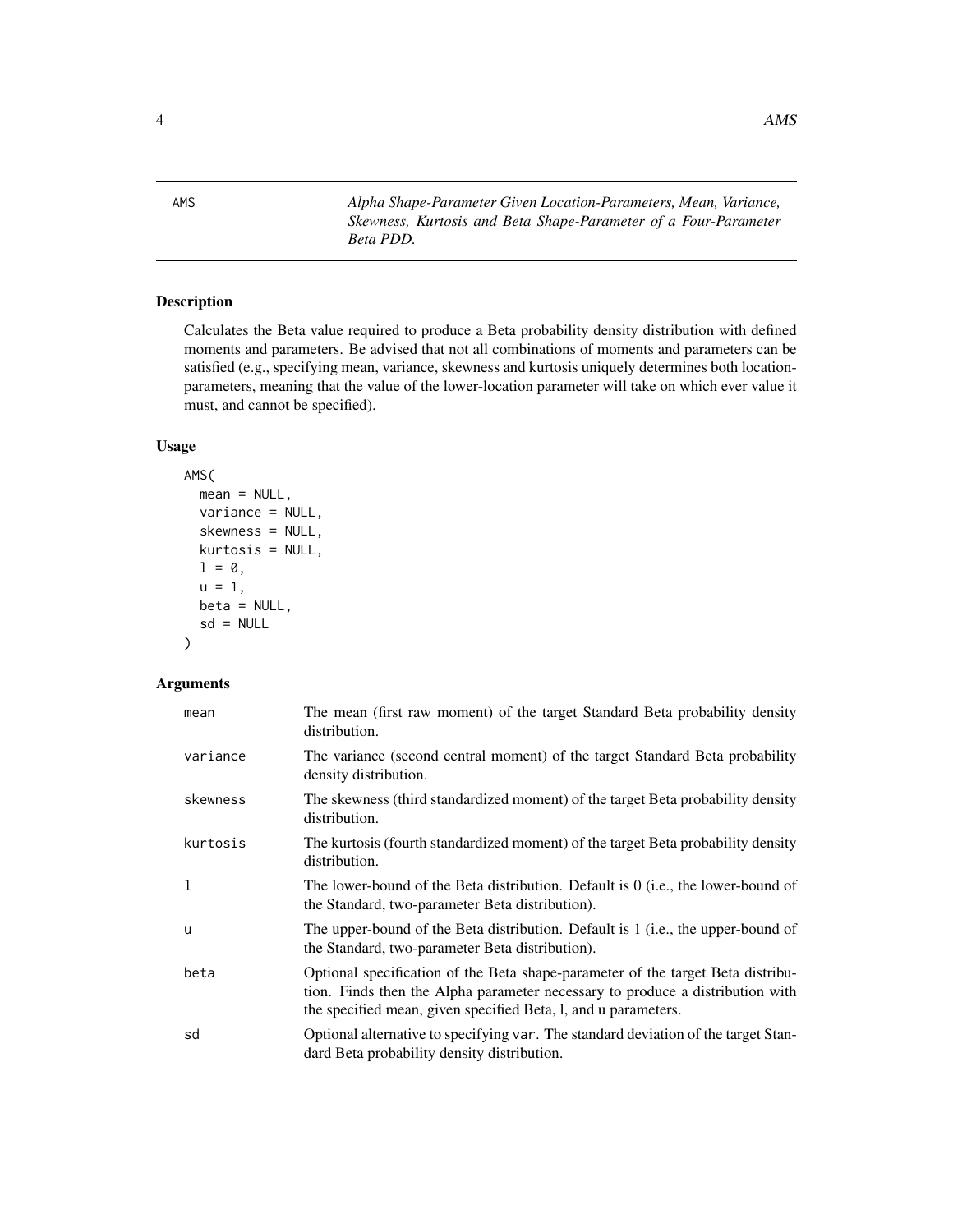#### <span id="page-4-0"></span> $AUC$  5

### Value

A numeric value representing the required value for the Alpha shape-parameter in order to produce a Beta probability density distribution with the target mean and variance, given specified lower- and upper bounds of the Beta distribution.

### Examples

```
# Generate some fictional data. Say, 100 individuals take a test with a
# maximum score of 100 and a minimum score of 0, rescaled to proportion
# of maximum.
set.seed(1234)
testdata <- rbinom(100, 100, rBeta.4P(100, 0.25, 0.75, 5, 3)) / 100
hist(testdata, xlim = c(\theta, 1))
# To find the alpha shape-parameter of a Standard (two-parameter) Beta
# distribution with the same mean and variance as the observed-score
# distribution using AMS():
AMS(mean(testdata), var(testdata))
```
### AUC *Area Under the ROC Curve.*

## Description

Given a vector of false-positive rates and a vector of true-positive rates, calculate the area under the Receiver Operator Characteristic (ROC) curve.

#### Usage

AUC(FPR, TPR)

#### **Arguments**

| FPR | Vector of False-Positive Rates. |
|-----|---------------------------------|
| TPR | Vector of True-Positive Rates.  |

### Value

A value representing the area under the ROC curve.

### Note

Script originally retrieved and modified from https://blog.revolutionanalytics.com/2016/11/calculatingauc.html.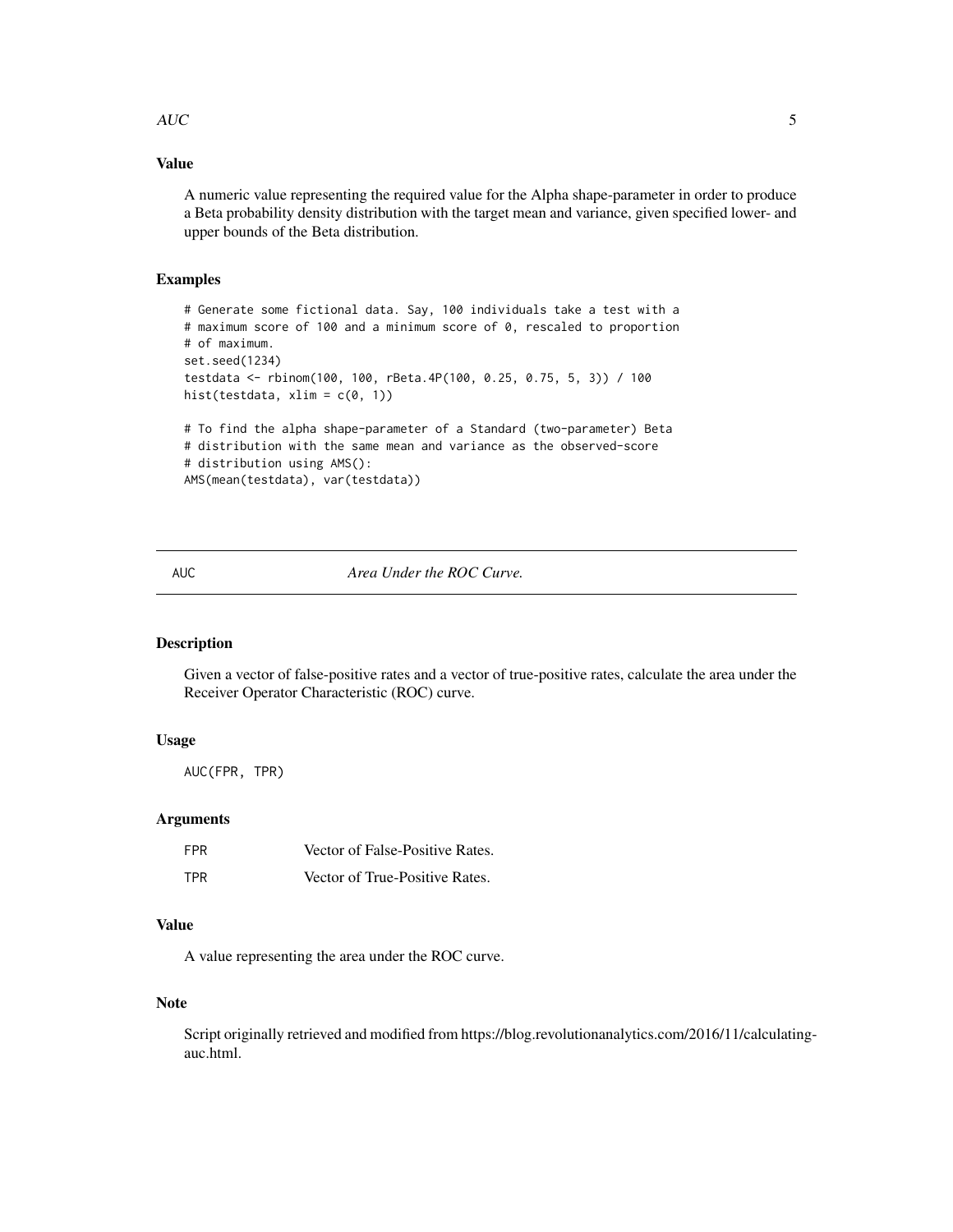#### Examples

```
# Generate some fictional data. Say, 100 individuals take a test with a
# maximum score of 100 and a minimum score of 0.
set.seed(1234)
testdata <- rbinom(100, 100, rBeta.4P(100, 0.25, 0.75, 5, 3))
hist(testdata, xlim = c(\theta, 100))
# Suppose the cutoff value for attaining a pass is 50 items correct, and
# that the reliability of this test was estimated to 0.7. To calculate the
# necessary (x, y) coordinates to compute the area under the curve statistic
# one can use the LL.ROC() function with the argument
# raw.out = TRUE.
coords \leq LL.ROC(x = testdata, reliability = .7, truecut = 50, min = 0,
max = 100, raw.out = TRUE)
# To calculate and retrieve the Area Under the Curve (AUC) with the AUC()
# function, feed it the raw coordinates calculated above.
AUC(coords[, "FPR"], coords[, "TPR"])
```

| Beta.2p.fit |                                         | Method of Moment Estimates of Shape-Parameters of the Two- |  |
|-------------|-----------------------------------------|------------------------------------------------------------|--|
|             | Parameter (Standard) Beta Distribution. |                                                            |  |

#### Description

An implementation of the method of moments estimation of two-parameter Beta distribution parameters. Given a vector of values, calculates the shape parameters required to produce a two-parameter Beta distribution with the same mean and variance (i.e., the first two moments) as the observed-score distribution.

#### Usage

```
Beta.2p.fit(scores, mean = NULL, variance = NULL, l = 0, u = 1)
```

| scores   | A vector of values to which the two-parameter Beta distribution is to be fitted.<br>The values ought to fall within the $[0, 1]$ interval.                                       |
|----------|----------------------------------------------------------------------------------------------------------------------------------------------------------------------------------|
| mean     | The mean of the target Beta distribution. Alternative to feeding the function raw<br>scores.                                                                                     |
| variance | The variance of the target Beta distribution. Alternative to feeding the function<br>raw scores.                                                                                 |
|          | Optional specification of a lower-bound parameter of the Beta distribution. De-<br>fault is 0 (i.e., the lower-bound of the Standard two-parameter Beta distribution).           |
| u        | Optional specification of an upper-bound parameter of the Beta distribution. De-<br>fault is 1 ( <i>i.e.</i> , the lower-bound of the Standard two-parameter Beta distribution). |

<span id="page-5-0"></span>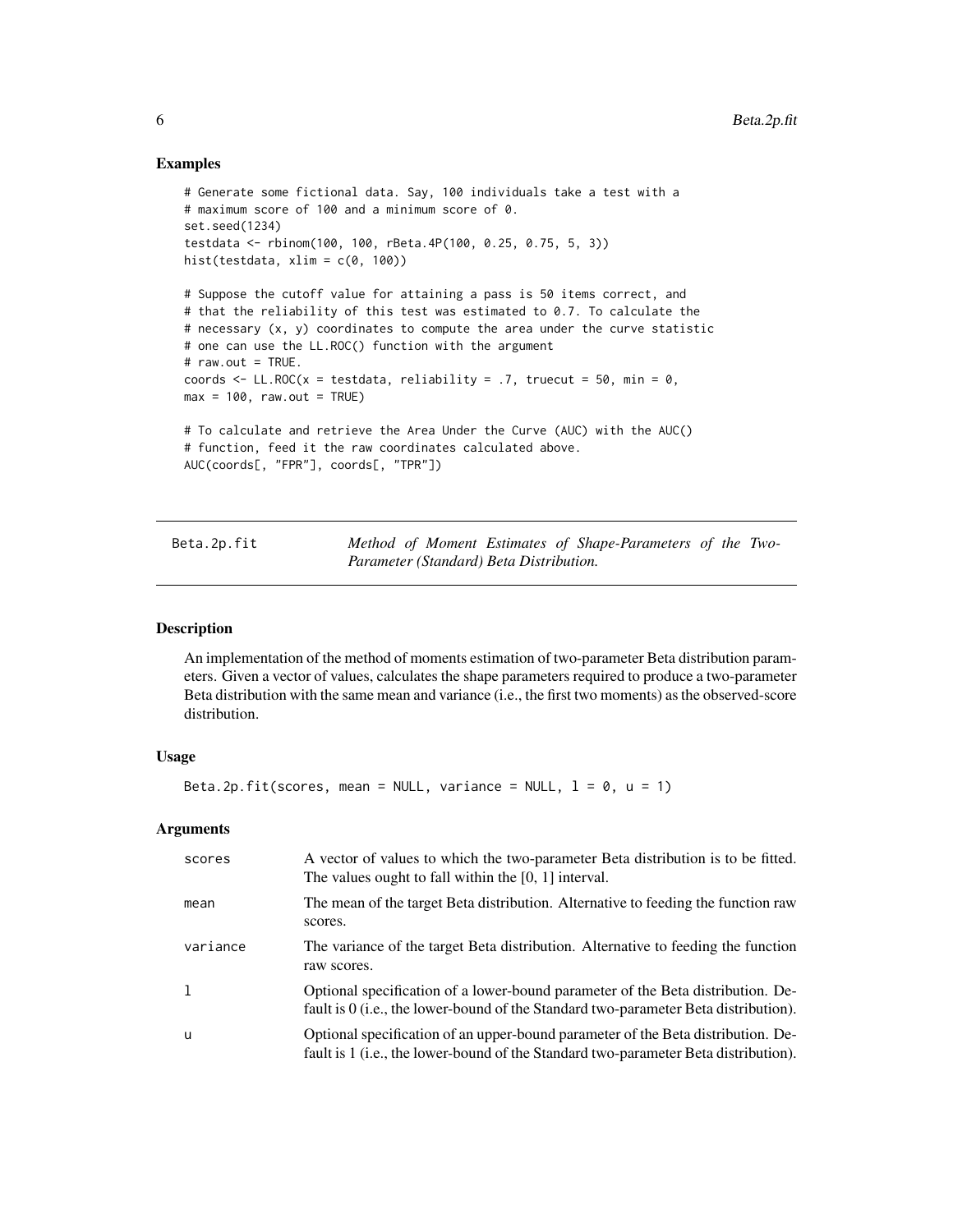### <span id="page-6-0"></span>Beta.4p.fit 7

### Value

A list of parameter-values required to produce a Standard two-parameter Beta distribution with the same first two moments as the observed distribution.

#### Examples

```
# Generate some fictional data. Say, 100 individuals take a test with a
# maximum score of 100 and a minimum score of 0.
set.seed(1234)
testdata <- rbinom(100, 100, rBeta.4P(100, 0.25, 0.75, 5, 3)) / 100
hist(testdata, xlim = c(0, 1), freq = FALSE)
# To fit and retrieve the parameters for a two-parameter Beta distribution
# to the observed-score distribution using Beta.2p.fit():
(params.2p <- Beta.2p.fit(testdata))
curve(dbeta(x, params.2p$alpha, params.2p$beta), add = TRUE)
```
Beta.4p.fit *Method of Moment Estimates of Shape- and Location Parameters of the Four-Parameter Beta Distribution.*

#### Description

An implementation of the method of moments estimation of four-parameter Beta distribution parameters presented by Hanson (1991). Given a vector of values, calculates the shape- and location parameters required to produce a four-parameter Beta distribution with the same mean, variance, skewness and kurtosis (i.e., the first four moments) as the observed-score distribution.

#### Usage

```
Beta.4p.fit(
  scores,
  mean = NULL,variance = NULL,
  skewness = NULL,
  kurtosis = NULL
)
```

| scores   | A vector of values to which the four-parameter Beta distribution is to be fitted.                              |
|----------|----------------------------------------------------------------------------------------------------------------|
| mean     | If scores are not supplied: specification of the mean for the target four-parameter<br>Beta distribution.      |
| variance | If scores are not supplied: specification of the variance for the target four-<br>parameter Beta distribution. |
| skewness | If scores are not supplied: specification of the skewness for the target four-<br>parameter Beta distribution. |
| kurtosis | If scores are not supplied: specification of the kurtosis for the target four-parameter<br>Beta distribution.  |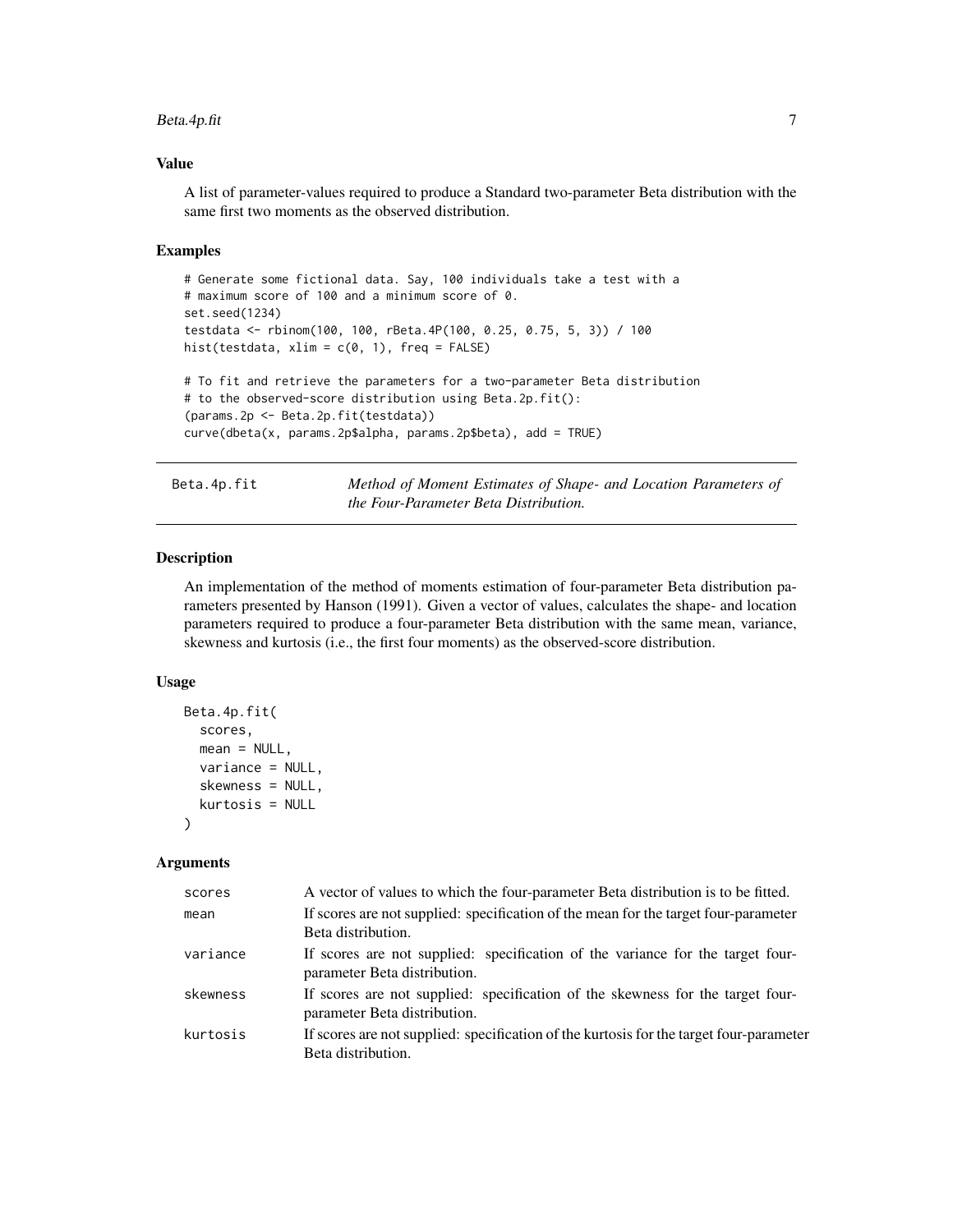<span id="page-7-0"></span>A list of parameter-values required to produce a four-parameter Beta distribution with the same first four moments as the observed distribution.

#### References

Hanson, Bradley A. (1991). Method of Moments Estimates for the Four-Parameter Beta Compound Binomial Model and the Calculation of Classification Consistency Indexes.American College Testing Research Report Series.

Lord, Frederic M. (1965). A Strong True-Score Theory, With Applications. Psychometrika, 30(3).

#### Examples

```
# Generate some fictional data. Say, 100 individuals take a test with a
# maximum score of 100 and a minimum score of 0.
set.seed(1234)
testdata <- rbinom(100, 100, rBeta.4P(100, 0.25, 0.75, 5, 3))
hist(testdata, xlim = c(0, 100), freq = FALSE)
# To fit and retrieve the parameters for a four-parameter Beta distribution
# to the observed-score distribution using Beta.4p.fit():
(params.4p <- Beta.4p.fit(testdata))
curve(dBeta.4P(x, params.4p$l, params.4p$u, params.4p$alpha, params.4p$beta), add = TRUE)
```

| Beta.gfx.poly.cdf | Coordinate Generation for Marking an Area Under the Curve for the |
|-------------------|-------------------------------------------------------------------|
|                   | Beta Cumulative Probability Density Distribution.                 |

#### **Description**

Plotting tool, producing a two-column matrix with values of y corresponding to locations on x. Useful for shading areas under the curve when tracing the line for the Standard Beta cumulative probability function.

### Usage

```
Beta.gfx.poly.cdf(from, to, by, alpha, beta, l = 0, u = 1)
```

| from  | The point of the x-axis from where to start producing y-density values.                       |
|-------|-----------------------------------------------------------------------------------------------|
| to    | The point of the x-axis to where y-density values are to be produced.                         |
| bv    | The resolution (or spacing) at which to produce y-density values.                             |
| alpha | The alpha shape-parameter value for the Standard Beta cumulative probability<br>distribution. |
| beta  | The beta shape-parameter for the Standard Beta cumulative probability distribu-<br>tion.      |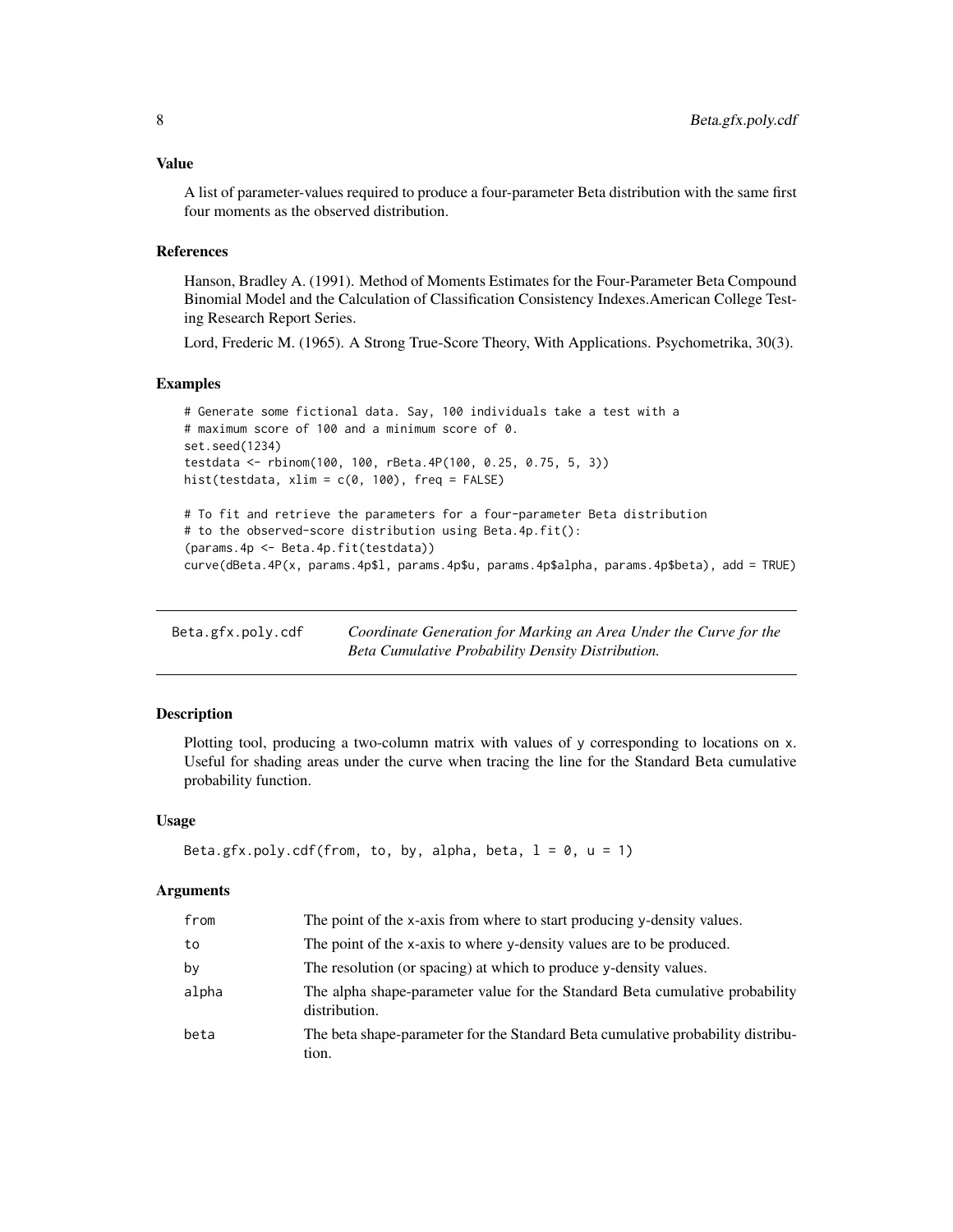### <span id="page-8-0"></span>Beta.gfx.poly.pdf 9

|     | The lower-bound location parameter of the Beta distribution. |
|-----|--------------------------------------------------------------|
| - u | The upper-bound location parameter of the Beta distribution. |

### Value

A two-column matrix with cumulative probability-values of y to plot against corresponding location values of x.

### Examples

```
# To box in an area under a four-parameter Beta cumulative distribution with
# location parameters 1 = 0.25 and u = 0.75, and shape parameters
# alpha = 5 and beta = 3, from 0.4 to 0.6:
plot(NULL, xlim = c(0, 1), ylim = c(0, 1))coords \leq Beta.gfx.poly.cdf(from = 0.4, to = 0.6, by = 0.001, alpha = 5,
beta = 3, 1 = 0.25, u = 0.75)
polygon(coords)
```

| Beta.gfx.poly.pdf | Coordinate Generation for Marking an Area Under the Curve for the |
|-------------------|-------------------------------------------------------------------|
|                   | Beta Probability Density Distribution.                            |

#### Description

Plotting tool, producing a two-column matrix with values of y corresponding to locations on x. Useful for shading areas under the curve when tracing the line for the Standard Beta probability density function.

#### Usage

```
Beta.gfx.poly.pdf(from, to, by, alpha, beta, l = 0, u = 1)
```
### Arguments

| from     | The point of the x-axis from where to start producing y-density values.                            |
|----------|----------------------------------------------------------------------------------------------------|
| to       | The point of the x-axis to where y-density values are to be produced.                              |
| by       | The resolution (or spacing) at which to produce y-density values.                                  |
| alpha    | The alpha (first) shape-parameter value for the Standard Beta probability density<br>distribution. |
| beta     | The beta (second) shape-parameter for the Standard Beta probability density<br>distribution.       |
| 1        | The lower-bound location parameter of the Beta distribution.                                       |
| <b>u</b> | The upper-bound location parameter of the Beta distribution.                                       |

### Value

A two-column matrix with density-values of y to plot against corresponding location values of x.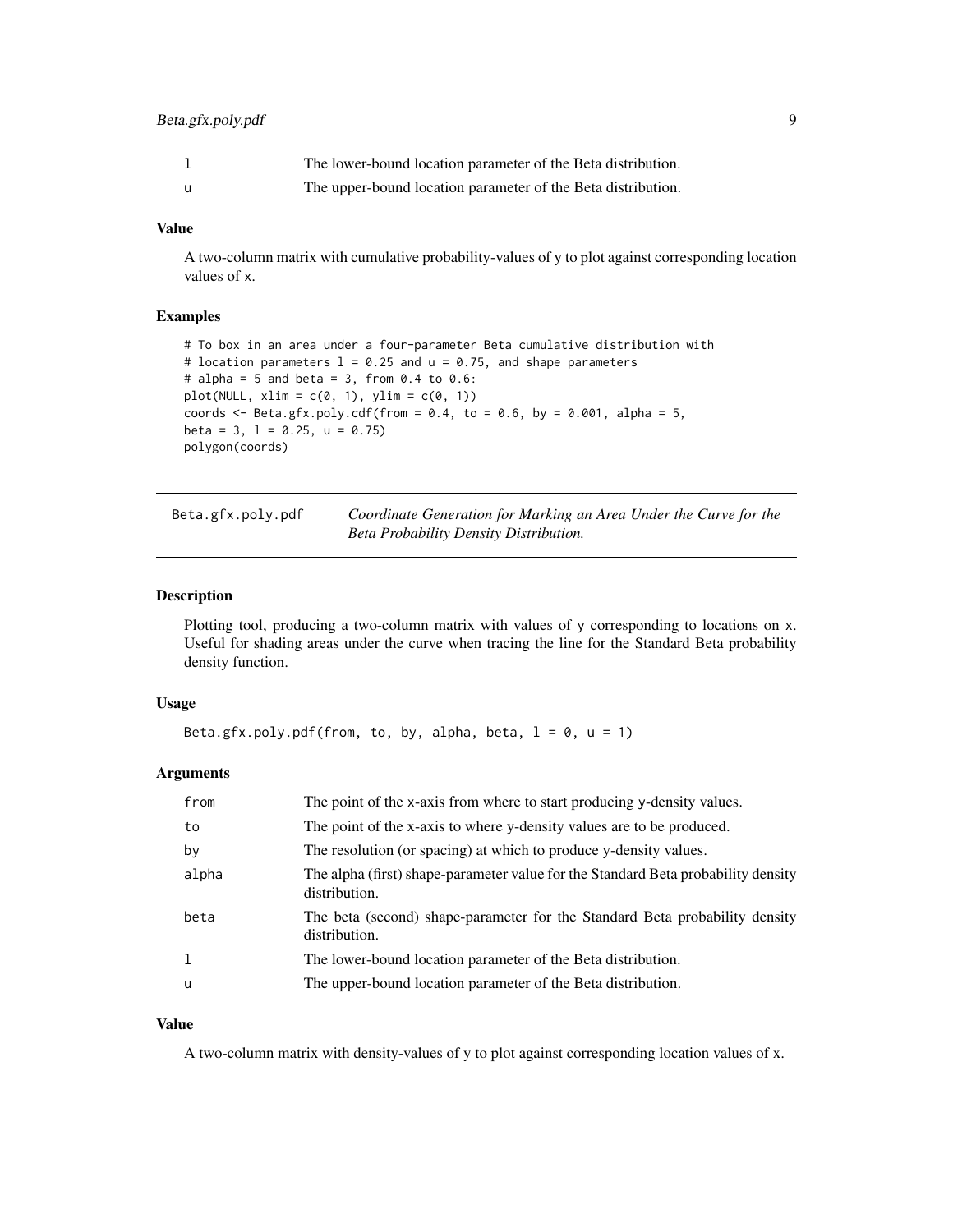#### Examples

```
# To box in an area under a four-parameter Beta distribution with location
# parameters 1 = .25 and u = .75, and shape parameters alpha = 5 and
# rbeta = 3, from 0.4 to 0.6:
plot(NULL, xlim = c(0, 1), ylim = c(0, 7))
coords \leq Beta.gfx.poly.pdf(from = 0.4, to = 0.6, by = 0.001, alpha = 5,
beta = 3, 1 = 0.25, u = 0.75)
polygon(coords)
```
Beta.gfx.poly.qdf *Coordinate Generation for Marking an Area Under the Curve for the Beta Quantile Density Distribution.*

### Description

Plotting tool, producing a two-column matrix with values of y corresponding to locations on x. Useful for shading areas under the curve when tracing the line for the Standard Beta probability quantile function.

#### Usage

Beta.gfx.poly.qdf(from, to, by, alpha, beta,  $l = 0$ ,  $u = 1$ )

#### **Arguments**

| from     | The point of the x-axis from where to start producing y-quantile values.        |
|----------|---------------------------------------------------------------------------------|
| to       | The point of the x-axis to where y-quantile values are to be produced.          |
| by       | The resolution (or spacing) at which to produce y-density values.               |
| alpha    | The alpha shape-parameter value for the Standard Beta probability distribution. |
| beta     | The beta shape-parameter for the Standard Beta probability distribution.        |
| 1        | The lower-bound location parameter of the Beta distribution.                    |
| <b>u</b> | The upper-bound location parameter of the Beta distribution.                    |
|          |                                                                                 |

### Value

A two-column matrix with quantile-values of y to plot against corresponding location values of x.

### Examples

# To box in an area under a four-parameter Beta quantile distribution with # location parameters  $l = .25$  and  $u = 75$ , and shape parameters alpha = 5 and # beta = 3, from .4 to .6:  $plot(NULL, xlim = c(0, 1), ylim = c(0, 1))$ coords  $\leq$  Beta.gfx.poly.qdf(from = 0.4, to = 0.6, by = 0.001, alpha = 5, beta = 3,  $1 = 0.25$ ,  $u = 0.75$ ) polygon(coords)

<span id="page-9-0"></span>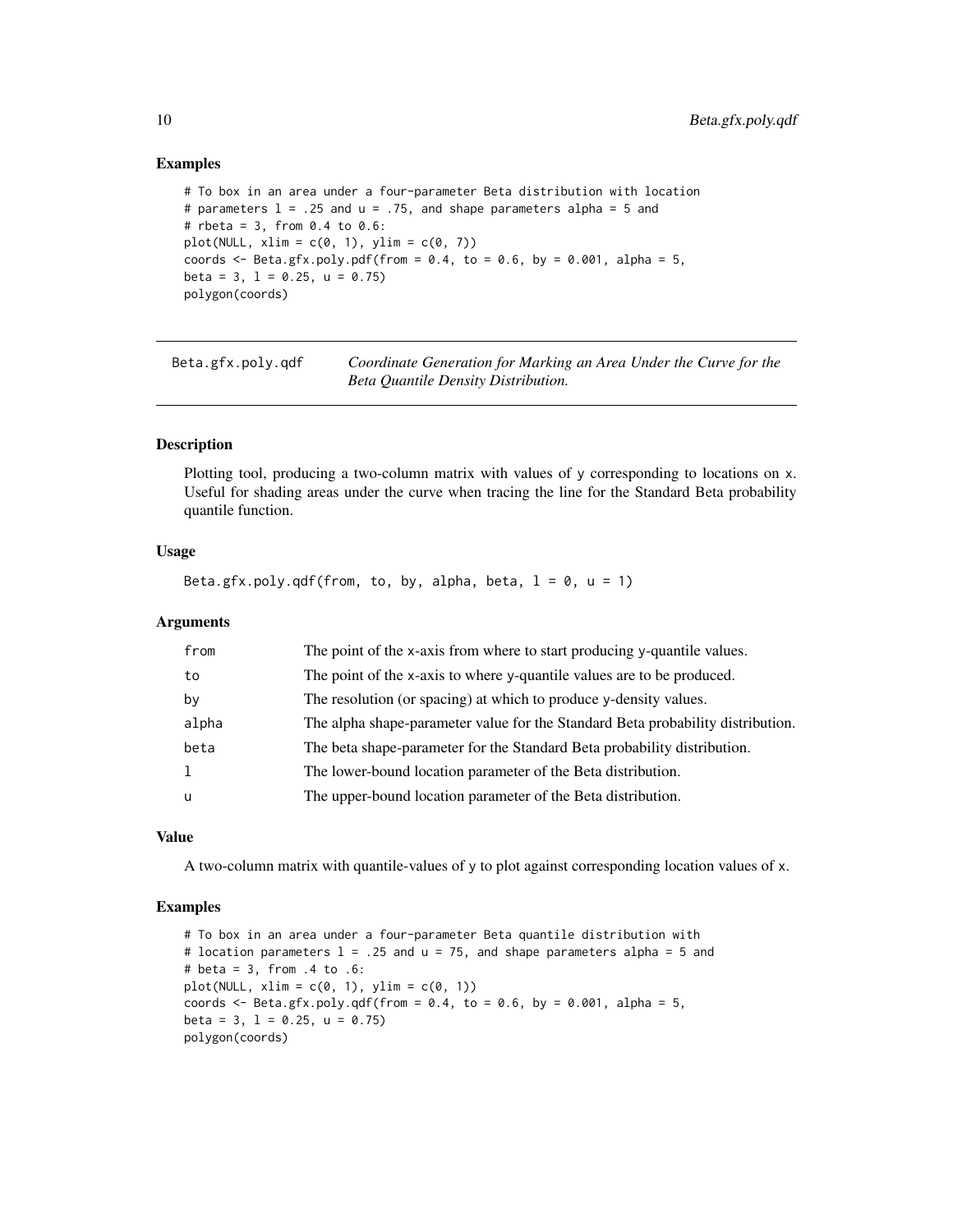<span id="page-10-0"></span>Beta.tp.fit *Estimate Beta true-score distribution based on observed-score rawmoments and the effective test length.*

### Description

Estimator for the Beta true-score distribution shape-parameters from the observed-score distribution and Livingston and Lewis' effective test length. Returns a list with entries representing the lower- and upper shape parameters (l and u), and the shape parameters (alpha and beta) of the four-parameters beta distribution.

#### Usage

```
Beta.tp.fit(
  x,
 min,
 max,
  etl,
  reliability = NULL,
  true_model = "4P",failsafe = FALSE,
  l = \emptyset,
  u = 1,
  alpha = NA,
 beta = NA,
  output = "parameters"
)
```

| x           | Vector of observed-scores.                                                                                                                                                                                                                                                                                                                                   |
|-------------|--------------------------------------------------------------------------------------------------------------------------------------------------------------------------------------------------------------------------------------------------------------------------------------------------------------------------------------------------------------|
| min         | The minimum possible score to attain on the test.                                                                                                                                                                                                                                                                                                            |
| max         | The maximum possible score to attain on the test.                                                                                                                                                                                                                                                                                                            |
| etl         | The value of Livingston and Lewis' effective test length. See ?ETL(). Not<br>necessary to specify if reliability is supplied to the reliability argument.                                                                                                                                                                                                    |
| reliability | Optional specification of the test-score reliability coefficient. If specified, over-<br>rides the input of the etl argument.                                                                                                                                                                                                                                |
| true.model  | The type of Beta distribution which is to be fit to the moments of the true-<br>score distribution. Options are "4P" and "2P", where "4P" refers to the four-<br>parameter (with the same mean, variance, skewness, and kurtosis), and "2P" the<br>two-parameter solution where both location-parameters are specified (with the<br>same mean and variance). |
| failsafe    | Logical. Whether to revert to a fail-safe two-parameter solution should the four-<br>parameter solution contain invalid parameter estimates.                                                                                                                                                                                                                 |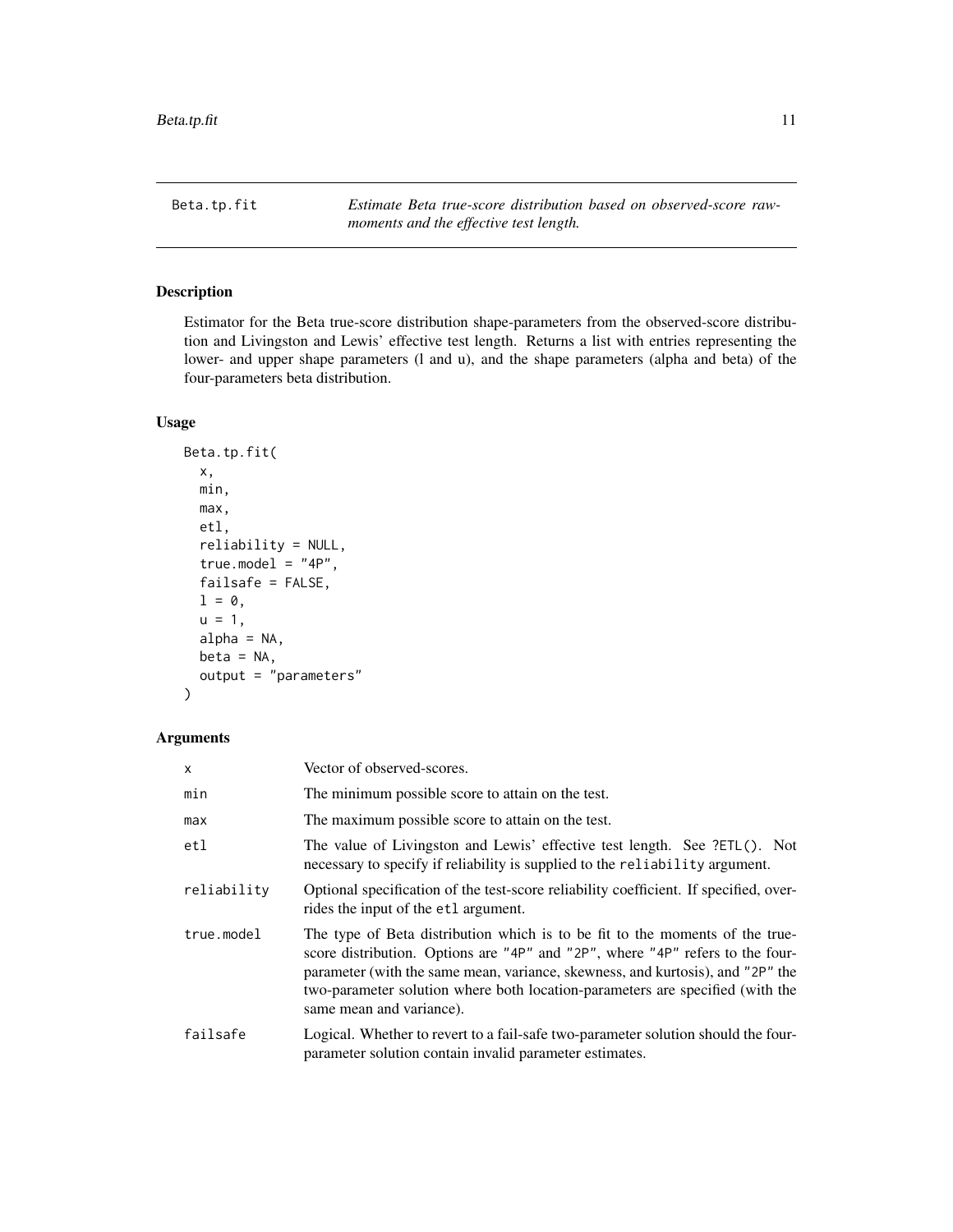|        | If failsafe = TRUE or true model = $"2P"$ : The lower-bound of the Beta distri-<br>bution. Default is 0 ( <i>i.e.</i> , the lower-bound of the Standard, two-parameter Beta<br>distribution). |
|--------|-----------------------------------------------------------------------------------------------------------------------------------------------------------------------------------------------|
| u      | If failsafe = TRUE or true.model = "2P": The upper-bound of the Beta distri-<br>bution. Default is 1 (i.e., the upper-bound of the Standard, two-parameter Beta<br>distribution).             |
| alpha  | If failsafe = TRUE or true model = "2P": The alpha shape-parameter of the<br>Beta distribution. Default is NA ( <i>i.e.</i> , estimate the parameter).                                        |
| beta   | If failsafe = TRUE or true.model = "2P": The beta shape-parameter of the<br>Beta distribution. Default is NA ( <i>i.e.</i> , estimate the parameter).                                         |
| output | Option to specify true-score distribution moments as output if the value of the<br>output argument does not equal "parameters".                                                               |

#### Value

A list with the parameter values of a four-parameter Beta distribution. "l" is the lower locationparameter, "u" the upper location-parameter, "alpha" the first shape-parameter, and "beta" the second shape-parameter.

#### References

Hanson, B. A. (1991). Method of Moments Estimates for the Four-Parameter Beta Compound Binomial Model and the Calculation of Classification Consistency Indexes. American College Testing Research Report Series. Retrieved from https://files.eric.ed.gov/fulltext/ED344945.pdf

Lord, F. M. (1965). A strong true-score theory, with applications. Psychometrika. 30(3). pp. 239–270. doi: 10.1007/BF02289490

Rogosa, D. & Finkelman, M. (2004). How Accurate Are the STAR Scores for Individual Students? – An Interpretive Guide. Retrieved from http://statweb.stanford.edu/~rag/accguide/guide04.pdf

```
# Generate some fictional data. Say 1000 individuals take a 100-item test
# where all items are equally difficult, and the true-score distribution
# is a four-parameter Beta distribution with location parameters l = 0.25,
# u = 0.75, alpha = 5, and beta = 3:
set.seed(12)
testdata <- rbinom(1000, 100, rBeta.4P(1000, 0.25, 0.75, 5, 3))
# Since this test contains items which are all equally difficult, the true
# effective test length (etl) is the actual test length. I.e., etl = 100.
# To estimate the four-parameter Beta distribution parameters underlying
# the draws from the binomial distribution:
Beta.tp.fit(testdata, 0, 100, 100)
# Imagine a case where the fitting procedure produces an impermissible
# estimate (e.g., 1 < \theta or u > 1).
set.seed(1234)
testdata <- rbinom(1000, 50, rBeta.4P(1000, 0.25, 0.75, 5, 3))
Beta.tp.fit(testdata, 0, 50, 50)
```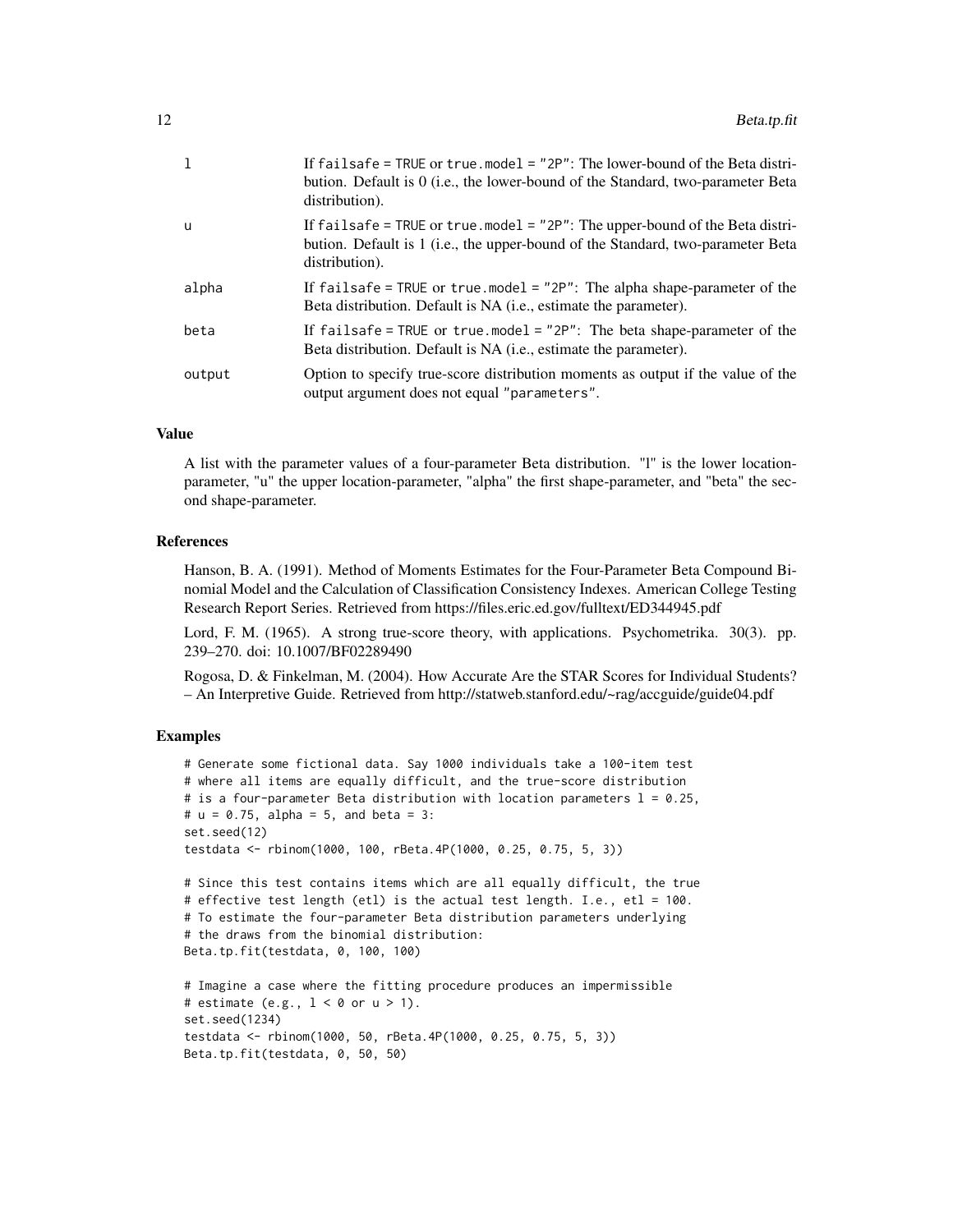```
# This example produced an l-value estimate less than 0. One way of
# dealing with such an occurrence is to revert to a two-parameter
# model, specifying the l and u parameters and estimating the
# alpha and beta parameters necessary to produce a Beta distribution
# with the same mean and variance as the estimated true-score distribution.
# Suppose you have good theoretical reasons to fix the l parameter at a
# value of 0.25 (e.g., the test is composed of multiple-choice questions
# with four response-options, resulting in a 25% chance of guessing the
# correct answer). The l-parameter could be specified to this theoretically
# justified value, and the u-parameter could be specified to be equal to the
# estimate above (u = 0.7256552) as such:
Beta.tp.fit(testdata, 0, 50, 50, true.model = "2P", l = 0.25, u = 0.7256552)
```
betabinomialmoments *Compute Moments of Beta-Binomial Probability Mass Functions.*

### Description

Computes Raw, Central, or Standardized moment properties of defined Beta-Binomial probability mass functions.

#### Usage

```
betabinomialmoments(
 N,
  l,
 u,
  alpha,
 beta,
  types = c("raw", "central", "standardized"),
  orders = 4)
```

| N      | Number of trials.                                                                                                                         |
|--------|-------------------------------------------------------------------------------------------------------------------------------------------|
| 1      | The first (lower) location-parameter of the Beta distribution.                                                                            |
| u      | The second (upper) location-parameter of the Beta distribution.                                                                           |
| alpha  | The alpha (first) shape-parameter of the Beta distribution.                                                                               |
| beta   | The beta (second) shape-parameter of the Beta-distribution.                                                                               |
| types  | A character vector determining which moment-types are to be calculated. Per-<br>missible values are "raw", "central", and "standardized". |
| orders | The number of moment-orders to be calculated for each of the moment-types.                                                                |
|        |                                                                                                                                           |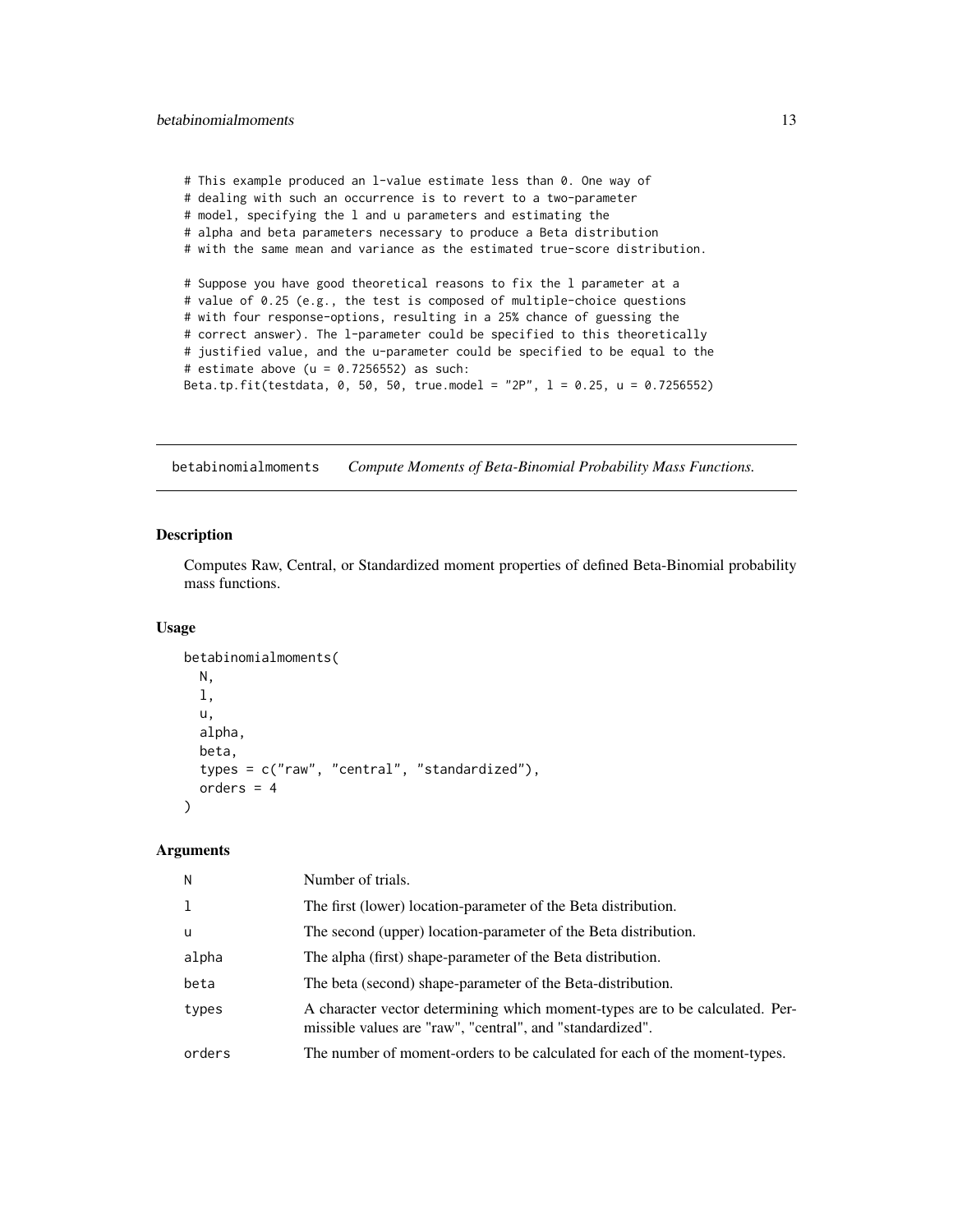#### <span id="page-13-0"></span>Value

A list of moment types, each a list of moment orders.

#### References

Hanson, B. A (1991). Method of Moments Estimates for the Four-Parameter Beta Compound Binomial Model and the Calculation of Classification Consistency Indexes. American College Testing Research Report Series.

#### Examples

```
# Assume 100 observations of a discrete variable with probabilities of
# positive outcomes adhering to a four-parameter Beta distribution with
# location parameters l = 0.25 and u = .95, and shape parameters a = 5 and
# b = 3. To compute the first four raw, central, and standardized moments of
# this distrubution using betabinomialmoments():
betabinomialmoments(N = 100, 1 = .25, u = .95, alpha = 5, beta = 3,
types = c("raw", "central", "standardized"), orders = 4)
```

| betamedian | Compute Median of Two- and Four-Parameter Beta Probability Den- |
|------------|-----------------------------------------------------------------|
|            | sity distribution.                                              |

#### Description

Computes the median of a Beta distribution with specified shape- and location parameters.

#### Usage

betamedian(alpha, beta,  $l = 0$ ,  $u = 1$ )

### Arguments

| alpha | The alpha shape parameter.                               |
|-------|----------------------------------------------------------|
| beta  | The beta shape parameter.                                |
|       | The first (lower) location parameter. Default set to 0.  |
| -u    | The second (upper) location parameter. Default set to 1. |

#### Examples

```
# To calculate the median of a two-parameter (standard) Beta distribution with
# shape parameters alpha = 5 and beta = 3:
betamedian(alpha = 5, beta = 3)
# To calculate the median of a four-parameter Beta distribution with shape
# parameters alpha = 5 and beta = 3, and location parameters l = 25 and
# u = 150:
```
betamedian(alpha = 5, beta = 3,  $l = 25$ ,  $u = 150$ )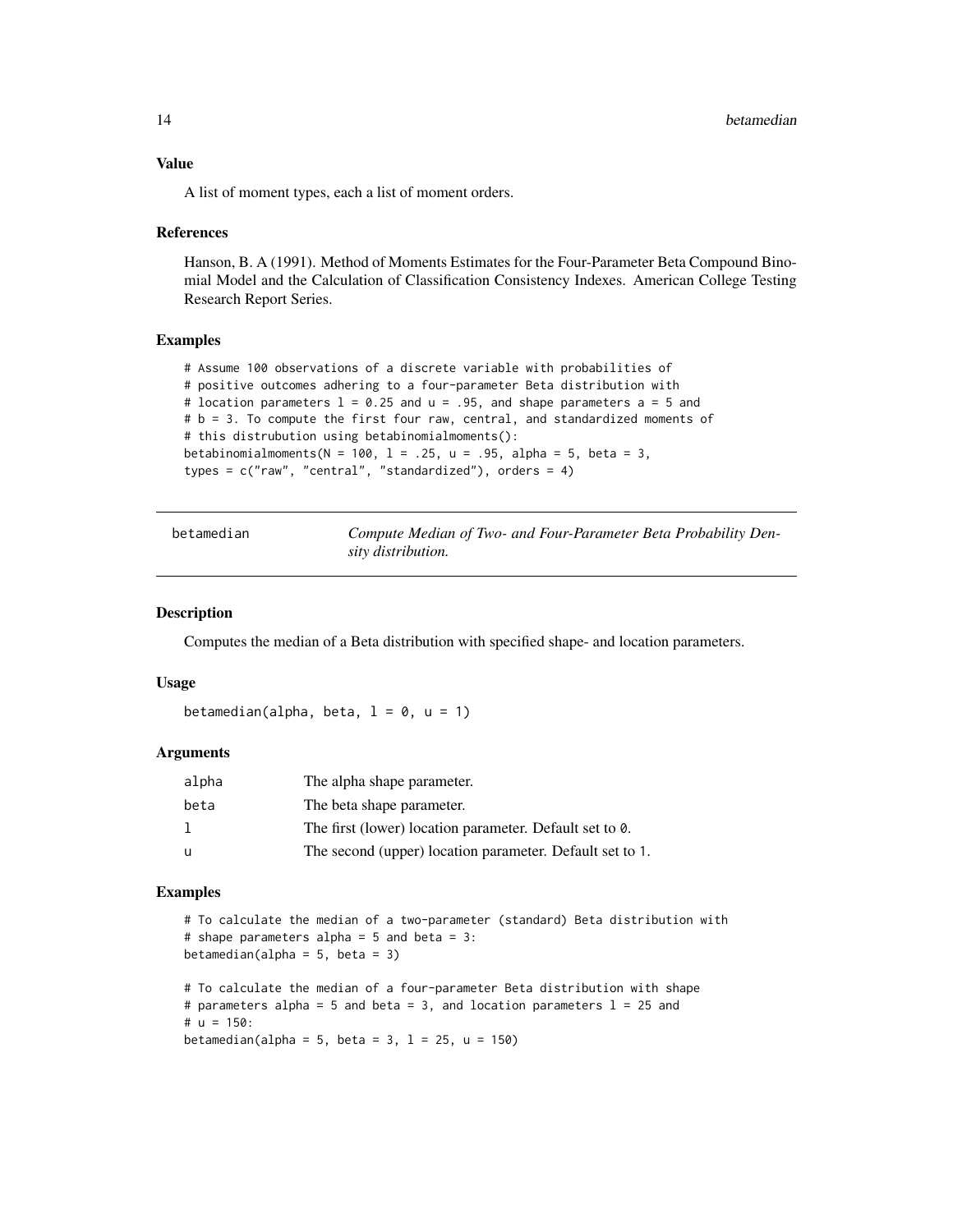<span id="page-14-0"></span>

### Description

Computes the mode of a Beta distribution with specified shape- and location parameters.

### Usage

betamode(alpha, beta,  $l = 0$ ,  $u = 1$ )

betamode(alpha = 5, beta = 3,  $l = 25$ ,  $u = 150$ )

### Arguments

| alpha | The alpha shape parameter of the PDD.                                                        |
|-------|----------------------------------------------------------------------------------------------|
| beta  | The beta shape parameter of the PDD.                                                         |
| 1     | The first (lower) location parameter of a four-parameter distribution. Default set<br>to 0.  |
| u     | The second (upper) location parameter of a four-parameter distribution. Default<br>set to 1. |

### Examples

# To calculate the mode of a two-parameter (standard) Beta distribution with # shape parameters alpha = 5 and beta = 3: betamode(alpha =  $5$ , beta =  $3$ ) # To calculate the mode of a four-parameter Beta distribution with shape # parameters alpha = 5 and beta = 3, and location parameters  $l = 25$  and #  $u = 150$ :

betamoments *Compute Moments of Two-to-Four Parameter Beta Probability Density Distributions.*

### Description

Computes Raw, Central, or Standardized moment properties of defined Standard Beta probability density distributions.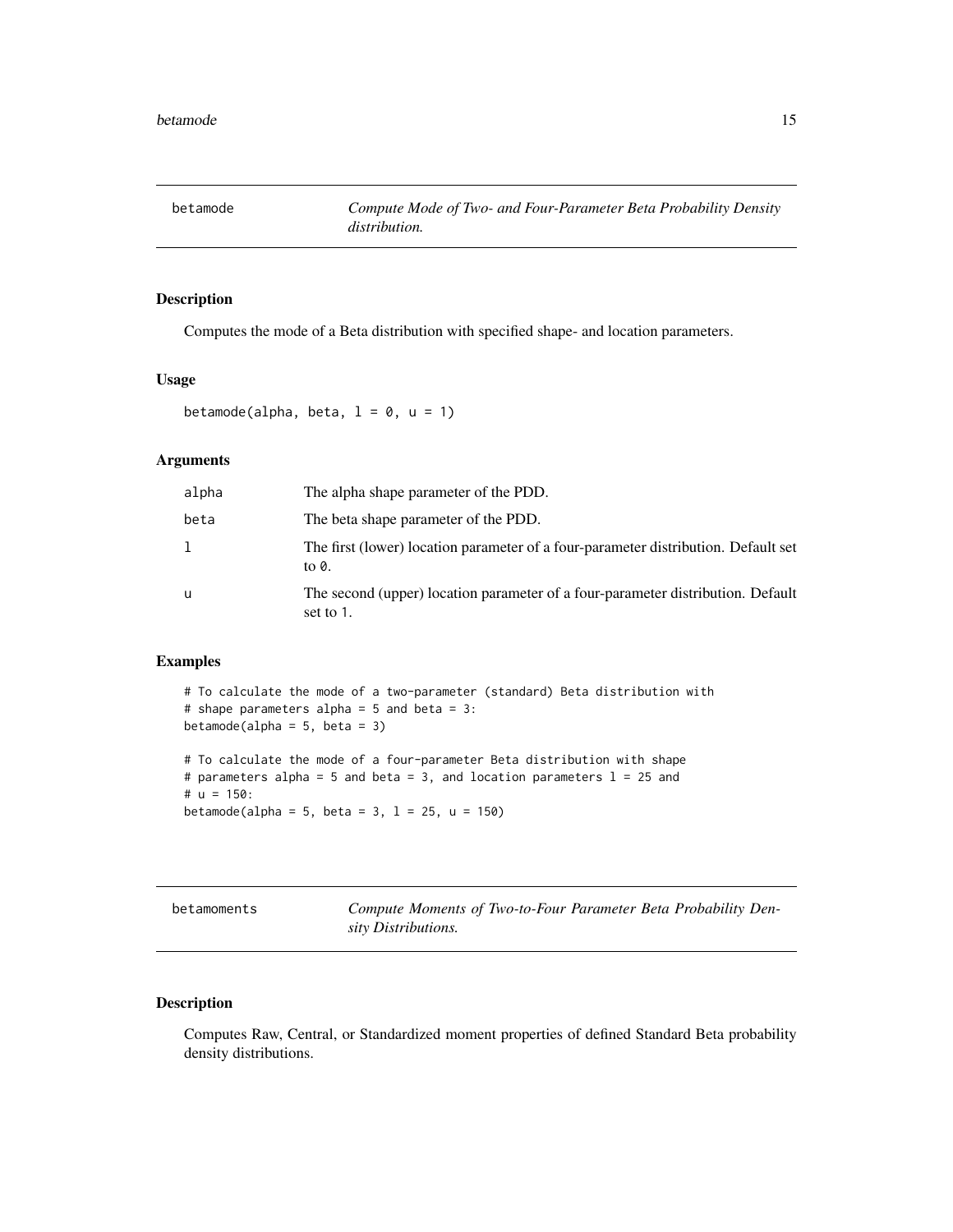### Usage

```
betamoments(
  alpha,
 beta,
 1 = 0,
 u = 1,types = c("raw", "central", "standardized"),
 orders = 4)
```
### Arguments

| alpha  | The alpha shape parameter.                                                                                                                |
|--------|-------------------------------------------------------------------------------------------------------------------------------------------|
| beta   | The beta shape parameter.                                                                                                                 |
| 1      | The first (lower) location parameter.                                                                                                     |
| u      | The second (upper) location parameter.                                                                                                    |
| types  | A character vector determining which moment-types are to be calculated. Per-<br>missible values are "raw", "central", and "standardized". |
| orders | The number of moment-orders to be calculated for each of the moment-types.                                                                |

## Value

A list of moment types, each a list of moment orders.

#### References

Hanson, B. A (1991). Method of Moments Estimates for the Four-Parameter Beta Compound Binomial Model and the Calculation of Classification Consistency Indexes. American College Testing Research Report Series.

```
# Assume some variable follows a four-parameter Beta distribution with
# location parameters 1 = 0.25 and u = 0.75, and shape parameters alpha = 5
# and beta = 3. To compute the first four raw, central, and standardized
# moments of this distribution using betamoments():
betamoments(alpha = 5, beta = 3, l = 0.25, u = 0.75,
types = c("raw", "central", "standardized"), orders = 4)
```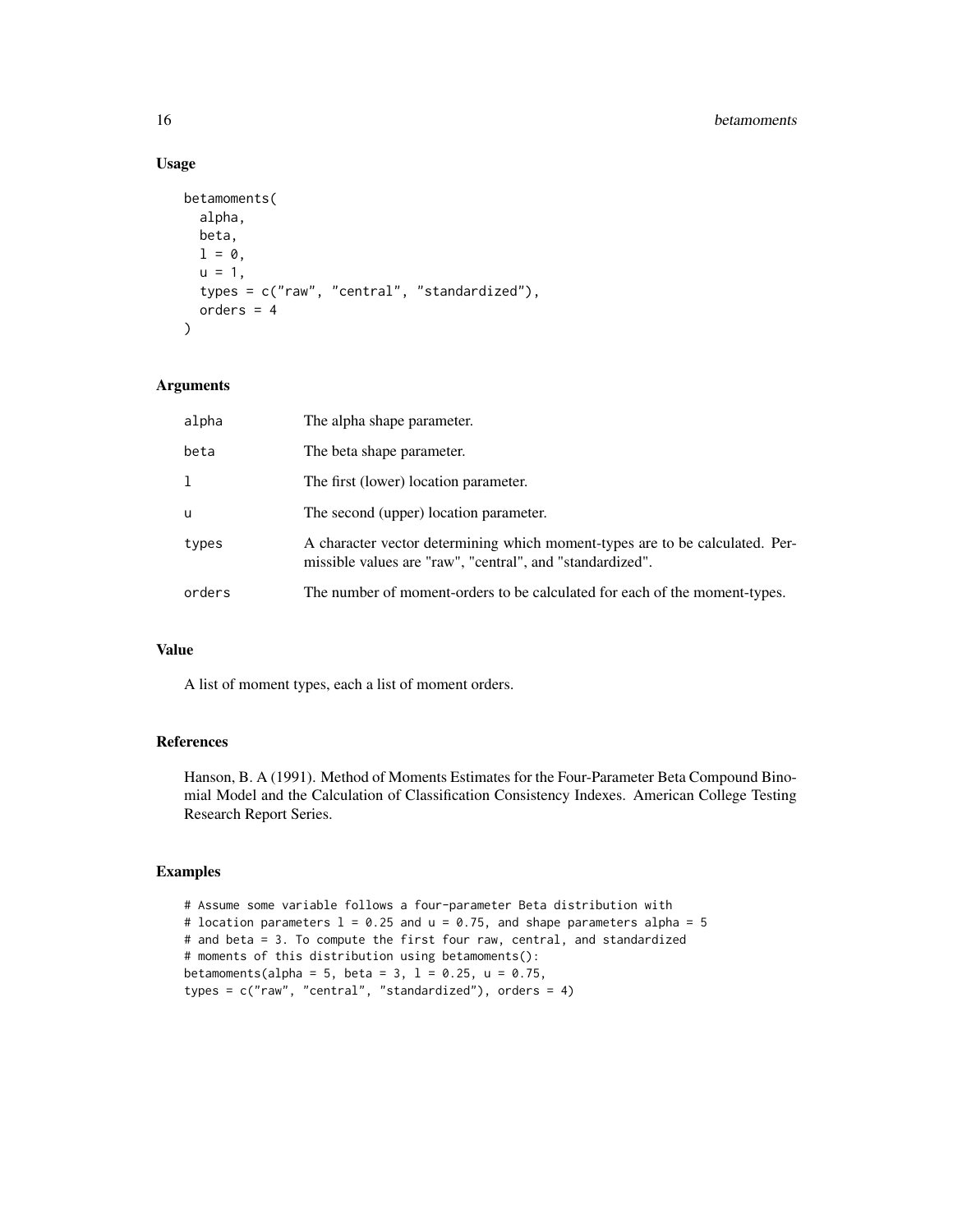<span id="page-16-0"></span>

### Description

Computes Raw, Central, or Standardized moment properties of defined Binomial probability mass functions.

#### Usage

```
binomialmoments(n, p, types = c("raw", "central", "standardized"), orders = 4)
```
### Arguments

| n      | Number of Binomial trials                                                                                                                 |
|--------|-------------------------------------------------------------------------------------------------------------------------------------------|
| p      | Probability of success per trial.                                                                                                         |
| types  | A character vector determining which moment-types are to be calculated. Per-<br>missible values are "raw", "central", and "standardized". |
| orders | The number of moment-orders to be calculated for each of the moment-types.                                                                |

### Value

A list of moment types, each a list of moment orders.

### References

Hanson, B. A (1991). Method of Moments Estimates for the Four-Parameter Beta Compound Binomial Model and the Calculation of Classification Consistency Indexes. American College Testing Research Report Series.

### Examples

# Assume some variable follows a four-parameter Beta distribution with # location parameters  $1 = 0.25$  and  $u = .75$ , and shape parameters a = 5 # and b = 3. To compute the first four raw, central, and standardized # moments of this distrubution using betamoments(): betamoments(a = 5, b = 3, 1 = .25, u = .75, types = c("raw", "central", "standardized"), orders = 4)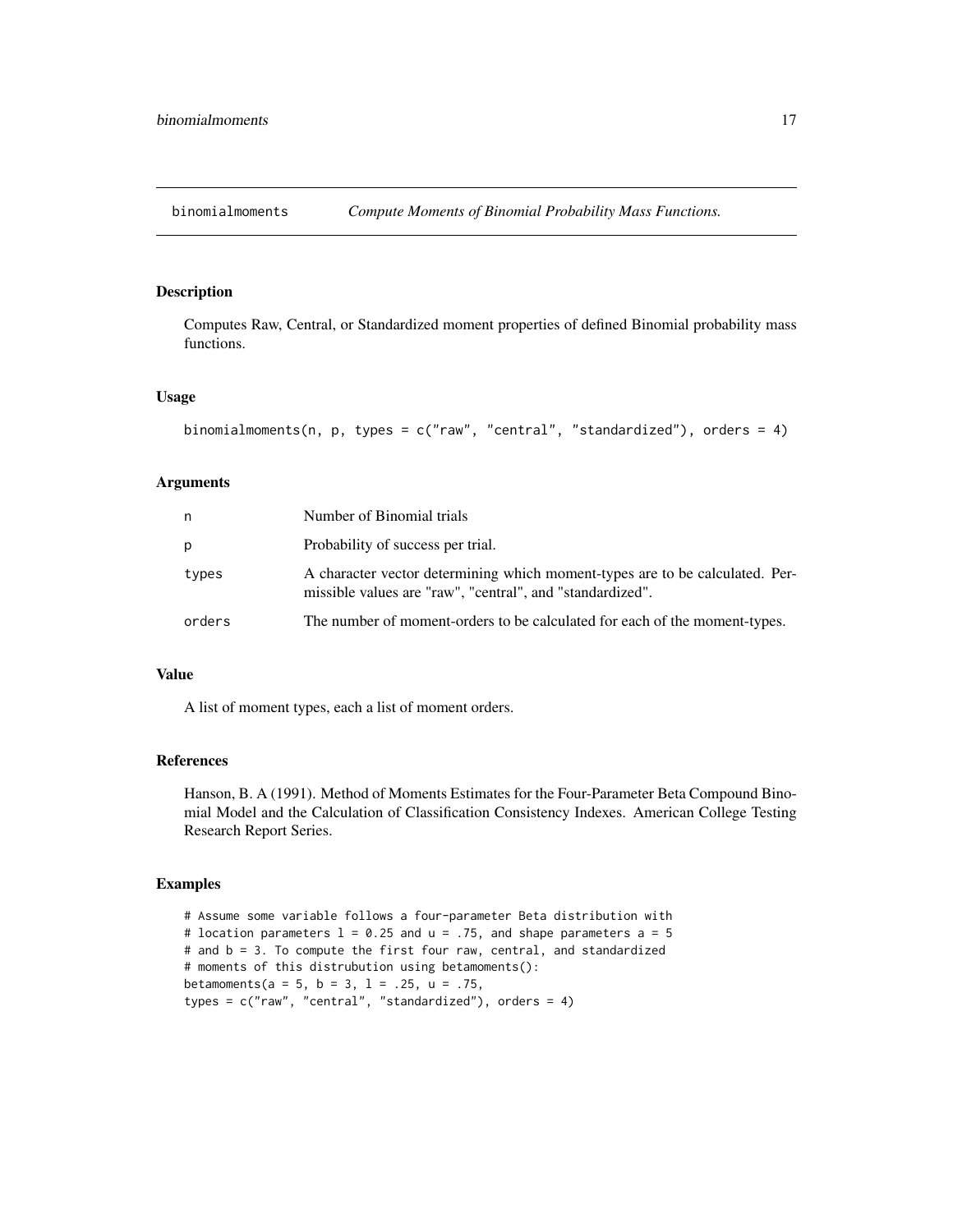<span id="page-17-0"></span>BMS *Beta Shape-Parameter Given Location-Parameters, Mean, Variance, Skewness, Kurtosis and Alpha Shape-Parameter of a Four-Parameter Beta PDD.*

### Description

Calculates the Beta value required to produce a Beta probability density distribution with defined moments and parameters. Be advised that not all combinations of moments and parameters can be satisfied (e.g., specifying mean, variance, skewness and kurtosis uniquely determines both locationparameters, meaning that the value of the lower-location parameter will take on which ever value it must, and cannot be specified).

### Usage

```
BMS(
  mean = NULL,
  variance = NULL,
  skewness = NULL,
  kurtosis = NULL,
  l = \emptyset,
  u = 1,alpha = NULL,
  sd = NULL)
```

| mean     | The mean (first raw moment) of the target Standard Beta probability density<br>distribution.                                                                                                                                        |
|----------|-------------------------------------------------------------------------------------------------------------------------------------------------------------------------------------------------------------------------------------|
| variance | The variance (second central moment) of the target Standard Beta probability<br>density distribution.                                                                                                                               |
| skewness | The skewness (third standardized moment) of the target Beta probability density<br>distribution.                                                                                                                                    |
| kurtosis | The kurtosis (fourth standardized moment) of the target Beta probability density<br>distribution.                                                                                                                                   |
| 1        | The lower-bound of the Beta distribution. Default is $0$ (i.e., the lower-bound of<br>the Standard, two-parameter Beta distribution).                                                                                               |
| u        | The upper-bound of the Beta distribution. Default is 1 (i.e., the upper-bound of<br>the Standard, two-parameter Beta distribution).                                                                                                 |
| alpha    | Optional specification of the Alpha shape-parameter of the target Beta distribu-<br>tion. Finds then the Beta parameter necessary to produce a distribution with the<br>specified mean, given specified Alpha, l, and u parameters. |
| sd       | Optional alternative to specifying var. The standard deviation of the target Stan-<br>dard Beta probability density distribution.                                                                                                   |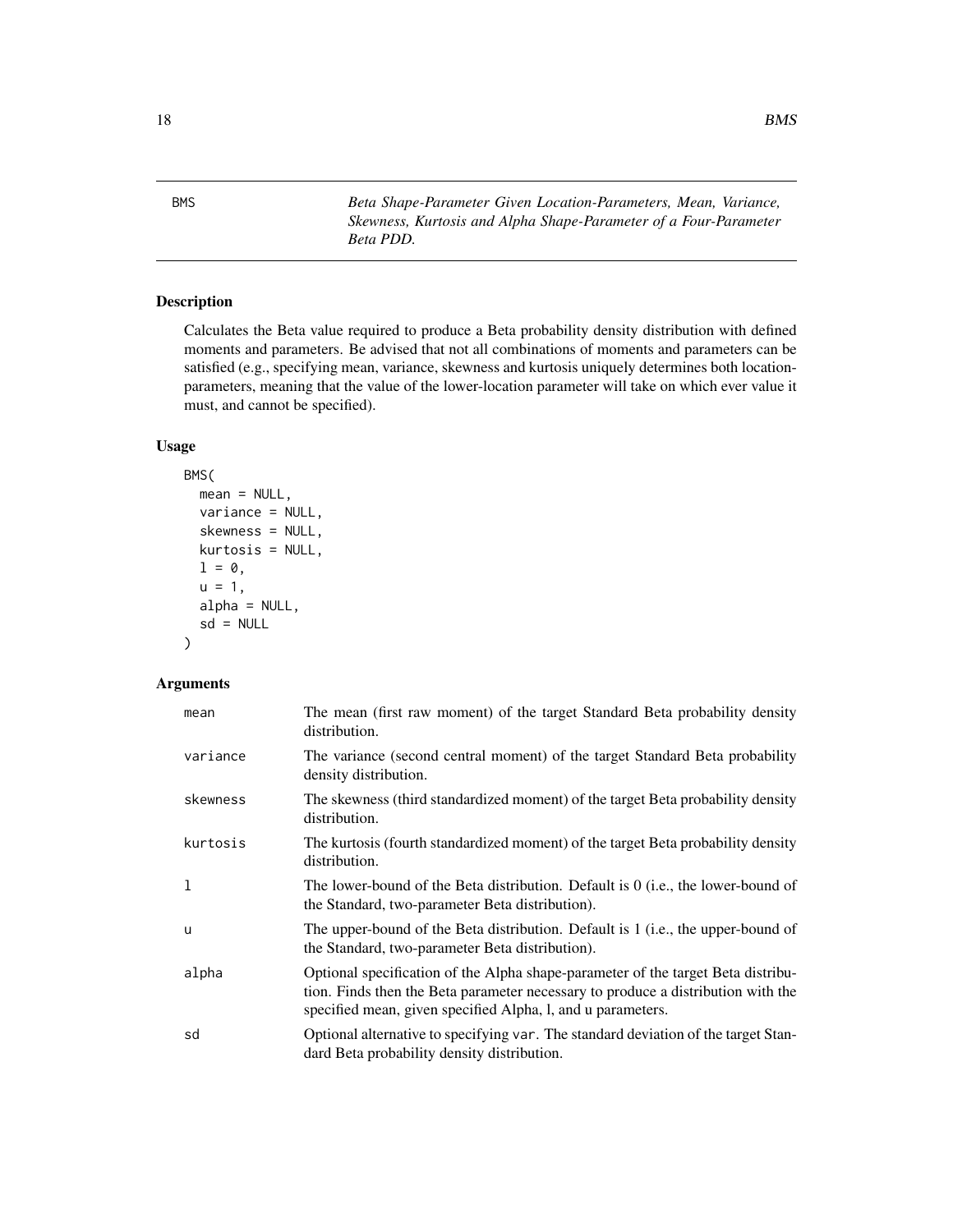#### <span id="page-18-0"></span>caStats 19

### Value

A numeric value representing the required value for the Beta shape-parameter in order to produce a Standard Beta probability density distribution with the target mean and variance, given specified lower- and upper bounds of the Beta distribution.

#### Examples

```
# Generate some fictional data. Say, 100 individuals take a test with a
# maximum score of 100 and a minimum score of 0, rescaled to proportion
# of maximum.
set.seed(1234)
testdata <- rbinom(100, 100, rBeta.4P(100, 0.25, 0.75, 5, 3)) / 100
hist(testdata, xlim = c(\theta, 1))
# To find the beta shape-parameter of a Standard (two-parameter) Beta
# distribution with the same mean and variance as the observed-score
# distribution using BMS():
BMS(mean(testdata), var(testdata))
# To find the beta shape-parameter of a four-parameter Beta
# distribution with specified lower- and upper-bounds of l = 0.25 and
# u = 0.75 using BMS:
BMS(mean(testdata), var(testdata), 0.25, 0.75)
```

```
caStats Classification Accuracy Statistics.
```
#### Description

Provides a set of statistics often used for conveying information regarding the certainty of classifications based on tests.

### Usage

caStats(tp, tn, fp, fn)

#### Arguments

| tp | The frequency or rate of true-positive classifications.  |
|----|----------------------------------------------------------|
| tn | The frequency or rate of true-negative classifications.  |
| fp | The frequency or rate of false-positive classifications. |
| fn | The frequency or rate of false-negative classifications. |

### Value

A list of diagnostic performance statistics based on true/false positive/negative statistics. Specifically, the sensitivity, specificity, positive likelihood ratio (LR.pos), negative likelihood ratio (LR.neg), positive predictive value (PPV), negative predictive value (NPV), Youden's J. (Youden.J), and Accuracy.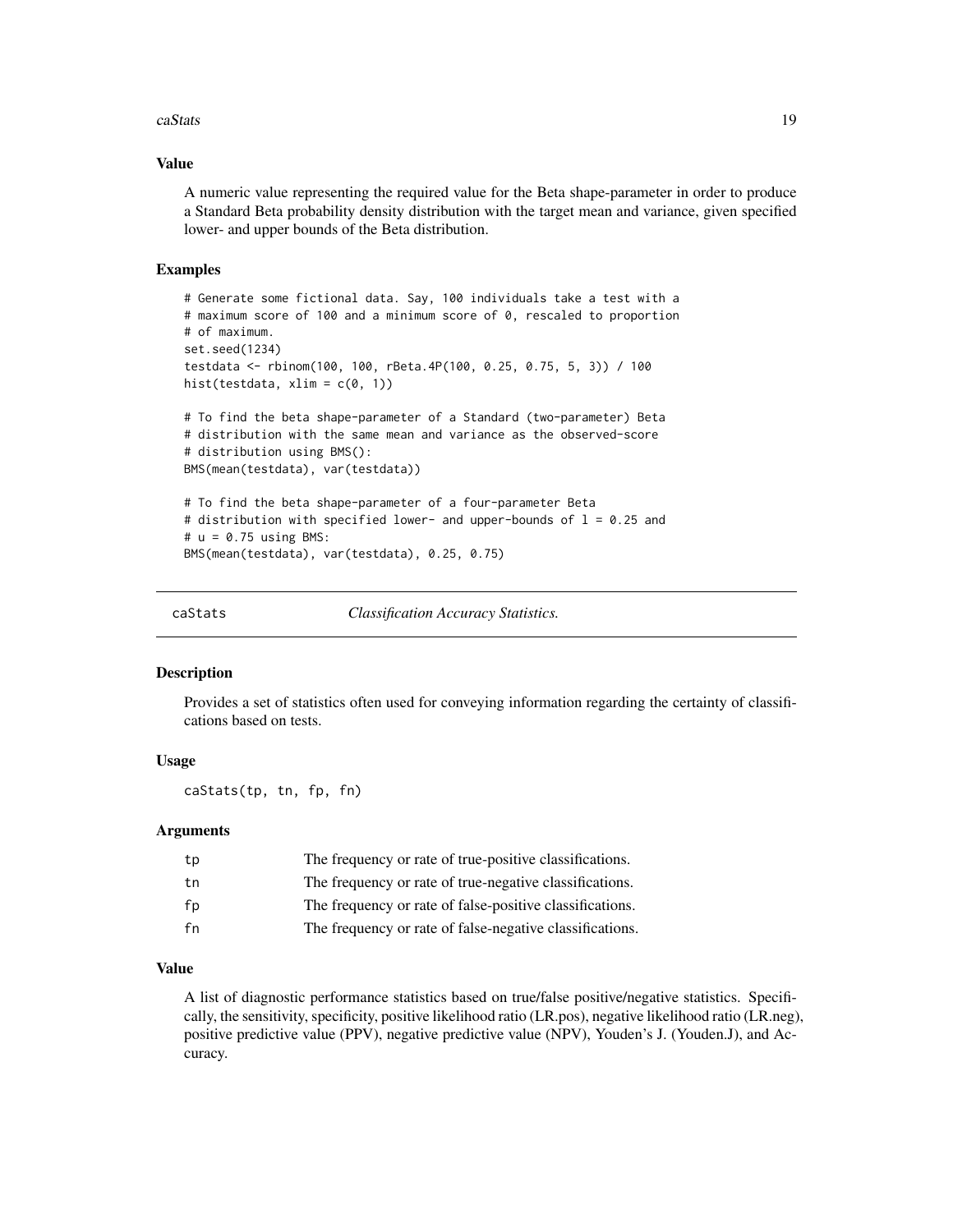#### <span id="page-19-0"></span>References

```
Glas et al. (2003). The Diagnostic Odds Ratio: A Single Indicator of Test Performance, Journal of
Clinical Epidemiology, 1129-1135, 56(11). doi: 10.1016/S0895-4356(03)00177-X
```
#### Examples

```
# Generate some fictional data. Say, 100 individuals take a test with a
# maximum score of 100 and a minimum score of 0.
set.seed(1234)
testdata <- rbinom(100, 100, rBeta.4P(100, 0.25, 0.75, 5, 3))
hist(testdata, xlim = c(0, 100))
# Suppose the cutoff value for attaining a pass is 50 items correct, and
# that the reliability of this test was estimated to 0.7. First, compute the
# estimated confusion matrix using LL.CA():
cmat \leq LL.CA(x = testdata, reliability = 0.7, cut = 50, min = 0,
max = 100)$confusionmatrix
# To estimate and retrieve diagnostic performance statistics using caStats(),
# feed it the appropriate entries of the confusion matrix.
caStats(tp = cmat["True", "Positive"], tn = cmat["True", "Negative"],
fp = cmat["False", "Positive"], fn = cmat["False", "Negative"])
```

| cba | Calculate Cronbach's Alpha reliability-coefficient from supplied vari- |
|-----|------------------------------------------------------------------------|
|     | ables.                                                                 |

#### **Description**

Calculates Cronbach's Alpha reliability coefficient of the sum-score.

### Usage

cba(x)

### Arguments

x A data-frame or matrix of numerical values where rows represent respondents, and columns represent items.

#### Value

Cronbach's Alpha for the sum-score of supplied variables.

#### Note

Missing values are treated by passing na.rm = TRUE to the var function call.

Be aware that this function does not issue a warning if there are negative correlations between variables in the supplied data-set.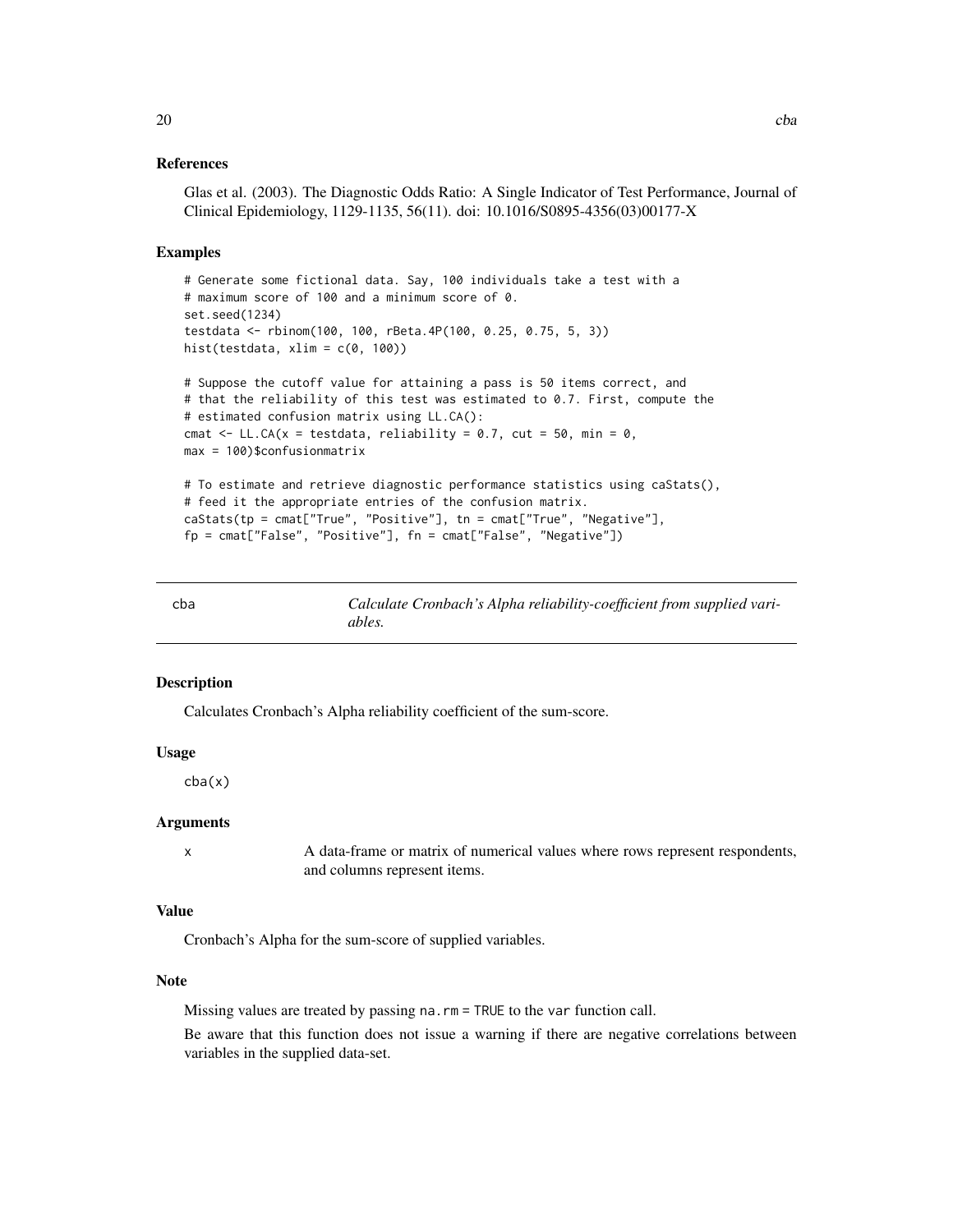#### <span id="page-20-0"></span>ccStats 21

#### References

Cronbach, L.J. (1951). Coefficient alpha and the internal structure of tests. Psychometrika 16, 297–334. doi: 10.1007/BF02310555

#### Examples

```
# Generate some fictional data. Say 100 students take a 50-item long test
# where all items are equally difficult.
set.seed(1234)
p.success <- rBeta.4P(100, 0.25, 0.75, 5, 3)
for (i in 1:50) {
 if (i == 1) {
   rawdata <- matrix(nrow = 100, ncol = 50)
 }
 rawdata[, i] <- rbinom(100, 1, p.success)
}
# To calculate Cronbach's Alpha for this test:
cba(rawdata)
```
ccStats *Classification Consistency Statistics.*

#### Description

Provides a set of statistics often used for conveying information regarding the consistency of classifications based on tests.

### Usage

ccStats(ii, ij, ji, jj)

### Arguments

| ii | The frequency or rate of consistent classifications into category "i".                               |
|----|------------------------------------------------------------------------------------------------------|
| ij | The frequency or rate of inconsistent classifications into categories "i" and "j".                   |
| ji | The frequency or rate of inconsistent classifications into categories " <i>i</i> " and " <i>i</i> ". |
| jj | The frequency or rate of consistent classifications into category "j".                               |

### Value

A list of classification consistency statistics. Specifically, the coefficient of consistent classification (p), the coefficient of consistent classification by chance  $(p_c)$ , the proportion of positive classifications due to chance (p\_c\_pos), the proportion of negative classifications due to chance (p\_c\_neg), and Cohen's Kappa coefficient.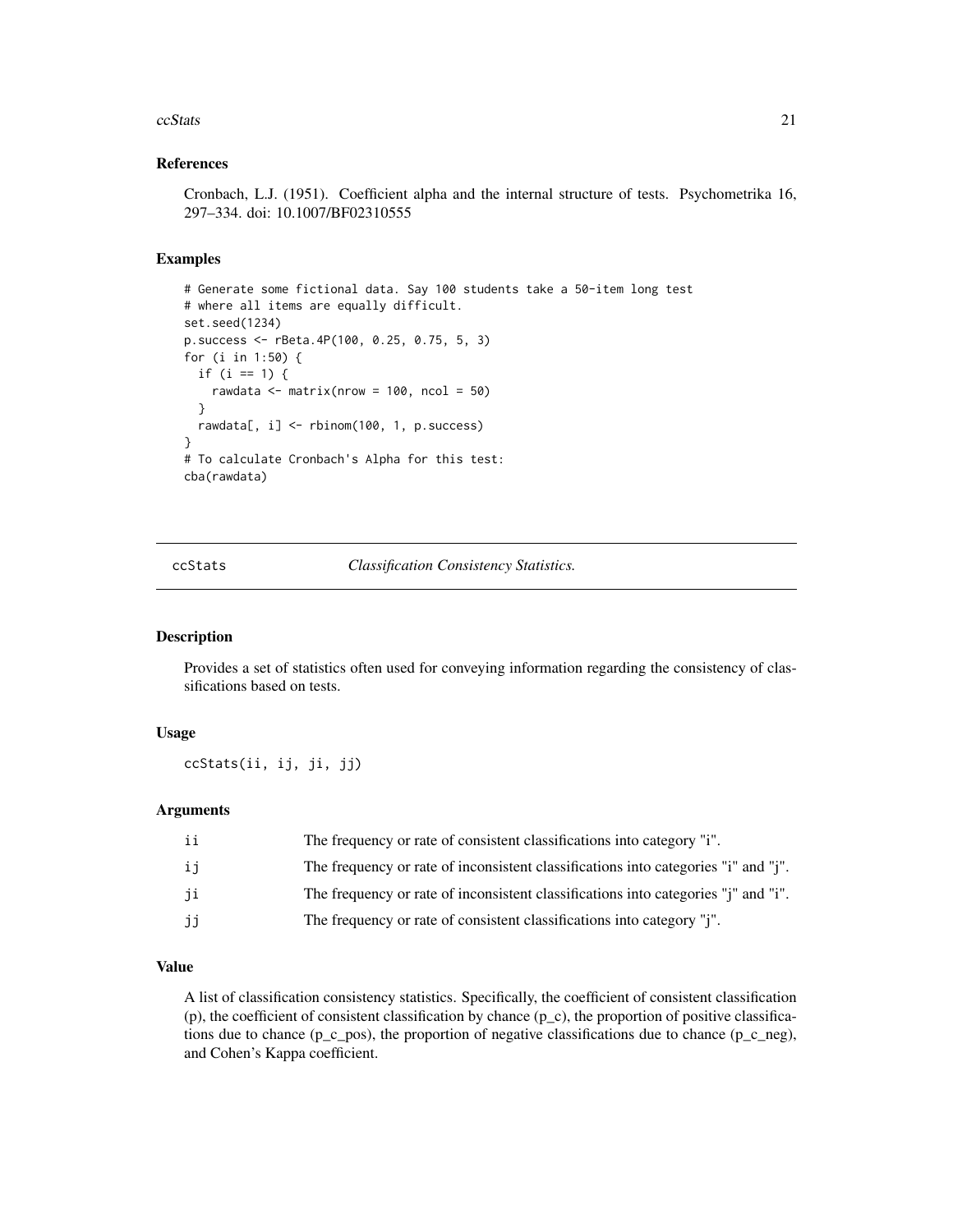### <span id="page-21-0"></span>References

Hanson, Bradley A. (1991). Method of Moments Estimates for the Four-Parameter Beta Compound Binomial Model and the Calculation of Classification Consistency Indexes. American College Testing.

#### Examples

```
# Generate some fictional data. Say, 100 individuals take a test with a
# maximum score of 100 and a minimum score of 0.
set.seed(1234)
testdata <- rbinom(100, 100, rBeta.4P(100, .25, .75, 5, 3))
hist(testdata, xlim = c(0, 100))
# Suppose the cutoff value for attaining a pass is 50 items correct, and
# that the reliability of this test was estimated to 0.7. First, compute the
# estimated consistency matrix using LL.CA():
cmat <- LL.CA(x = testdata, reliability = .7, cut = 50, min = 0,
max = 100)$consistencymatrix
```

```
# To estimate and retrieve consistency statistics using ccStats(),
# feed it the appropriate entries of the consistency matrix.
ccStats(ii = cmat["i", "i"], ij = cmat["i", "j"],
ji = \text{cmat}['j'', 'i''], jj = \text{cmat}['j'', 'j''])
```

| confmat | Confusion matrix |  |
|---------|------------------|--|
|         |                  |  |

#### **Description**

Organizes supplied values of true and false positives and negatives into a confusion matrix.

#### Usage

confmat(tp, tn, fp, fn, output = "freq")

#### **Arguments**

| tp     | The frequency or rate of true-positive classifications.                                                |
|--------|--------------------------------------------------------------------------------------------------------|
| tn     | The frequency or rate of true-negative classifications.                                                |
| fp     | The frequency or rate of false-positive classifications.                                               |
| fn     | The frequency or rate of false-negative classifications.                                               |
| output | Whether the returned output reflects frequencies or proportions. Defaults to<br>returning frequencies. |

### Value

A confusion matrix organizing the input values of true and false positive and negatives.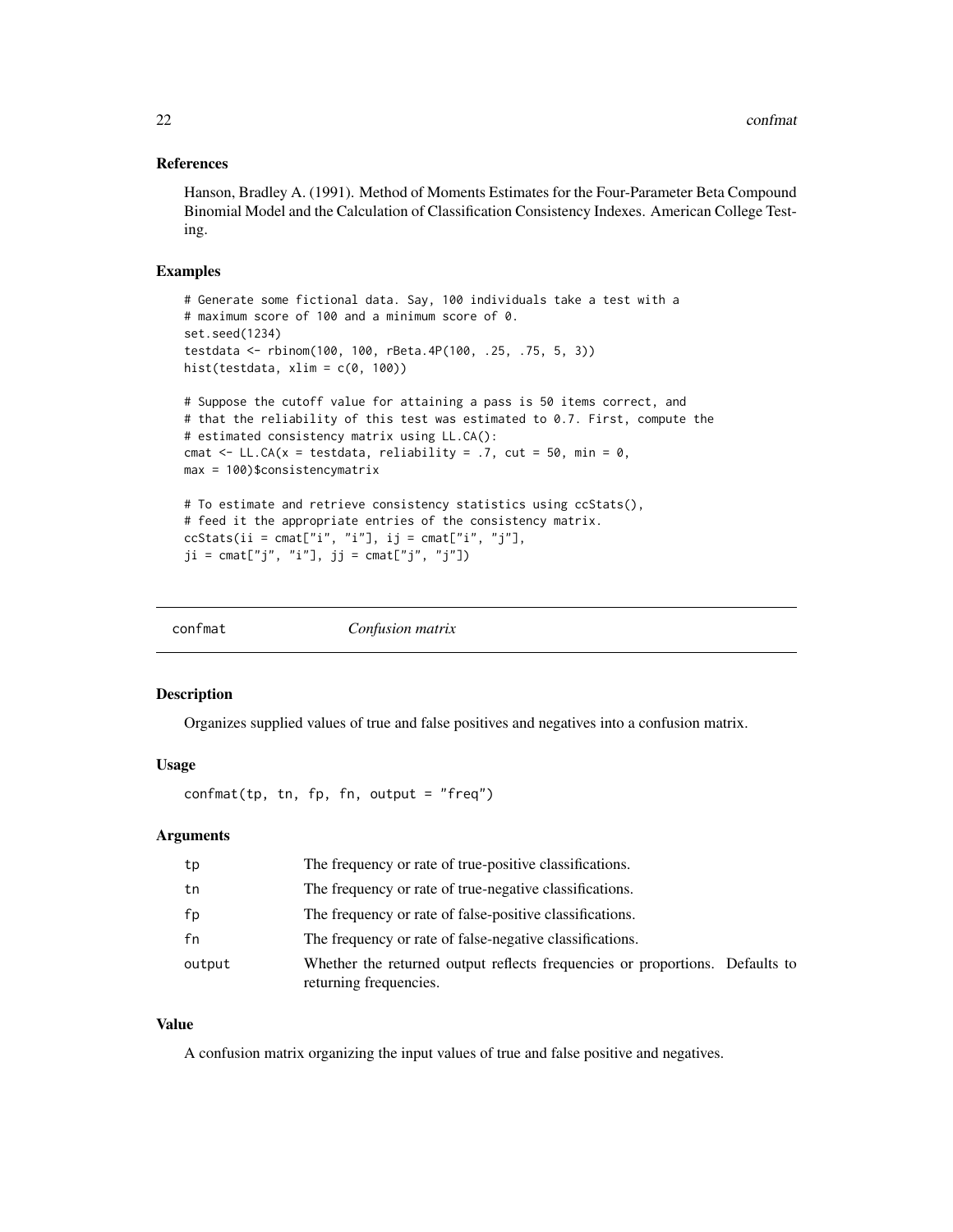#### <span id="page-22-0"></span> $dBetaAP$  23

#### Examples

```
# Generate some true and observed conditions.
set.seed(1234)
true.ability \le rbeta(50, 4, 4)
true.category \leq ifelse(true.ability \leq 0.5, 0, 1)
observed.score <- rbinom(50, 50, true.ability)
observed.category <- ifelse(observed.score < 25, 0, 1)
# Calculate the frequencies of true and false positives and negatives based on the true and
# observed conditions.
TP \le sum(ifelse(observed.category == 0 & true.category == 0, 1, 0))
FP \le sum(ifelse(observed.category == 0 & true.category != 0, 1, 0))
TN \le sum(ifelse(observed.category == 1 & true.category == 1, 1, 0))
FN \le sum(ifelse(observed.category == 1 & true.category != 1, 1, 0))
# Organize the above values in a confusion matrix using the confmat function:
confrant(tp = TP, fp = FP, tn = TN, fn = FN)
```
dBeta.4P *Probability Density under the Four-Parameter Beta PDD.*

#### **Description**

Gives the density at desired values of x under the Four-Parameter Beta PDD.

#### Usage

dBeta.4P(x, l, u, alpha, beta)

### Arguments

| $\times$ | Value of x.                            |
|----------|----------------------------------------|
|          | The first (lower) location parameter.  |
| u        | The second (upper) location parameter. |
| alpha    | The first shape parameter.             |
| beta     | The second shape parameter.            |

### Value

The value for the probability density at specified values of x.

```
# Assume some variable follows a four-parameter Beta distribution with
# location parameters l = 0.25 and u = 0.75, and shape parameters alpha = 5
# and beta = 3. To compute the probability density at a specific point of
# the distribution (e.g., 0.5) using dBeta.4P():
dBeta.4P(x = 0.5, 1 = 0.25, u = 0.75, alpha = 5, beta = 3)
```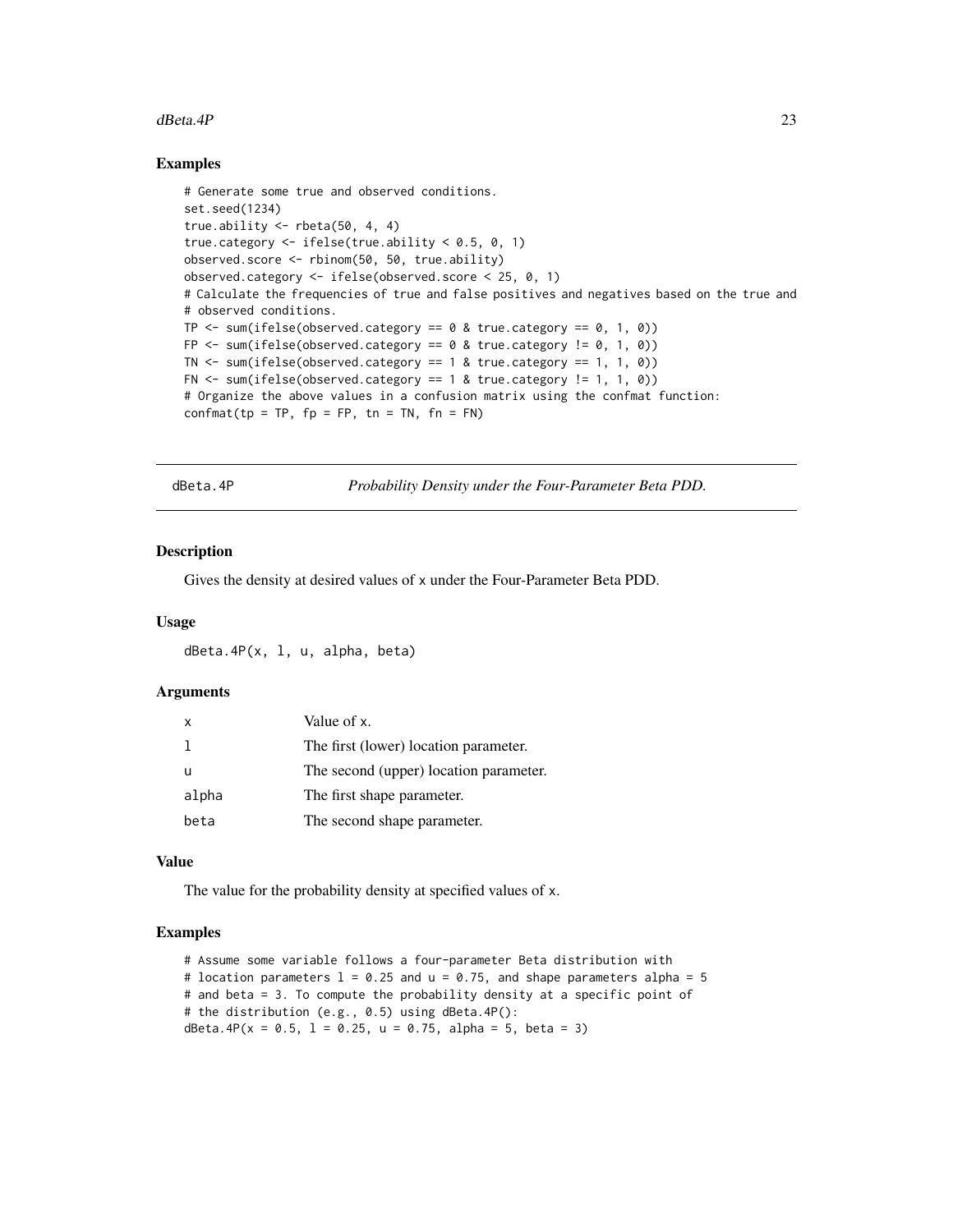<span id="page-23-0"></span>

### **Description**

The Beta Compound Beta distribution: The product of the four-parameter Beta probability density function and the Beta cumulative probability function. Used in the Livingston and Lewis approach to classification accuracy and consistency, the output can be interpreted as the population density of passing scores produced at "x" (a value of true-score).

### Usage

```
dBeta.pBeta(x, 1, u, alpha, beta, n, c, lowertail = FALSE)
```
#### **Arguments**

| $\mathsf{x}$ | x-axis input for which p (proportion or probability) is to be computed.                                                                      |
|--------------|----------------------------------------------------------------------------------------------------------------------------------------------|
| 1            | The lower-bound of the four-parameter Beta distribution.                                                                                     |
| <b>u</b>     | The upper-bound of the four-parameter Beta distribution.                                                                                     |
| alpha        | The alpha shape-parameter of the Beta density distribution.                                                                                  |
| beta         | The beta shape-parameter of the Beta density distribution.                                                                                   |
| n            | The number of trials for the Beta cumulative probability distribution.                                                                       |
| C            | The "true-cut" (proportion) of on the Beta cumulative probability distribution.                                                              |
| lower.tail   | Logical. Whether to compute the lower or upper tail of the Beta cumulative<br>probability distribution. Default is FALSE (i.e., upper tail). |

#### References

Hanson, Bradley A. (1991). Method of Moments Estimates for the Four-Parameter Beta Compound Binomial Model and the Calculation of Classification Consistency Indexes.American College Testing Research Report Series.

Livingston, Samuel A. and Lewis, Charles. (1995). Estimating the Consistency and Accuracy of Classifications Based on Test Scores. Journal of Educational Measurement, 32(2).

Lord, Frederic M. (1965). A Strong True-Score Theory, With Applications. Psychometrika, 30(3).

### Examples

# Given a four-parameter Beta distribution with parameters  $1 = 0.25$ ,  $u = 0.75$ , # alpha = 5, and beta = 3, and a Beta error distribution with number of # trials (n) = 10 and a cutoff-point (c) at 50% correct (i.e., proportion correct # of 0.5), the population density of passing scores produced at true-score  $# (x) = 0.5$  can be calculated as: dBeta.pBeta( $x = 0.5$ ,  $1 = 0.25$ ,  $u = 0.75$ ,  $a = 5$ ,  $b = 3$ ,  $n = 10$ ,  $c = 0.5$ )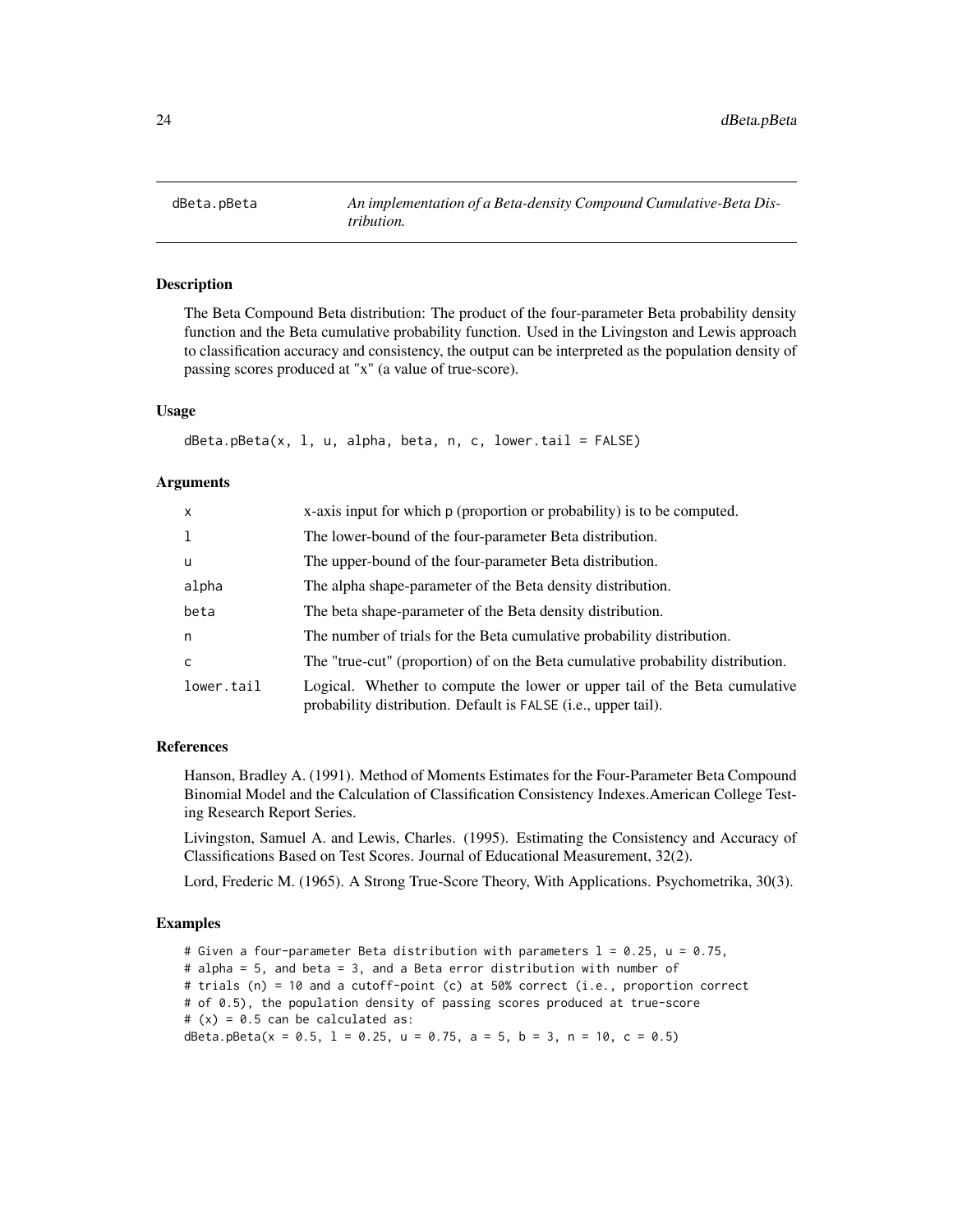### <span id="page-24-0"></span>dBeta.pBinom 25

# Conversely, the density of failing scores produced at x can be calculated # by passing the additional argument "lower.tail = TRUE" to the function. # That is: dBeta.pBeta( $x = 0.5$ ,  $1 = 0.25$ ,  $u = 0.75$ ,  $a = 5$ ,  $b = 3$ ,  $n = 10$ ,  $c = 0.5$ , lower.tail = TRUE) # By integration, the population proportion of (e.g.) passing scores in some # region of the true-score distribution (e.g. between 0.25 and 0.5) can be # calculated as: integrate(function(x) { dBeta.pBeta(x, 0.25, 0.75, 5, 3, 10, 0.5) }, lower =  $0.25$ , upper =  $0.5$ )

dBeta.pBinom *An implementation of the Beta-density Compound Cumulative Binomial Distribution.*

### Description

The Beta Compound Binomial distribution: The product of the four-parameter Beta probability density function and the binomial cumulative probability mass function. Used in the Livingston and Lewis approach to classification accuracy and consistency, the output can be interpreted as the population density of passing scores produced at "x" (a value of true-score).

#### Usage

 $dBeta.pBinom(x, 1, u, alpha, beta, n, c, lower$ **tail = FALSE** $)$ 

#### Arguments

| $\mathsf{x}$ | x-axis input for which p (proportion or probability) is to be computed.                                                              |
|--------------|--------------------------------------------------------------------------------------------------------------------------------------|
| $\mathbf{1}$ | The lower-bound of the four-parameter Beta distribution.                                                                             |
| u            | The upper-bound of the four-parameter Beta distribution.                                                                             |
| alpha        | The alpha shape-parameter of the Beta distribution.                                                                                  |
| beta         | The beta shape-parameter of the Beta distribution.                                                                                   |
| n            | The number of trials for the Binomial distribution.                                                                                  |
| C            | The "true-cut" (proportion) of the Binomial distribution.                                                                            |
| lower.tail   | Logical. Whether to compute the lower or upper tail of the Binomial distribu-<br>tion. Default is FALSE ( <i>i.e.</i> , upper tail). |

### Note

The Binomial distribution cut-point is up-to but not including, unlike the standard behaviour of base-R pbinom() function.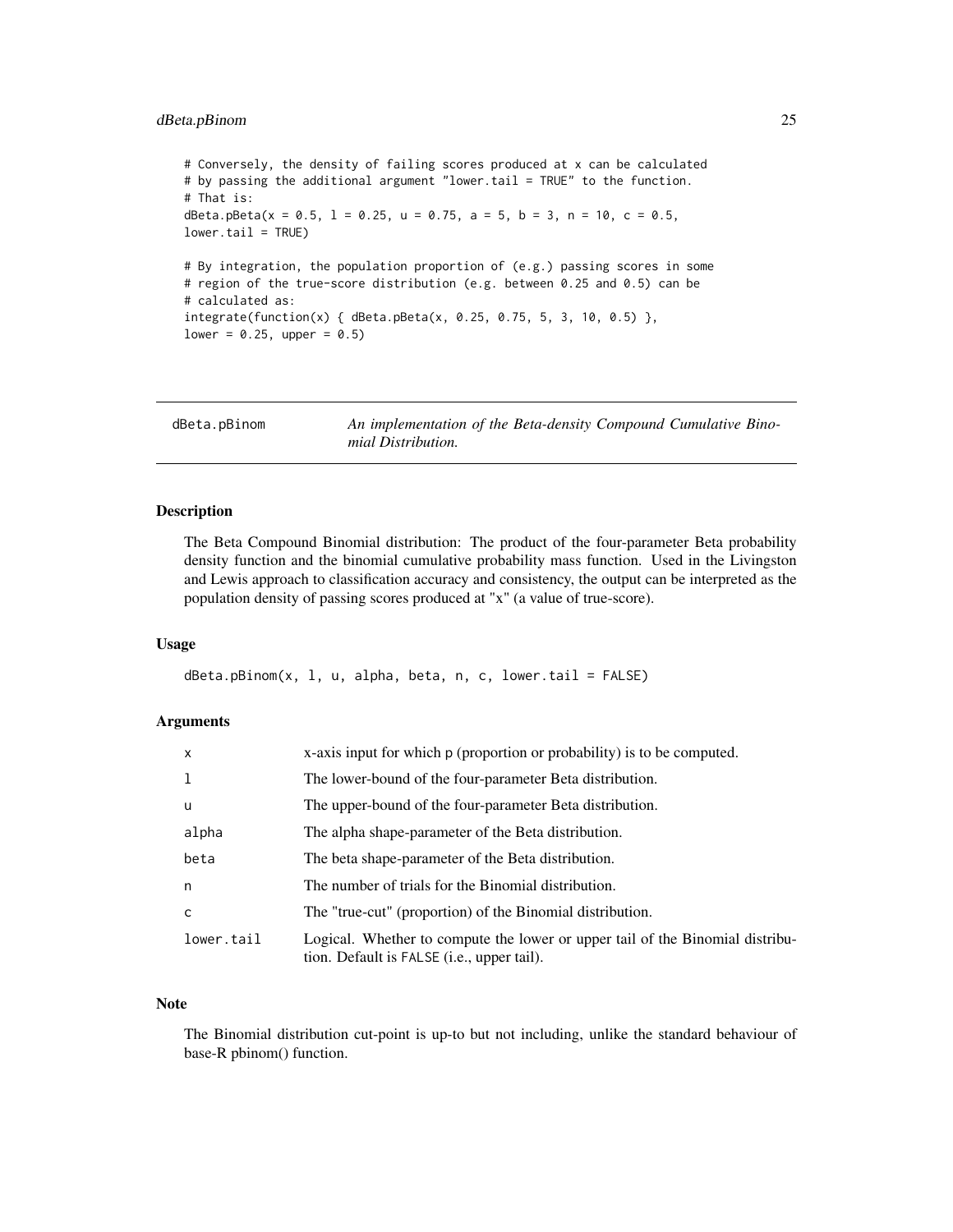#### <span id="page-25-0"></span>References

Hanson, Bradley A. (1991). Method of Moments Estimates for the Four-Parameter Beta Compound Binomial Model and the Calculation of Classification Consistency Indexes.American College Testing Research Report Series.

Livingston, Samuel A. and Lewis, Charles. (1995). Estimating the Consistency and Accuracy of Classifications Based on Test Scores. Journal of Educational Measurement, 32(2).

Lord, Frederic M. (1965). A Strong True-Score Theory, With Applications. Psychometrika, 30(3).

#### Examples

```
# Given a four-parameter Beta distribution with parameters l = 0.25, u = 0.75,
# alpha = 5, and beta = 3, and a Binomial error distribution with number of
# trials (n) = 10 and a cutoff-point (c) at 50% correct (i.e., proportion correct
# of 0.5), the population density of passing scores produced at true-score
# (x) = 0 can be calculated as:
dBeta.pBinom(x = 0.5, 1 = 0.25, u = 0.75, a = 5, b = 3, n = 10, c = 0.5)
# Conversely, the density of failing scores produced at x can be calculated
# by passing the additional argument "lower.tail = TRUE" to the function.
# That is:
dBeta.pBinom(x = 0.5, 1 = 0.25, u = 0.75, a = 5, b = 3, n = 10, c = 0.5,
lower.tail = TRUE)#By integration, the population proportion of (e.g.) passing scores in some
#region of the true-score distribution (e.g. between 0.25 and 0.5) can be
#calculated as:
integerate(function(x) { dBeta.pBinom(x, 0.25, .75, 5, 3, 10, 0.5) },lower = 0.25, upper = 0.5)
```
dBeta.pGammaBinom *An implementation of a Beta-density Compound Cumulative Gamma-Binomial Distribution.*

#### Description

The Beta Compound Binomial distribution: The product of the four-parameter Beta probability density function and the binomial cumulative probability mass function. Used in the Livingston and Lewis approach to classification accuracy and consistency, the output can be interpreted as the population density of passing scores produced at "x" (a value of true-score).

#### Usage

```
dBeta.pGammaBinom(x, 1, u, alpha, beta, n, c, lowertail = FALSE)
```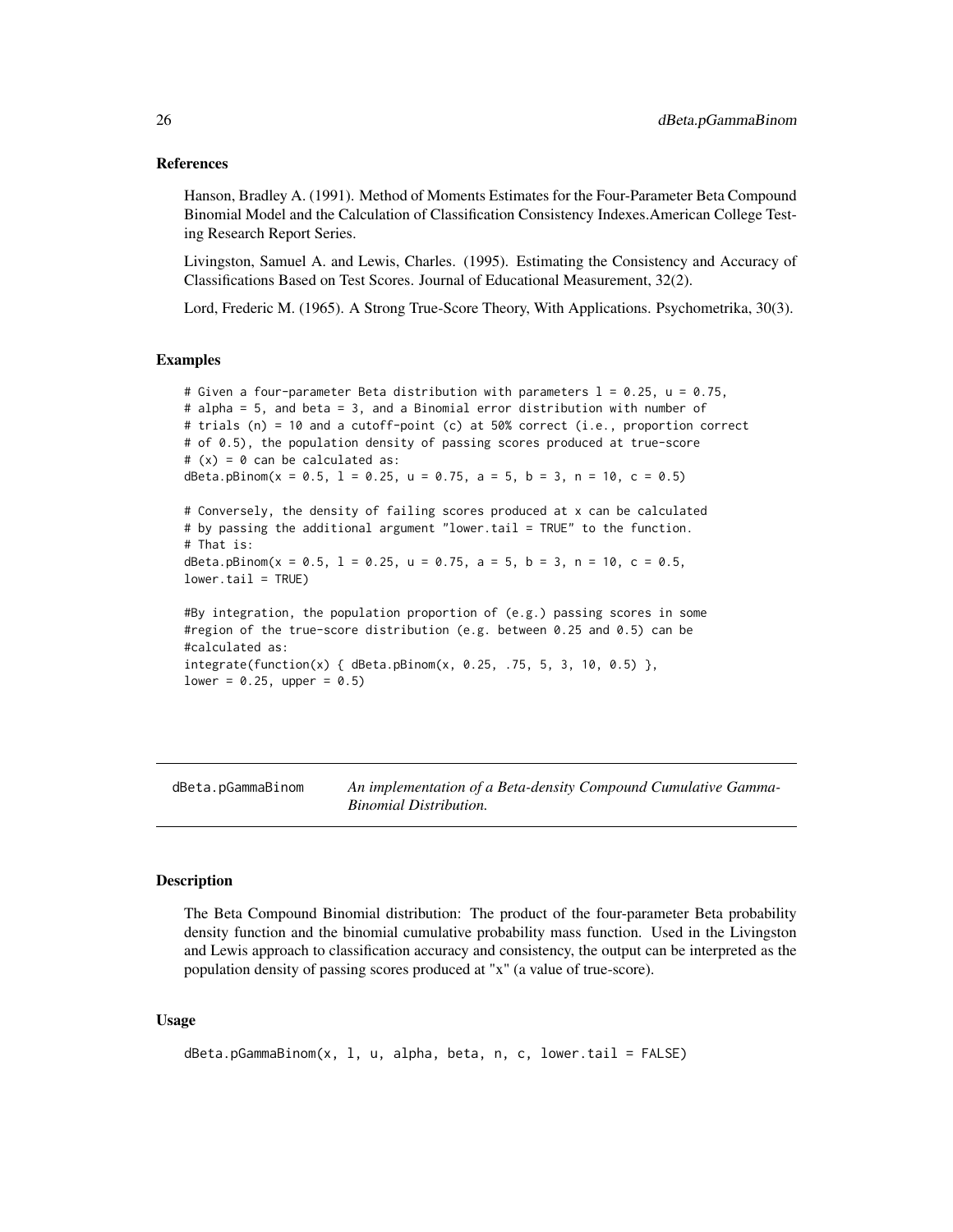#### **Arguments**

| $\mathsf{x}$ | x-axis input for which p (proportion or probability) is to be computed.                                                              |
|--------------|--------------------------------------------------------------------------------------------------------------------------------------|
| -1           | The lower-bound of the four-parameter Beta distribution.                                                                             |
| u            | The upper-bound of the four-parameter Beta distribution.                                                                             |
| alpha        | The alpha shape-parameter of the four-parameter Beta distribution.                                                                   |
| beta         | The beta shape-parameter of the four-parameter Beta distribution.                                                                    |
| n            | The number of "trials" for the Gamma-Binomial distribution.                                                                          |
| $\mathsf{C}$ | The "true-cut" (proportion) on the Gamma-Binomial distribution. Need not be<br>an integer (unlike Binomial distribution).            |
| lower.tail   | Logical. Whether to compute the lower or upper tail of the Binomial distribu-<br>tion. Default is FALSE ( <i>i.e.</i> , upper tail). |

### References

Hanson, Bradley A. (1991). Method of Moments Estimates for the Four-Parameter Beta Compound Binomial Model and the Calculation of Classification Consistency Indexes.American College Testing Research Report Series.

Livingston, Samuel A. and Lewis, Charles. (1995). Estimating the Consistency and Accuracy of Classifications Based on Test Scores. Journal of Educational Measurement, 32(2).

Lord, Frederic M. (1965). A Strong True-Score Theory, With Applications. Psychometrika, 30(3).

Loeb, D. E. (1992). A generalization of the binomial coefficients. Discrete Mathematics, 105(1-3).

#### Examples

 $lower = 0.25$ , upper = 0.5)

```
# Given a four-parameter Beta distribution with parameters l = 0.25, u = 0.75,
# alpha = 5, and beta = 3, and a Binomial error distribution with number of
# trials (n) = 10 and a cutoff-point (c) at 50% correct (i.e., proportion correct
# of 0.5), the population density of passing scores produced at true-score
# (x) = 0 can be calculated as:
dBeta.pGammaBinom(x = 0.5, 1 = 0.25, u = 0.75, a = 5, b = 3, n = 10, c = 0.5)
# Conversely, the density of failing scores produced at x can be calculated
# by passing the additional argument "lower.tail = TRUE" to the function.
# That is:
dBeta.pGammaBinom(x = 0.5, 1 = 0.25, u = 0.75, a = 5, b = 3, n = 10.1, c = 0.5,
lower.tail = TRUE)
#By integration, the population proportion of (e.g.) passing scores in some
#region of the true-score distribution (e.g. between 0.25 and 0.5) can be
#calculated as:
integrate(function(x) {dBeta.pGammaBinom(x, 0.25, 0.75, 5, 3, 10, 0.5)}
```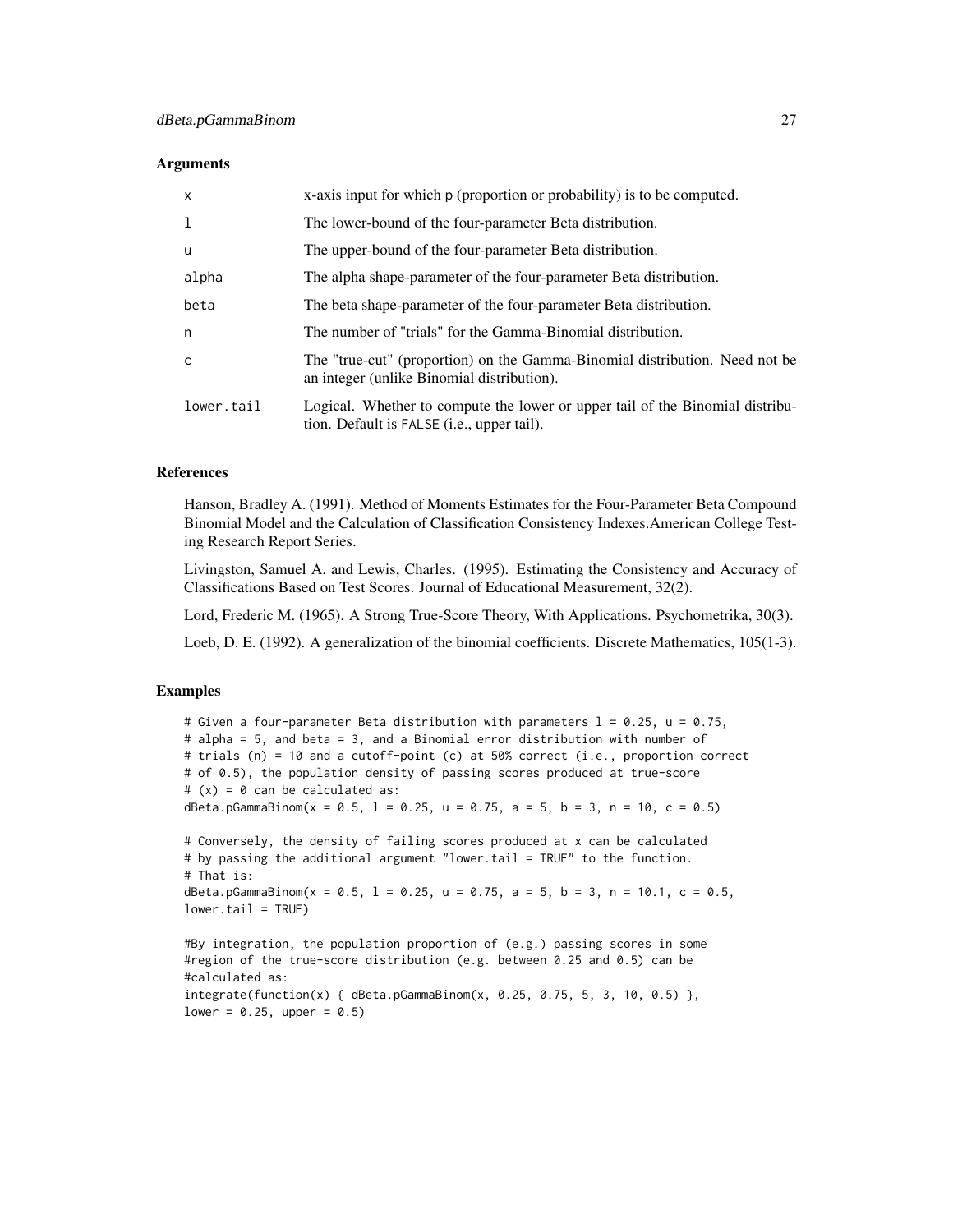<span id="page-27-0"></span>

#### Description

Gives the density at x under the Beta-Binomial PMF.

#### Usage

dBetaBinom(x, N, l, u, alpha, beta)

### Arguments

| $\mathsf{x}$ | Value of x (a specific number of successes). |
|--------------|----------------------------------------------|
| N            | The total number of trials.                  |
|              | The first (lower) location parameter.        |
| u            | The second (upper) location parameter.       |
| alpha        | The first shape parameter.                   |
| beta         | The second shape parameter.                  |

### Value

The value for the probability mass at x given the specified Beta-Binomial distribution.

#### Examples

```
# Assume some variable follows a Beta-Binomial distribution with 100 number
# of trials, and with probabilities of successful trials drawn from a four-
# parameter Beta distribution with location parameters l = 0.25 and u = 0.75# and shape parameters alpha = 5 and beta = 3. To compute the probability
# density at a specific point of the distribution (e.g., 50):
dBetaBinom(x = 50, N = 100, 1 = 0.25, u = 0.75, alpha = 5, beta = 3)
```
dBetaMS *Density Under a Specific Point of the Standard Beta PDD with Specific Mean and Variance or Standard Deviation.*

#### Description

Calculates the density under specific points of the Standard Beta probability density distribution with defined mean and variance or standard deviation.

#### Usage

 $d\text{BetaMS}(x, \text{mean}, \text{variance = NULL}, \text{sd = NULL})$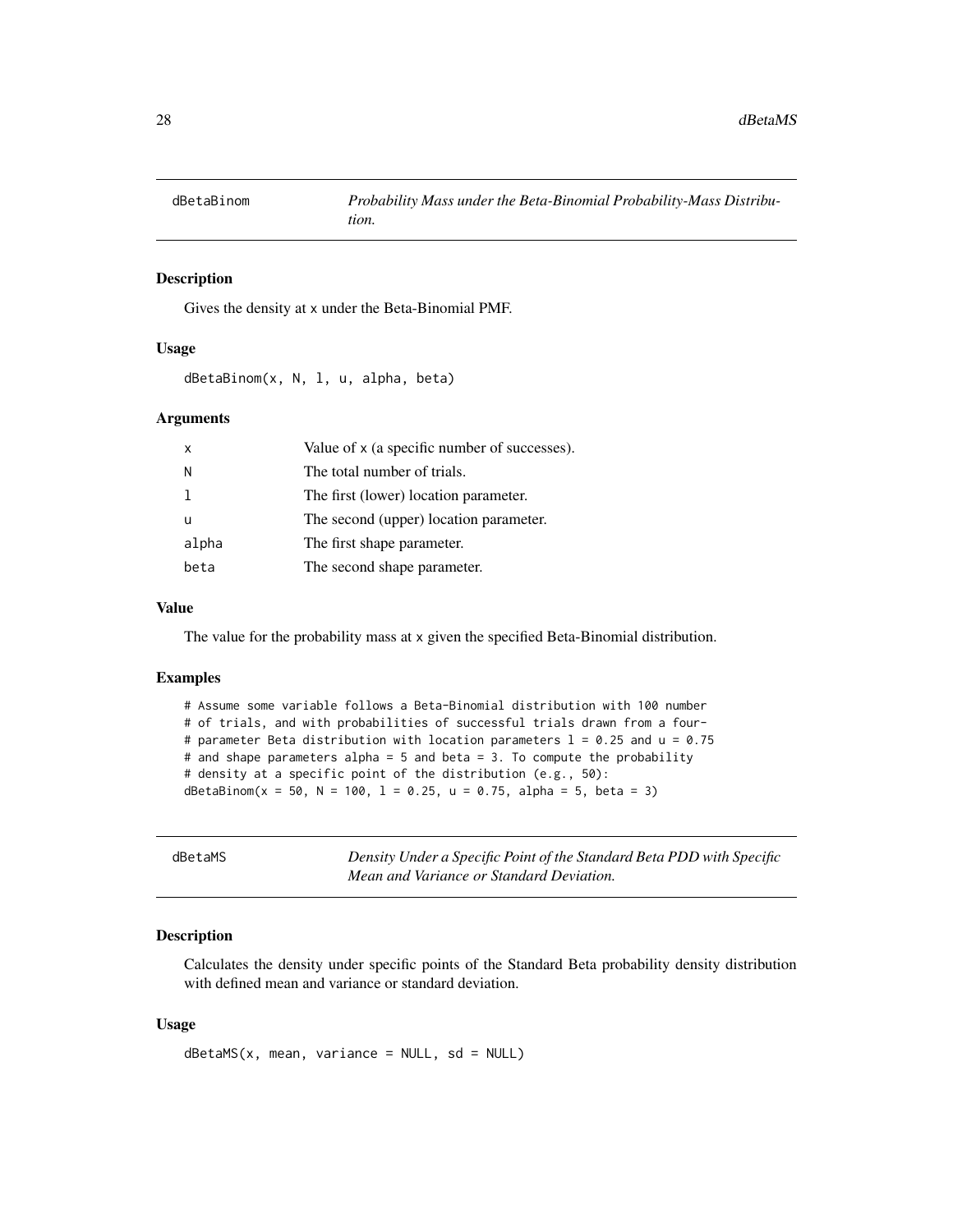#### <span id="page-28-0"></span>dfac 29

### Arguments

| X        | A specific point on the x-axis of the Standard Beta PDD.                                  |
|----------|-------------------------------------------------------------------------------------------|
| mean     | The mean of the target Standard Beta probability density distribution.                    |
| variance | The variance of the target Standard Beta probability density distribution.                |
| sd       | The standard deviation of the target Standard Beta probability density distribu-<br>tion. |

### Value

A numeric value representing the required value for the beta Shape-parameter in order to produce a Standard Beta probability density distribution with the target mean and variance.

### Examples

```
# To compute the density at a specific point (e.g., 0.5) along the Standard
# (two-parameter) PDD with mean of 0.6 and variance of 0.04:
dBetaMS(x = 0.5, mean = 0.6, variance = 0.04)
```
dfac *Descending (falling) factorial.*

### Description

Calculate the descending (or falling) factorial of a value x of order r.

#### Usage

```
dfac(x, r, method = "product")
```
### Arguments

| $\mathsf{x}$ | A value for which the descending factorial is to be calculated.                                                                                                                                                                                                                                                                                                       |
|--------------|-----------------------------------------------------------------------------------------------------------------------------------------------------------------------------------------------------------------------------------------------------------------------------------------------------------------------------------------------------------------------|
|              | The power x is to be raised to.                                                                                                                                                                                                                                                                                                                                       |
| method       | The method by which the descending factorials are to be calculated. Default is<br>"product" which uses direct arithmetic. Alternative is "gamma" which calcu-<br>lates the ascending factorial using the Gamma function. The alternative method<br>might be faster but might fail because the Gamma function is not defined for<br>negative integers (returning Inf). |

#### Value

The descending factorial of value x raised to the r'th power.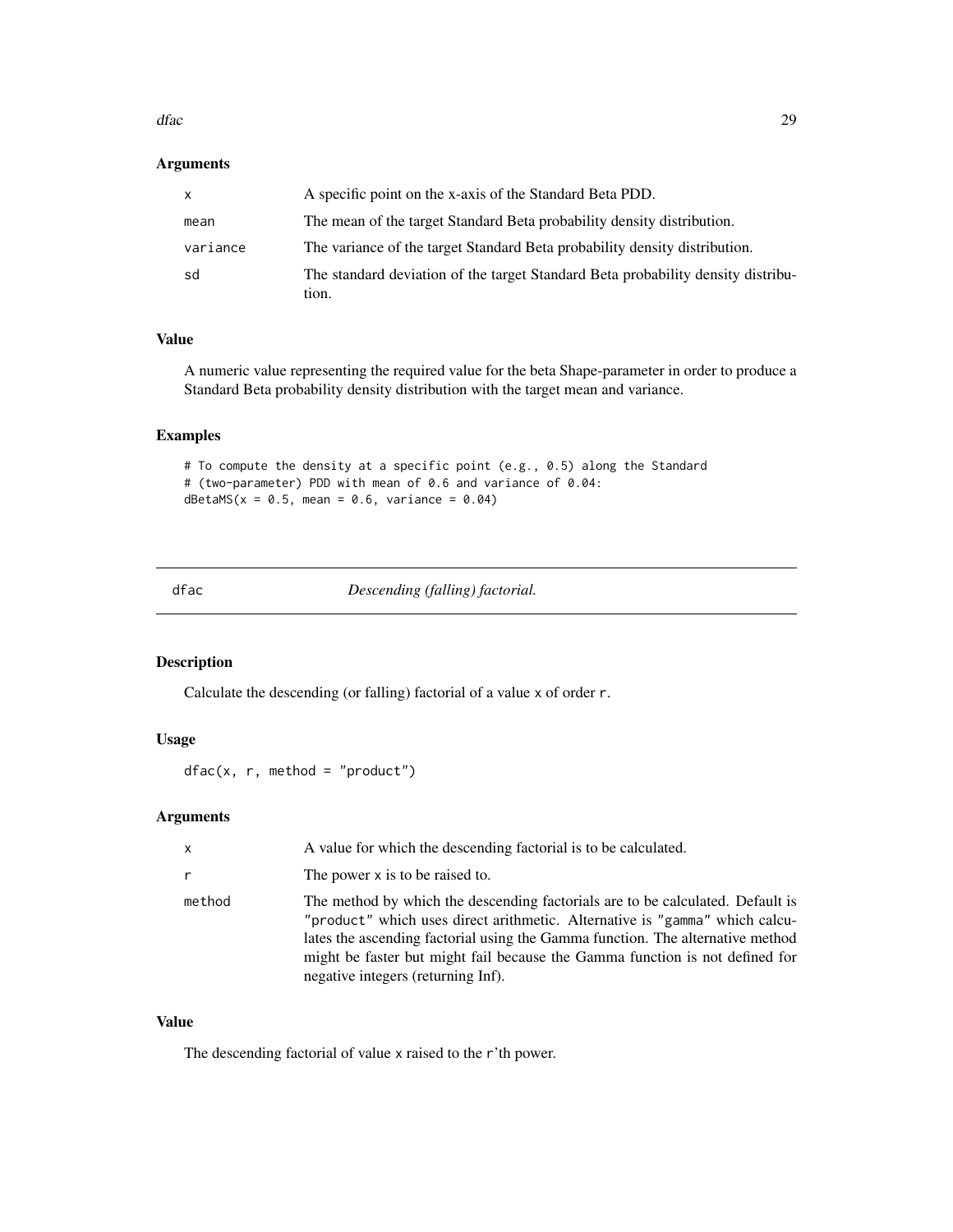#### Examples

```
# To calculate the 4th descending factorial for a value (e.g., 3.14):
dfac(x = 3.14, r = 4)# To calculate the 5th descending factorial for values 3.14, 2.72, and 0.58:
dfac(x = c(3.14, 2.72, 0.58), r = 5)
```

| dGammaBinom | Probability density function under the Gamma-extended Binomial dis- |
|-------------|---------------------------------------------------------------------|
|             | <i>tribution.</i>                                                   |

#### Description

Probability density function under the Gamma-extended Binomial distribution.

#### Usage

dGammaBinom(x, size, prob, nc = FALSE)

#### Arguments

| x    | Vector of quantiles.                                                                                        |
|------|-------------------------------------------------------------------------------------------------------------|
| size | Number of "trials" (zero or more). Need not be integer.                                                     |
| prob | Probability of "success" on each "trial". Need not be integer.                                              |
| nc   | Whether to include a normalizing constant making sure that the sum of the dis-<br>tribution's density is 1. |

### References

Loeb, D. E. (1992). A generalization of the binomial coefficients. Discrete Mathematics, 105(1-3).

#### Examples

```
#' # Assume some variable follows a Gamma-Binomial distribution with
# "number of trials" = 10.5 and probability of "success" for each "trial"
# = 0.75, to compute the probability density to attain a "number of success"
# at a specific point (e.g., 7.5 "successes"):
dGammaBinom(x = 7.5, size = 10.5, prob = 0.75)
# Including a normalizing constant (then diverges from binomial dist.):
dGammaBinom(x = 7.5, size = 10.5, prob = 0.75, nc = TRUE)
```
 $dGamma(Bx = 7, size = 10, prob = 0.75) == dbinom(7, 10, 0.75)$  $dGamma(BimmaBinom(x = 7, size = 10, prob = 0.75, nc = TRUE) == dbinom(7, 10, 0.75)$ 

<span id="page-29-0"></span>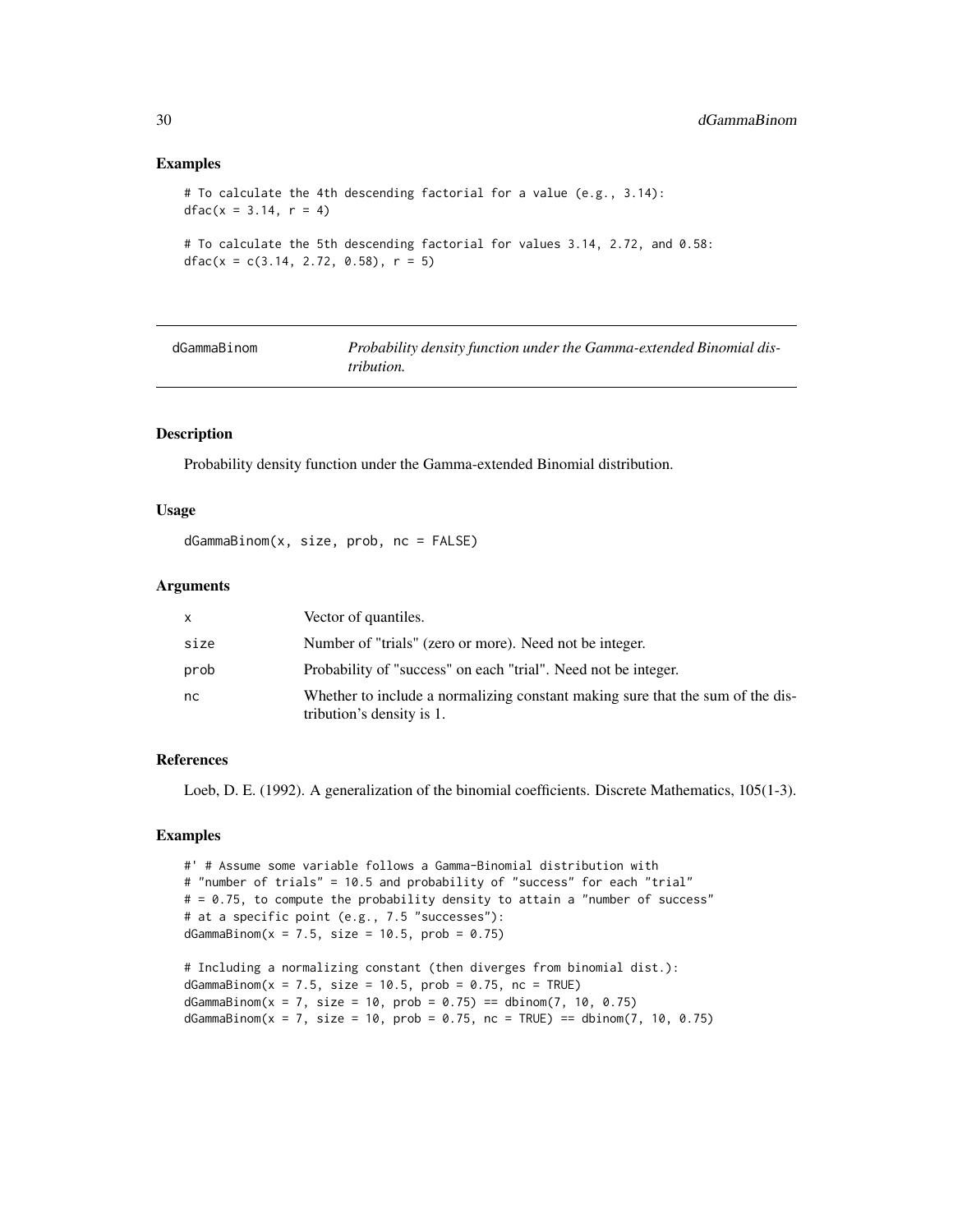#### <span id="page-30-0"></span>Description

According to Livingston and Lewis (1995), "The effective test length corresponding to a test score is the number of discrete, dichotomously scored, locally independent, equally difficult items required to produce a total score of the same reliability."

#### Usage

ETL(mean, variance, min =  $0$ , max = 1, reliability)

### Arguments

| mean        | The mean of the observed-score distribution.                                                                                                   |
|-------------|------------------------------------------------------------------------------------------------------------------------------------------------|
| variance    | The variance of the observed-score distribution.                                                                                               |
| min         | The lower-bound (minimum possible value) of the observed-score distribution.<br>Default is 0 (assuming observed scores represent proportions). |
| max         | The upper-bound (maximum possible value) of the observed-score distribution.<br>Default is 1 (assuming observed scores represent proportions). |
| reliability | The reliability of the observed scores (proportion of observed-score distribution<br>variance shared with true-score distribution).            |

#### Value

An estimate of the effective length of a test, given the stability of the observations it produces.

### References

Livingston, Samuel A. and Lewis, Charles. (1995). Estimating the Consistency and Accuracy of Classifications Based on Test Scores. Journal of Educational Measurement, 32(2).

```
# Generate some fictional data. Say, 100 individuals take a test with a
# maximum score of 100 and a minimum score of 0.
set.seed(1234)
testdata <- rbinom(100, 100, rBeta.4P(100, .25, .75, 5, 3))
hist(testdata, xlim = c(\theta, 100))
# Suppose the reliability of this test was estimated to 0.7. To estimate and
# retrieve the effective test length using ETL():
ETL(mean = mean(testdata), variance = var(testdata), min = 0, max = 100,
reliability = .7)
```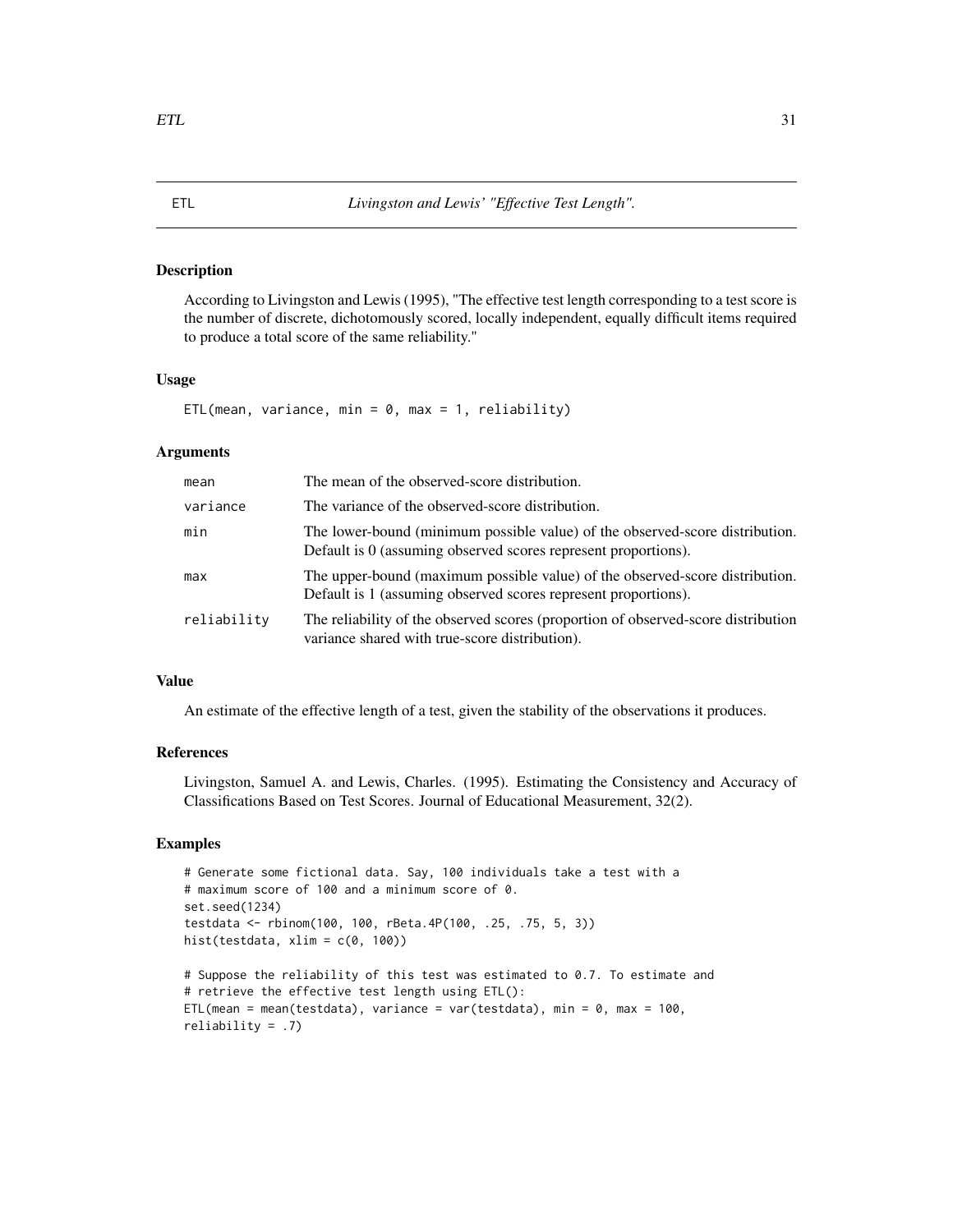<span id="page-31-0"></span>

### Description

Extends the Binomial coefficient for positive non-integers (including 0) by employing the Gamma rather than the factorial function.

#### Usage

gchoose(n, k)

#### Arguments

| n, | In Binomial terms, the number of Binomial "trials". Need not be an integer.   |
|----|-------------------------------------------------------------------------------|
|    | In Binomial terms, the number of successful "trials". Need not be an integer. |

### Note

Not defined for negative integers.

#### References

Loeb, D. E. (1992). A generalization of the binomial coefficients. Discrete Mathematics, 105(1-3).

#### Examples

# Compare choose function with gchoose function for integers:  $gchoose(c(8, 9, 10), c(3, 4, 5)) == choose(c(8, 9, 10), c(3, 4, 5))$ 

# The gchoose function also works for non-integers: gchoose(10.5, 7.5)

LABMSU *Lower Location Parameter Given Shape Parameters, Mean, Variance, and Upper Location Parameter of a Four-Parameter Beta PDD.*

### Description

Calculates the lower-bound value required to produce a Beta probability density distribution with defined moments and parameters. Be advised that not all combinations of moments and parameters can be satisfied (e.g., specifying mean, variance, skewness and kurtosis uniquely determines both location-parameters, meaning that the value of the lower-location parameter will take on which ever value it must, and cannot be specified).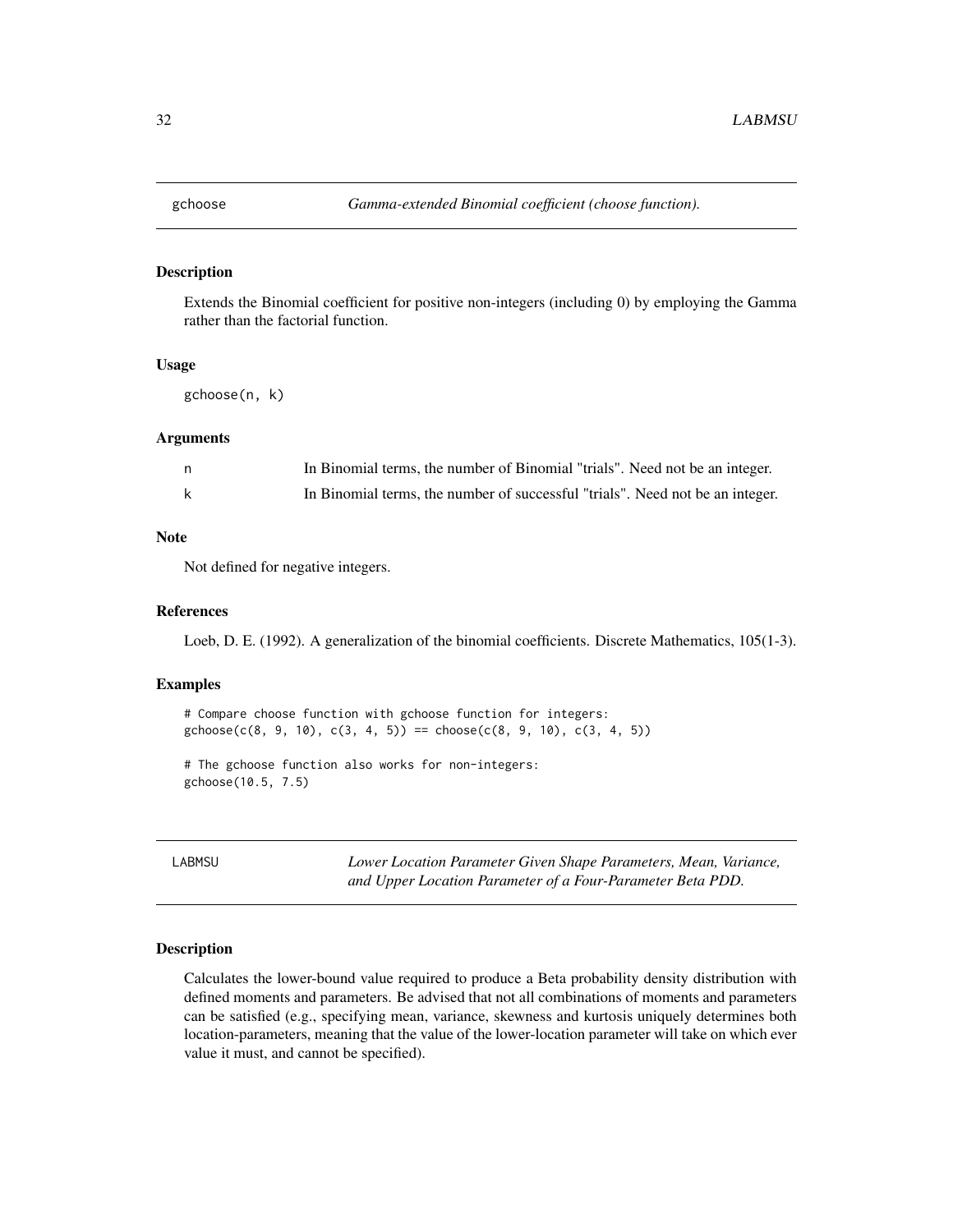#### LABMSU 33

### Usage

```
LABMSU(
  alpha = NULL,
 beta = NULL,u = NULL,mean = NULL,
 variance = NULL,
 skewness = NULL,
 kurtosis = NULL,
 sd = NULL)
```
## Arguments

| alpha    | The alpha (first) shape-parameter of the target Beta probability density distribu-<br>tion.                                       |
|----------|-----------------------------------------------------------------------------------------------------------------------------------|
| beta     | The beta (second) shape-parameter of the target Beta probability density distri-<br>bution.                                       |
| u        | The upper-bound of the Beta distribution. Default is NULL (i.e., does not take<br>a specified u-parameter into account).          |
| mean     | The mean (first raw moment) of the target Standard Beta probability density<br>distribution.                                      |
| variance | The variance (second central moment) of the target Standard Beta probability<br>density distribution.                             |
| skewness | The skewness (third standardized moment) of the target Beta probability density<br>distribution.                                  |
| kurtosis | The kurtosis (fourth standardized moment) of the target Beta probability density<br>distribution.                                 |
| sd       | Optional alternative to specifying var. The standard deviation of the target Stan-<br>dard Beta probability density distribution. |

## Value

A numeric value representing the required value for the Beta lower location-parameter (l) in order to produce a Beta probability density distribution with the target moments and parameters.

```
# Generate some fictional data.
set.seed(1234)
testdata <- rBeta.4P(100000, 0.25, 0.75, 5, 3)
hist(testdata, xlim = c(0, 1), freq = FALSE)
# Suppose you know three of the four necessary parameters to fit a four-
# parameter Beta distribution (i. e., u = 0.75, alpha = 5, beta = 3) to this
# data. To find the value for the necessary 1 parameter, estimate the mean
# and variance of the distribution:
```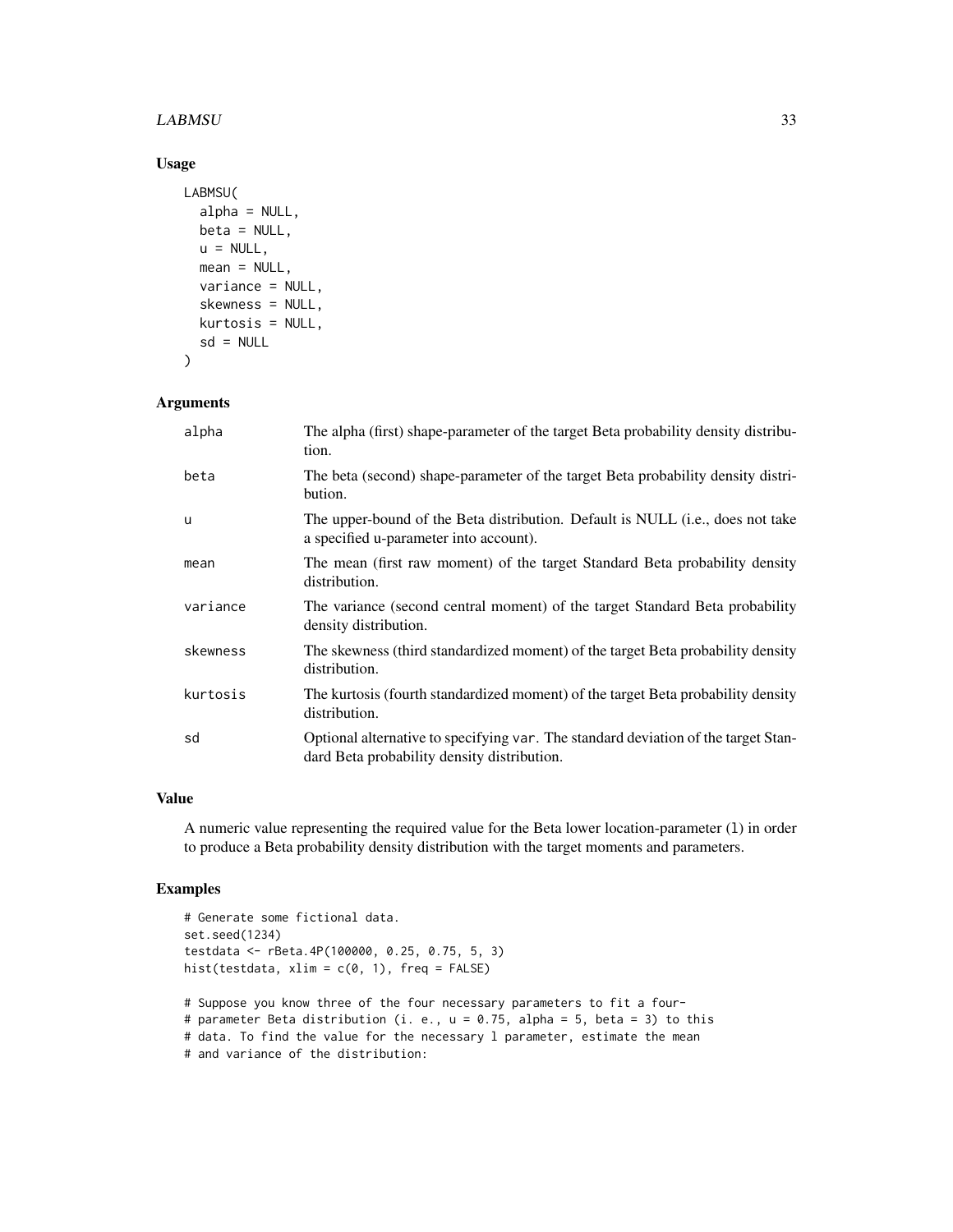```
M <- mean(testdata)
S2 <- var(testdata)
# To find the l parameter necessary to produce a four-parameter Beta
# distribution with the target mean, variance, and u, alpha, and beta
# parameters using the LMSBAU() function:
(1 \leq LABMSU(\text{alpha} = 5, \text{beta} = 3, \text{mean} = M, \text{variance} = S2, \text{u} = 0.75))curve(dBeta.4P(x, 1, .75, 5, 3), add = TRUE, 1wd = 2)
```
LL.CA *An Implementation of the Livingston and Lewis (1995) Approach to Estimate Classification Consistency and Accuracy based on Observed Test Scores and Test Reliability.*

### Description

An implementation of what has been come to be known as the "Livingston and Lewis approach" to classification consistency and accuracy, which by employing a compound beta-binomial distribution assumes that true-scores conform to the four-parameter beta distribution, and errors of measurement to the binomial distribution. Under these assumptions, the expected classification consistency and accuracy of tests can be estimated from observed outcomes and test reliability.

### Usage

```
LL.CA(
  x = NULL,reliability,
  cut,
  min = 0,
  max = 1,
  true.model = "4P",truecut = NULL,output = c("accuracy", "consistency"),
  failsafe = TRUE,
  l = \emptyset,
  u = 1,
  modelfit = c(nbins = 100, minbin = 10)\lambda
```

| <b>X</b>    | A vector of observed scores for which a Beta true-score distribution is to be<br>estimated, or a list of pre-defined true-score distribution parameter values. If a<br>list is provided, the list entries must be named after the parameters: 1 and u for<br>the location parameters, alpha and beta for the shape parameters, and etl for<br>the effective test length (see documentation for the ETL function). |
|-------------|-------------------------------------------------------------------------------------------------------------------------------------------------------------------------------------------------------------------------------------------------------------------------------------------------------------------------------------------------------------------------------------------------------------------|
| reliability | The observed-score squared correlation (i.e., proportion of shared variance) with<br>the true-score.                                                                                                                                                                                                                                                                                                              |

<span id="page-33-0"></span>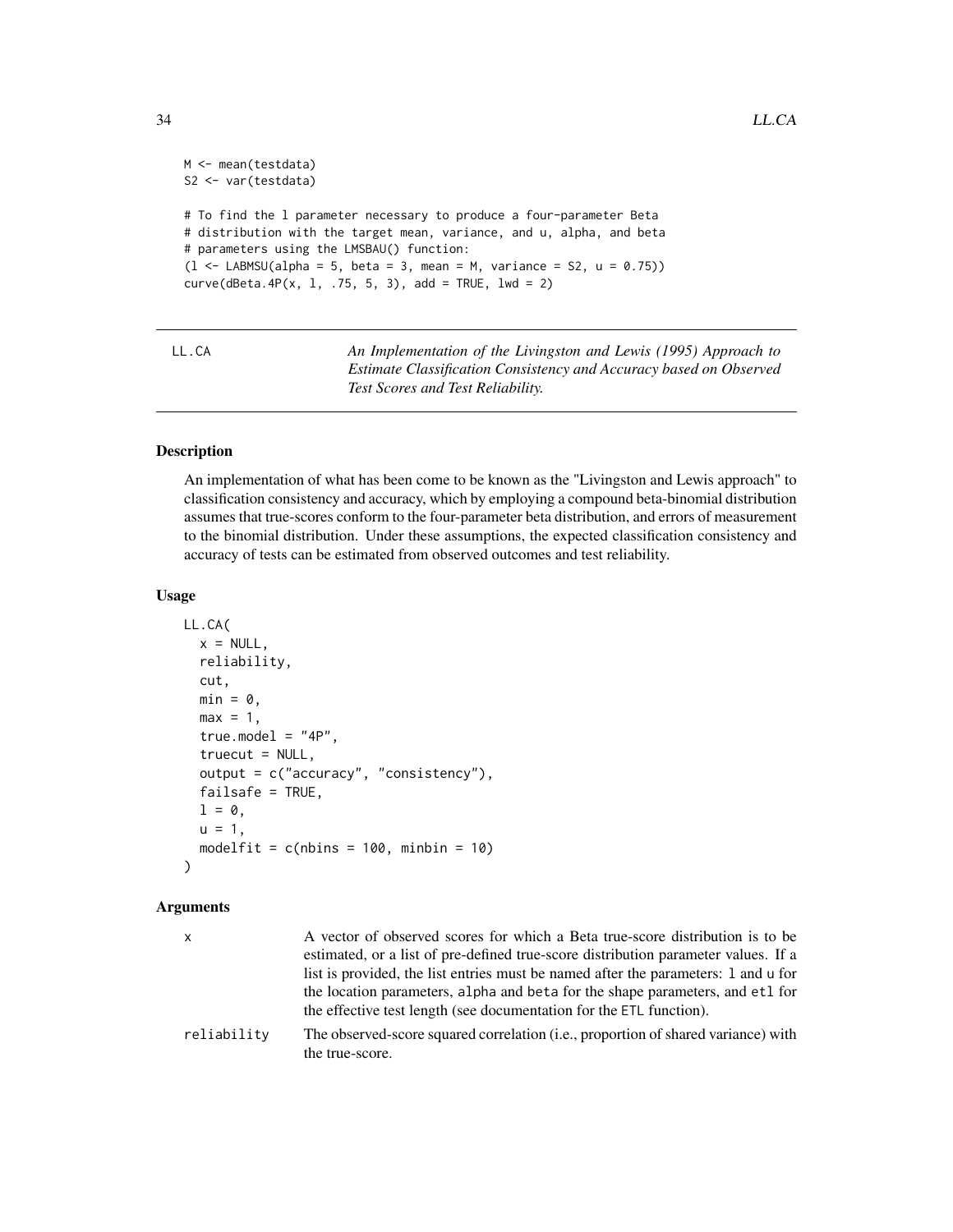| cut        | The cutoff value for classifying observations into pass or fail categories.                                                                                                                                                                                                                                                                                                                                                                                                                                                                                                                   |  |  |  |
|------------|-----------------------------------------------------------------------------------------------------------------------------------------------------------------------------------------------------------------------------------------------------------------------------------------------------------------------------------------------------------------------------------------------------------------------------------------------------------------------------------------------------------------------------------------------------------------------------------------------|--|--|--|
| min        | The minimum value possible to attain on the test. Default is $0$ (assuming $x$<br>represent proportions).                                                                                                                                                                                                                                                                                                                                                                                                                                                                                     |  |  |  |
| max        | The maximum value possible to attain on the test. Default is 1 (assuming x<br>represent proportions).                                                                                                                                                                                                                                                                                                                                                                                                                                                                                         |  |  |  |
| true.model | The probability distribution to be fitted to the moments of the true-score distribu-<br>tion. Options are "4P" (default) and "2P", referring to four- and two-parameter<br>Beta distributions. The "4P" method produces a four-parameter Beta distribu-<br>tion with the same first four moments (mean, variance, skewness, and kurtosis)<br>as the estimated true-score distribution, while the "2P" method produces a two-<br>parameter Beta distribution with the first two moments (mean and variance) as<br>the estimated true-score distribution.                                       |  |  |  |
| truecut    | Optional specification of a "true" cutoff. Useful for producing ROC curves (see<br>documentation for the LL.ROC() function).                                                                                                                                                                                                                                                                                                                                                                                                                                                                  |  |  |  |
| output     | Character vector indicating which types of statistics (i.e, accuracy and/or con-<br>sistency) are to be computed and included in the output. Permissible values are<br>"accuracy" and "consistency".                                                                                                                                                                                                                                                                                                                                                                                          |  |  |  |
| failsafe   | Logical value indicating whether to engage the automatic fail-safe defaulting<br>to the two-parameter Beta true-score distribution if the four-parameter fitting<br>procedure produces impermissible parameter estimates. Default is TRUE (i.e.,<br>the function will engage failsafe if the four-parameter Beta-distribution fitting-<br>procedure produced impermissible estimates).                                                                                                                                                                                                        |  |  |  |
| 1          | If true . model = $"2P"$ or failsafe = TRUE, the lower-bound location parameter<br>to be used in the two-parameter fitting procedure. Default is 0 (i.e., the lower-<br>bound of the Standard Beta distribution).                                                                                                                                                                                                                                                                                                                                                                             |  |  |  |
| u          | If true.model = "2P" or failsafe = TRUE, the upper-bound location parameter<br>to be used in the two-parameter fitting procedure. Default is 1 (i.e., the upper-<br>bound of the Standard Beta distribution).                                                                                                                                                                                                                                                                                                                                                                                 |  |  |  |
| modelfit   | Allows for controlling the chi-square test for model fit. The argument takes a<br>vector of two values. The first value is to represent the initial number of bins the<br>distribution of scores is to be divided in to. This value is set to a default of 100.<br>If this default results in too few bins to conduct the chi-square test, this value<br>can be made larger. The second value represents the minimum expected number<br>of observations that the bins should consist of. In accordance with standard<br>recommendations for chi-square tests, the default value is set to 10. |  |  |  |

### Value

A list containing the estimated parameters necessary for the approach (i.e., the effective test-length and the beta distribution parameters), a chi-square test of model-fit, the confusion matrix containing estimated proportions of true/false pass/fail categorizations for a test, diagnostic performance statistics, and / or a classification consistency matrix and indices. Accuracy output includes a confusion matrix and diagnostic performance indices, and consistency output includes a consistency matrix and consistency indices p (expected proportion of agreement between two independent test administrations), p\_c (proportion of agreement on two independent administrations expected by chance alone), and Kappa (Cohen's Kappa).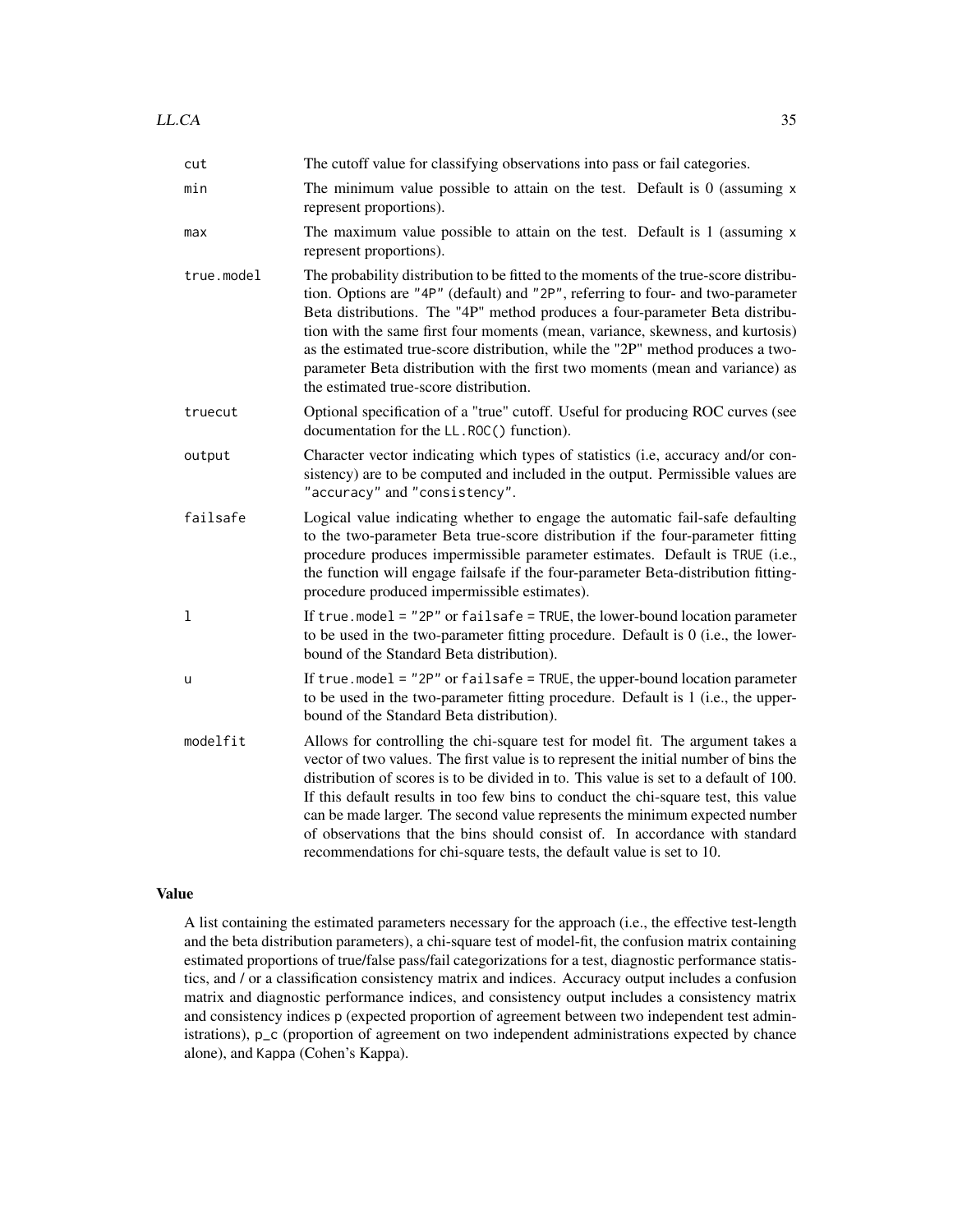It should be noted that this implementation differs from the original articulation of Livingston and Lewis (1995) in some respects. First, the procedure includes a number of diagnostic performance (accuracy) indices which the original procedure enables but that were not included. Second, the way consistency is calculated differs substantially from the original articulation of the procedure, which made use of a split-half approach. Rather, this implementation uses the approach to estimating classification consistency outlined by Hanson (1991).

A shiny application providing a GUI for this method is available at https://hthaa.shinyapps.io/shinybeta/

#### References

.

Livingston, Samuel A. and Lewis, Charles. (1995). Estimating the Consistency and Accuracy of Classifications Based on Test Scores. Journal of Educational Measurement, 32(2).

Hanson, Bradley A. (1991). Method of Moments Estimates for the Four-Parameter Beta Compound Binomial Model and the Calculation of Classification Consistency Indexes. American College Testing.

Lord. Frederic M. (1965). A Strong True-Score Theory, With Applications. Psychometrika, 30(3).

Lewis, Don and Burke, C. J. (1949). The Use and Misuse of the Chi-Square Test. Psychological Bulletin, 46(6).

#### Examples

```
# Generate some fictional data. Say, 1000 individuals take a test with a
# maximum score of 100 and a minimum score of 0.
set.seed(1234)
testdata <- rbinom(1000, 100, rBeta.4P(1000, 0.25, 0.75, 5, 3))
hist(testdata, xlim = c(0, 100))
# Suppose the cutoff value for attaining a pass is 50 items correct, and
# that the reliability of this test was estimated to 0.7. To estimate and
# retrieve the estimated parameters, confusion matrix, consistency and
# accuracy statistics using LL.CA():
LL.CA(x = testdata, reliability = .7, cut = 50, min = 0, max = 100)
# Suppose the true-score parameter estimation procedure arrived at
# impermissible parameter estimates (i.e., 1 < \varnothing, u > 1, alpha < \varnothing, or
# beta < 0). For example:
set.seed(9)
testdata <- rbinom(100, 25, rBeta.4P(100, 0.25, 1, 5, 3))
Beta.tp.fit(testdata, 0, 25, 25, failsafe = TRUE)
# Suppose further that you have good grounds for assuming that the lower-
# bound parameter is equal to 0.25 (e.g., the test consists of multiple-
# choice questions with four response options, leading to a 25% probability
# of guessing the correct answer per question), and good reason to believe
# that the upper-bound parameter is equal to 1 (i.e., there is no reason to
# believe that there are no members of the population who will attain a
# perfect score across all possible test-forms.) To set these lower and
```
## **Note**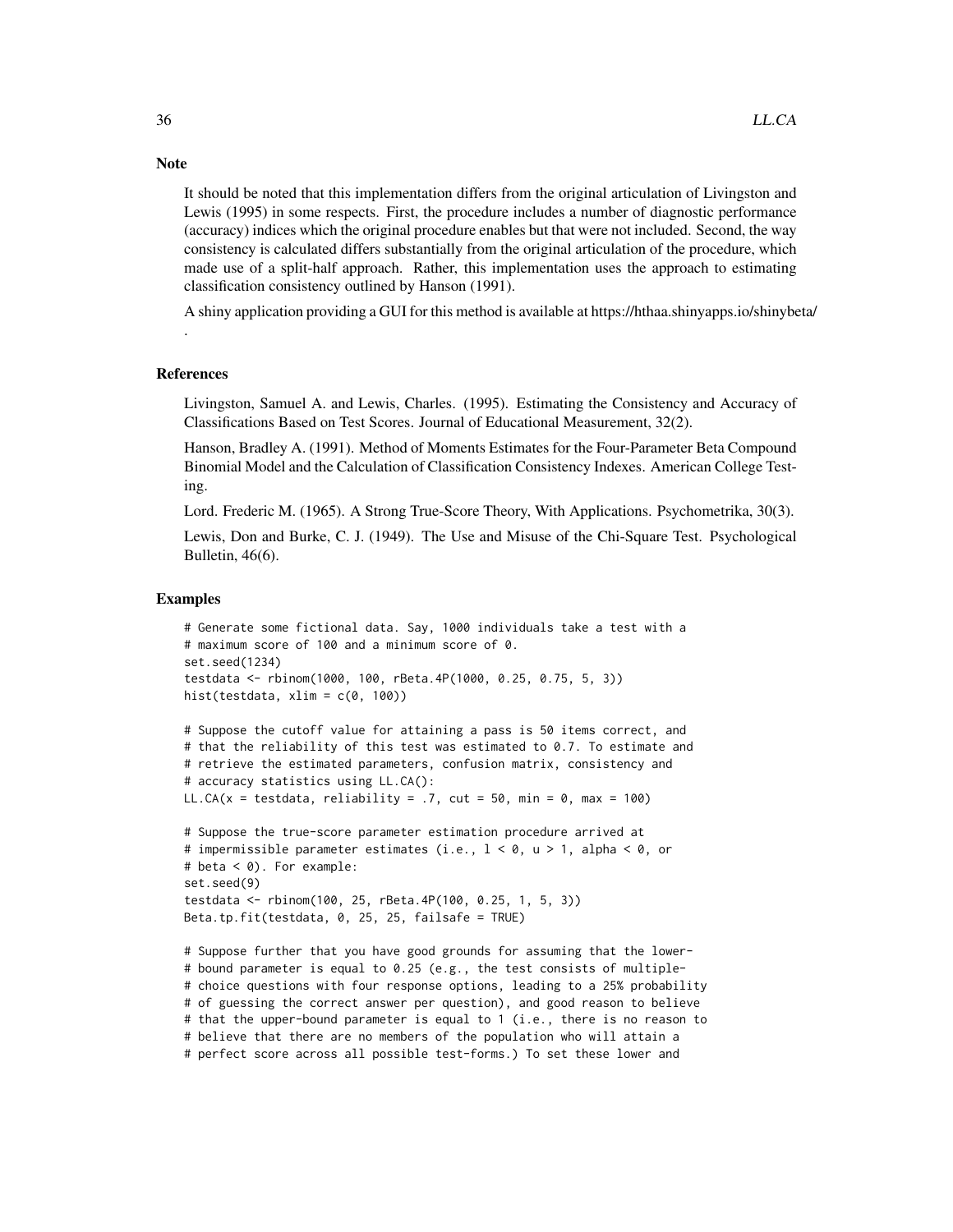```
# upper bounds for the fitting procedure in the LL.CA() function, set
# the argument true.model = "2p", and specify the location parameters
# 1 = 0.25 and u = 1:
LL.CA(testdata, 0.6287713, 12, 0, 25, true.model = "2p", l = 0.25, u = 1)
# Alternatively to supplying scores to which a true-score distribution is
# to be fit, a list with true-score distribution parameter values can be
# supplied manually along with the effective test length (see documentation
# for the ETL() function), foregoing the need for actual data. The list
# entries must be named. "l" is the lower-bound and "u" the upper-bound
# location parameters of the true-score distribution, "alpha" and "beta" for
# the shape parameters, and "etl" for the effective test-length..
trueparams <- list("1'' = 0.25, "u'' = 0.75, "alpha" = 5, "beta" = 3, "et1'' = 50)
LL.CA(x = trueparams, cut = 50, min = 0, max = 100)
```
LL.CA.MC *An Extension of the Livingston and Lewis (1995) Approach to Estimate Classification Consistency and Accuracy for Multiple Classifications based on Observed Test Scores and Test Reliability.*

### Description

An implementation of what has been come to be known as the "Livingston and Lewis approach" to classification consistency and accuracy, which by employing a compound beta-binomial distribution assumes that true-scores conform to the four-parameter beta distribution, and errors of measurement to the binomial distribution. Under these assumptions, the expected classification consistency and accuracy of tests can be estimated from observed outcomes and test reliability.

#### Usage

```
LL.CA.MC(
  x = NULL,
  reliability,
  cut,
  min = 0,
  max = 1,
  true_model = "4P",failsafe = TRUE,
  l = \emptyset,u = 1,
  modelfit = c(nbins = 100, minbin = 10))
```
#### Arguments

x A vector of observed scores for which a Beta true-score distribution is to be estimated, or a list of pre-defined true-score distribution parameter values. If a list is provided, the list entries must be named after the parameters: l and u for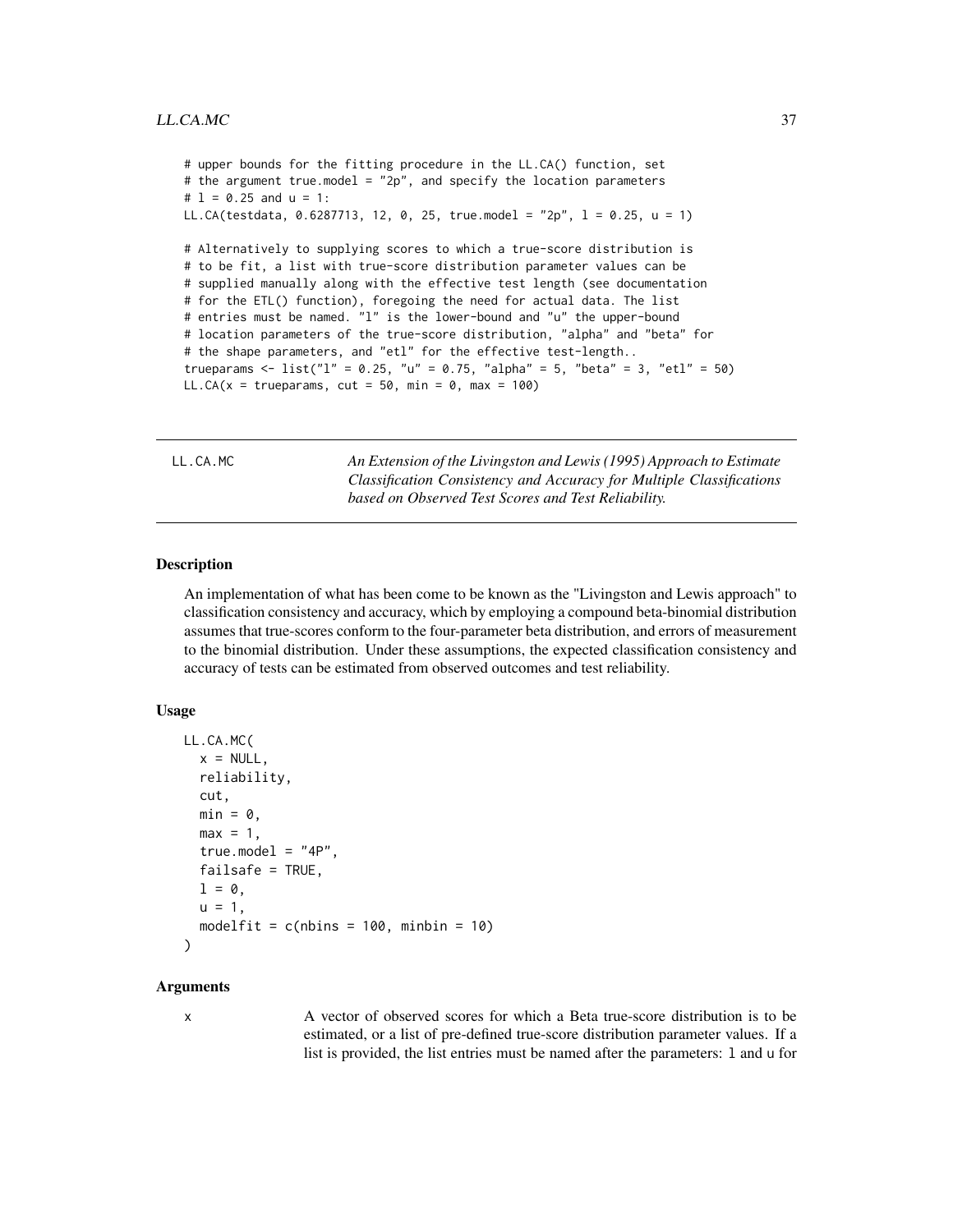|             | the location parameters, alpha and beta for the shape parameters, and etl for<br>the effective test length (see documentation for the ETL function).                                                                                                                                                                                                                                                                                                                                                                                                                                          |
|-------------|-----------------------------------------------------------------------------------------------------------------------------------------------------------------------------------------------------------------------------------------------------------------------------------------------------------------------------------------------------------------------------------------------------------------------------------------------------------------------------------------------------------------------------------------------------------------------------------------------|
| reliability | The observed-score squared correlation (i.e., proportion of shared variance) with<br>the true-score.                                                                                                                                                                                                                                                                                                                                                                                                                                                                                          |
| cut         | A vector of cut-off values for classifying observations into two or more cate-<br>gories.                                                                                                                                                                                                                                                                                                                                                                                                                                                                                                     |
| min         | The minimum value possible to attain on the test. Default is $0$ (assuming $x$<br>represent proportions).                                                                                                                                                                                                                                                                                                                                                                                                                                                                                     |
| max         | The maximum value possible to attain on the test. Default is 1 (assuming x<br>represent proportions).                                                                                                                                                                                                                                                                                                                                                                                                                                                                                         |
| true.model  | The probability distribution to be fitted to the moments of the true-score distribu-<br>tion. Options are "4P" (default) and "2P", referring to four- and two-parameter<br>Beta distributions. The "4P" method produces a four-parameter Beta distribu-<br>tion with the same first four moments (mean, variance, skewness, and kurtosis)<br>as the estimated true-score distribution, while the "2P" method produces a two-<br>parameter Beta distribution with the first two moments (mean and variance) as<br>the estimated true-score distribution.                                       |
| failsafe    | Logical value indicating whether to engage the automatic fail-safe defaulting<br>to the two-parameter Beta true-score distribution if the four-parameter fitting<br>procedure produces impermissible parameter estimates. Default is TRUE (i.e.,<br>the function will engage failsafe if the four-parameter Beta-distribution fitting-<br>procedure produced impermissible estimates).                                                                                                                                                                                                        |
| 1           | If true.model = $"2P"$ or failsafe = TRUE, the lower-bound location parameter<br>to be used in the two-parameter fitting procedure. Default is $0$ (i.e., the lower-<br>bound of the Standard Beta distribution).                                                                                                                                                                                                                                                                                                                                                                             |
| u           | If true. model = $"2P"$ or failsafe = TRUE, the upper-bound location parameter<br>to be used in the two-parameter fitting procedure. Default is 1 (i.e., the upper-<br>bound of the Standard Beta distribution).                                                                                                                                                                                                                                                                                                                                                                              |
| modelfit    | Allows for controlling the chi-square test for model fit. The argument takes a<br>vector of two values. The first value is to represent the initial number of bins the<br>distribution of scores is to be divided in to. This value is set to a default of 100.<br>If this default results in too few bins to conduct the chi-square test, this value<br>can be made larger. The second value represents the minimum expected number<br>of observations that the bins should consist of. In accordance with standard<br>recommendations for chi-square tests, the default value is set to 10. |

### Value

A list containing the estimated parameters necessary for the approach (i.e., the effective test-length and the beta distribution parameters), a chi-square test of model-fit, the confusion matrix containing estimated proportions of true/false positive/negative categorizations for a test, diagnostic performance statistics, and/or a classification consistency matrix and indices. Accuracy output includes a confusion matrix and diagnostic performance indices, and consistency output includes a consistency matrix and consistency indices p (expected proportion of agreement between two independent test administrations), p\_c (proportion of agreement on two independent administrations expected by chance alone), and Kappa (Cohen's Kappa).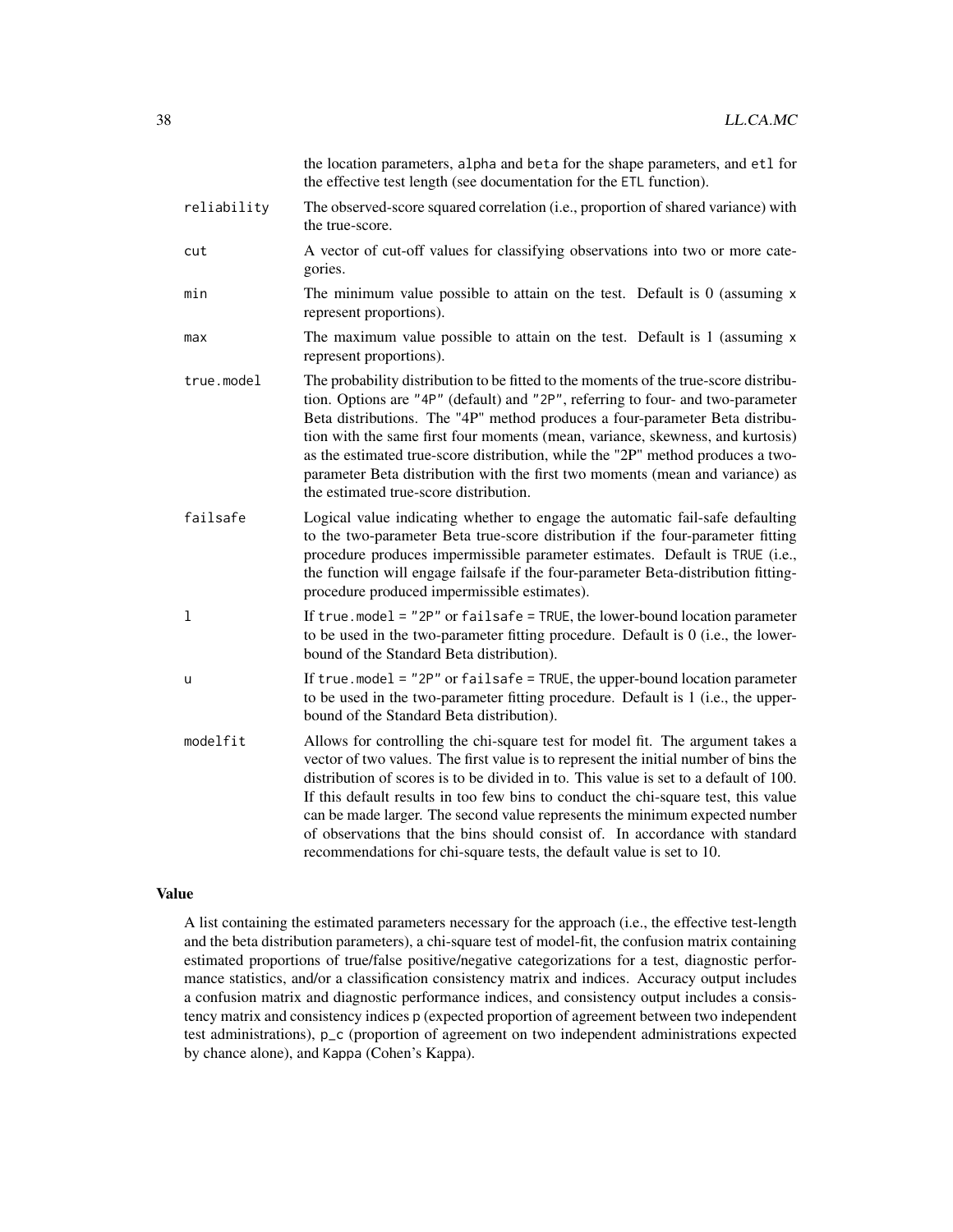### LL.CA.MC 39

#### **Note**

It should be noted that this implementation differs from the original articulation of Livingston and Lewis (1995) in some respects. First, the procedure includes a number of diagnostic performance (accuracy) indices which the original procedure enables but that were not included. Second, the way consistency is calculated differs substantially from the original articulation of the procedure, which made use of a split-half approach. Rather, this implementation uses the approach to estimating classification consistency outlined by Hanson (1991).

#### References

Livingston, Samuel A. and Lewis, Charles. (1995). Estimating the Consistency and Accuracy of Classifications Based on Test Scores. Journal of Educational Measurement, 32(2).

Hanson, Bradley A. (1991). Method of Moments Estimates for the Four-Parameter Beta Compound Binomial Model and the Calculation of Classification Consistency Indexes. American College Testing.

Lord. Frederic M. (1965). A Strong True-Score Theory, With Applications. Psychometrika, 30(3).

Lewis, Don and Burke, C. J. (1949). The Use and Misuse of the Chi-Square Test. Psychological Bulletin, 46(6).

```
# Generate some fictional data. Say, 1000 individuals take a test with a
# maximum score of 100 and a minimum score of 0.
set.seed(1234)
p.success <- rBeta.4P(1000, 0.1, 0.95, 5, 3)
for (i in 1:100) {
 if (i == 1) {
    rawdata \leq matrix(nrow = 1000, ncol = 100)
 }
 rawdata[, i] <- rbinom(1000, 1, p.success)
}
# Suppose the cutoff value for being placed in the lower category is a score
# below 50, second lowest 60, then 70, 80, and 90. Using the cba() function
# to estimate the reliability of this test, to use the LL.CA.MC() function
# or estimating diagnostic performance and consistency indices of
# classifications when using several cut-points:
LL.CA.MC(rowSums(rawdata), cba(rawdata), c(50, 60, 70, 80, 90), min = 0, max = 100)
# The output from this function can get quite verbose when operating with
# several cut-points. In order to retrieve only model parameter estimates:
LL.CA.MC(rowSums(rawdata), cba(rawdata), c(50, 60, 70, 80, 90), min = 0, max = 100)$parameters
# To retrieve only the model-fit estimate:
LL.CA.MC(rowSums(rawdata), cba(rawdata), c(50, 60, 70, 80, 90), min = 0, max = 100)$modelfit
# To retrieve only the diagnostic performance estimates:
LL.CA.MC(rowSums(rawdata), cba(rawdata), c(50, 60, 70, 80, 90), min = 0, max = 100)$accuracy
# To retrieve only the classification consistency indices:
```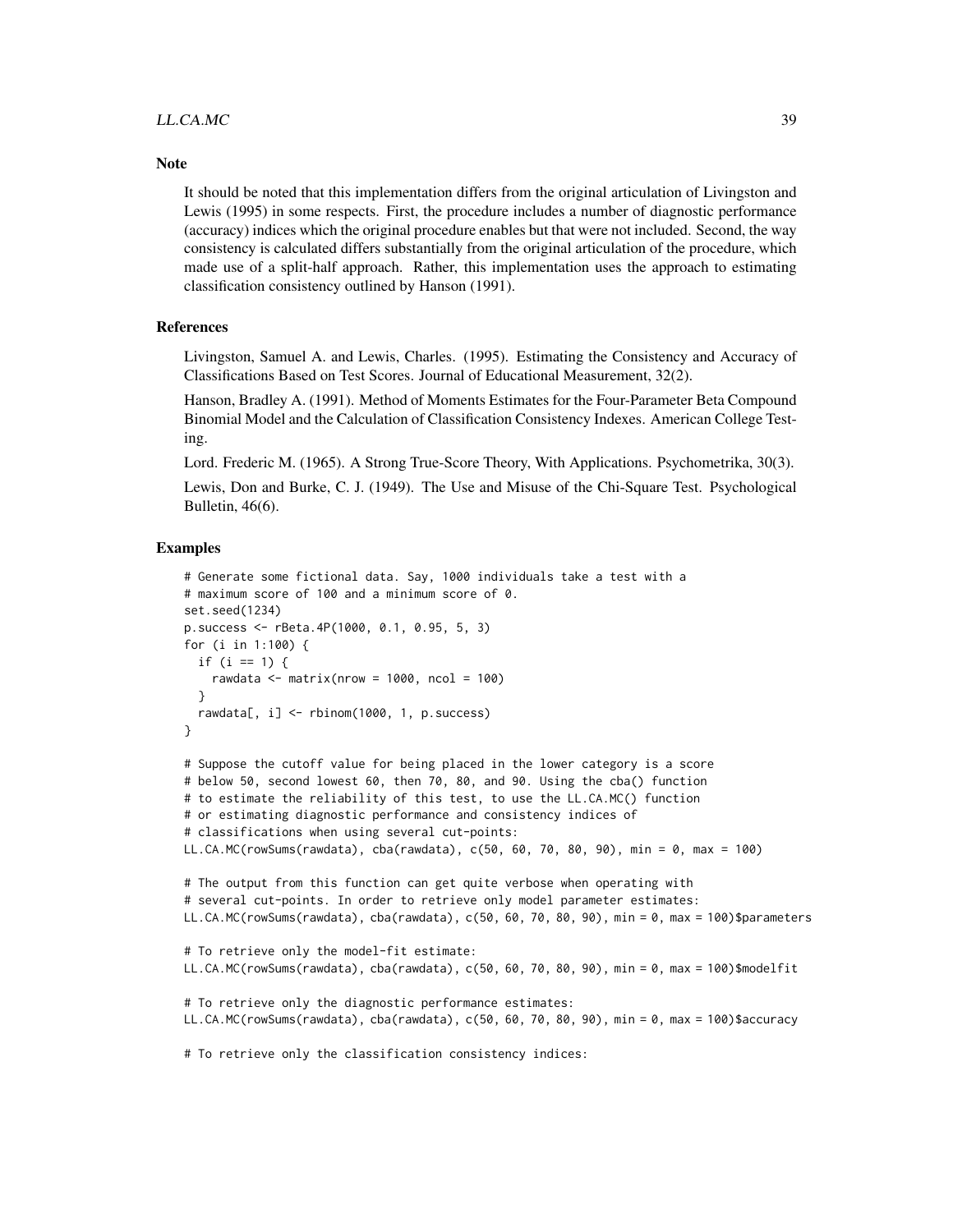LL.CA.MC(rowSums(rawdata), cba(rawdata), c(50, 60, 70, 80, 90), min = 0, max = 100)\$consistency

# Alternatively, the MC.out.tabular() function can be used to organize the # category-specific indices in a tabular format: MC.out.tabular(LL.CA.MC(rowSums(rawdata), cba(rawdata), c(50, 60, 70, 80, 90), min = 0, max = 100))

LL.ROC *ROC curves for the Livingston and Lewis approach.*

### Description

Generate a ROC curve plotting the false-positive rate against the true-positive rate at different cutoff values across the observed proportion-score scale.

### Usage

```
LL.ROC(
  x = NULL,reliability,
 min = 0,
 max = 1,
  truecut,
  true.model = "4P",failsafe = TRUE,
  1 = 0,
 u = 1,
  AUC = FALSE,
 maxJ = FALSE,maxAcc = FALSE,locate = NULL,
  raw.out = FALSE,grainsize = 100
)
```

| X           | A vector of observed results.                                                                                         |
|-------------|-----------------------------------------------------------------------------------------------------------------------|
| reliability | The reliability coefficient of the test.                                                                              |
| min         | The minimum possible value to attain on the observed-score scale. Default is 0<br>(assuming x represent proportions). |
| max         | The maximum possible value to attain on the observed-score scale. Default is 1<br>(assuming x represent proportions). |
| truecut     | The true point along the x-scale that marks the categorization-threshold.                                             |

<span id="page-39-0"></span>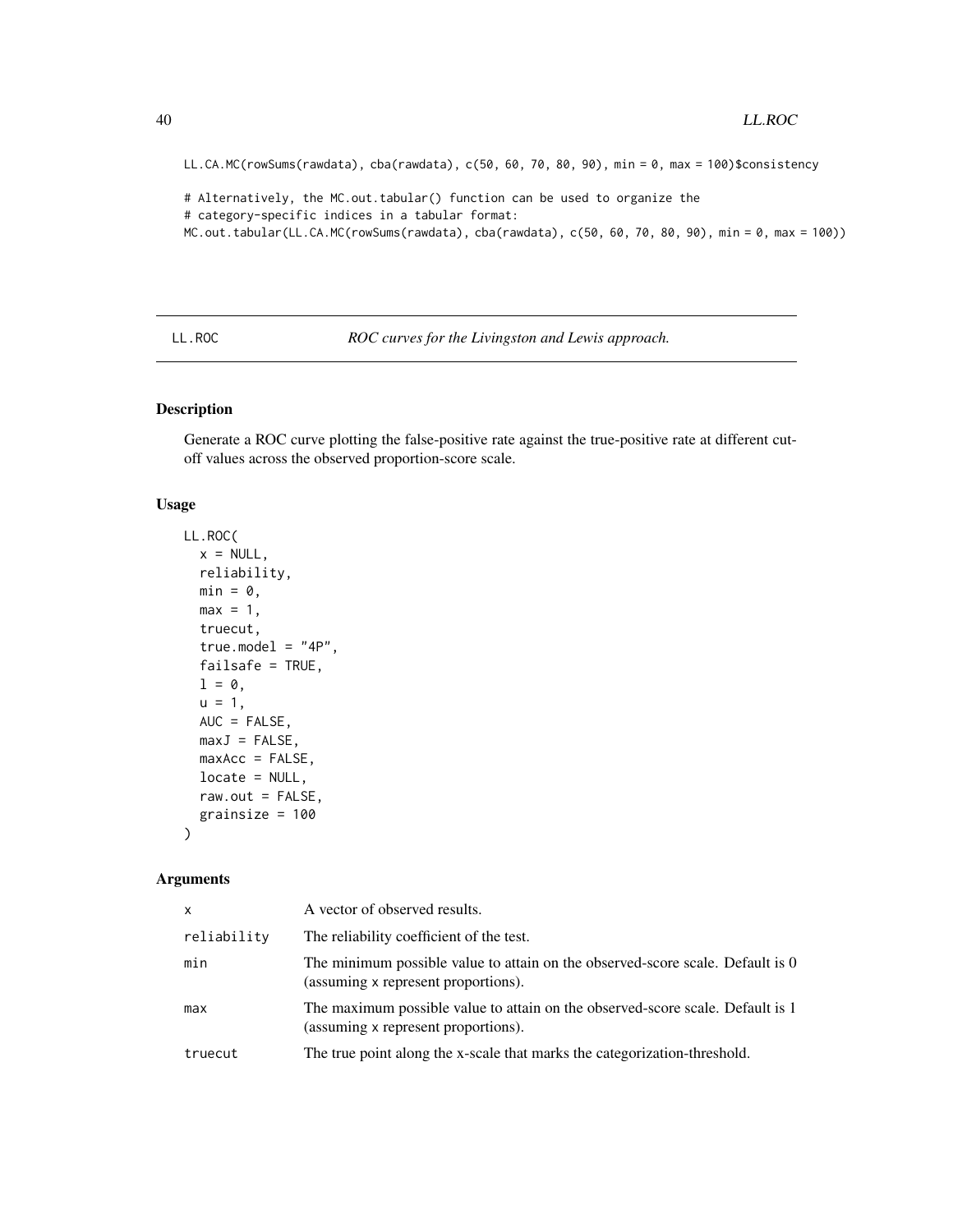| true.model | The probability distribution to be fitted to the moments of the true-score distribu-<br>tion. Options are "4P" (default) and "2P", referring to four- and two-parameter<br>Beta distributions. The "4P" method produces a four-parameter Beta distribu-<br>tion with the same first four moments (mean, variance, skewness, and kurtosis)<br>as the estimated true-score distribution, while the "2P" method produces a two-<br>parameter Beta distribution with the first two moments (mean and variance) as<br>the estimated true-score distribution. |
|------------|---------------------------------------------------------------------------------------------------------------------------------------------------------------------------------------------------------------------------------------------------------------------------------------------------------------------------------------------------------------------------------------------------------------------------------------------------------------------------------------------------------------------------------------------------------|
| failsafe   | If true-model $==$ "4P": Whether to engage a fail-safe reverting to a two-parameter<br>true-score distribution solution should the four-parameter fitting procedure pro-<br>duce impermissible results. Default is TRUE (engage fail-safe in the event of<br>impermissible estimates).                                                                                                                                                                                                                                                                  |
| 1          | If true . model == "2P" or failsafe == TRUE: The lower-bound location param-<br>eter of the two-parameter true-score distribution solution.                                                                                                                                                                                                                                                                                                                                                                                                             |
| u          | If true model == "2P" or failsafe == TRUE: The upper-bound location pa-<br>rameter of the two-parameter true-score distribution solution.                                                                                                                                                                                                                                                                                                                                                                                                               |
| <b>AUC</b> | Calculate and include the area under the curve? Default is FALSE.                                                                                                                                                                                                                                                                                                                                                                                                                                                                                       |
| maxJ       | Logical. Mark the point along the curve where Youden's J statistic is maxi-<br>mized? Default is FALSE.                                                                                                                                                                                                                                                                                                                                                                                                                                                 |
| maxAcc     | Logical. Mark the point along the curve where the Accuracy statistic is maxi-<br>mized? Default is FALSE.                                                                                                                                                                                                                                                                                                                                                                                                                                               |
| locate     | Ask the function to locate the cut-point at which sensitivity or NPV is greater<br>than or equal to some value, or specificity or PPV is lesser than or equal to some<br>value. Take as input a character-vector of length 2, with the first argument being<br>which index is to be found (e.g., "sensitivity"), and the second argument the<br>value to locate (e.g., "0.75"). For example: c("sensitivity", "0.75").                                                                                                                                  |
| raw.out    | Give raw coordinates as output rather than plot? Default is FALSE                                                                                                                                                                                                                                                                                                                                                                                                                                                                                       |
| grainsize  | Specify the number of cutoff-points for which the ROC curve is to be calculated.<br>The greater this number the greater the accuracy. Default is 100 points.                                                                                                                                                                                                                                                                                                                                                                                            |

### Value

A plot tracing the ROC curve for the test, or matrix of coordinates if raw.out is TRUE.

### Examples

 $AUC = TRUE, maxJ = TRUE$ 

```
# Generate some fictional data. Say, 1000 individuals take a test with a
# maximum score of 100 and a minimum score of 0.
set.seed(1234)
testdata <- rbinom(1000, 100, rBeta.4P(1000, 0.25, 0.75, 5, 3))
hist(testdata / 100, xlim = c(0, 1), freq = FALSE)
# Suppose the cutoff value for attaining a pass is 50 items correct.
# Suppose further that the reliability of the test-scores were estimated to
# 0.75. To produce a plot with an ROC curve using LL.ROC(), along with the
# AUC statistics and the points at which Youden's J. is maximized:
LL.ROC(x = testdata, reliability = 0.7, truecut = 50, min = 0, max = 100,
```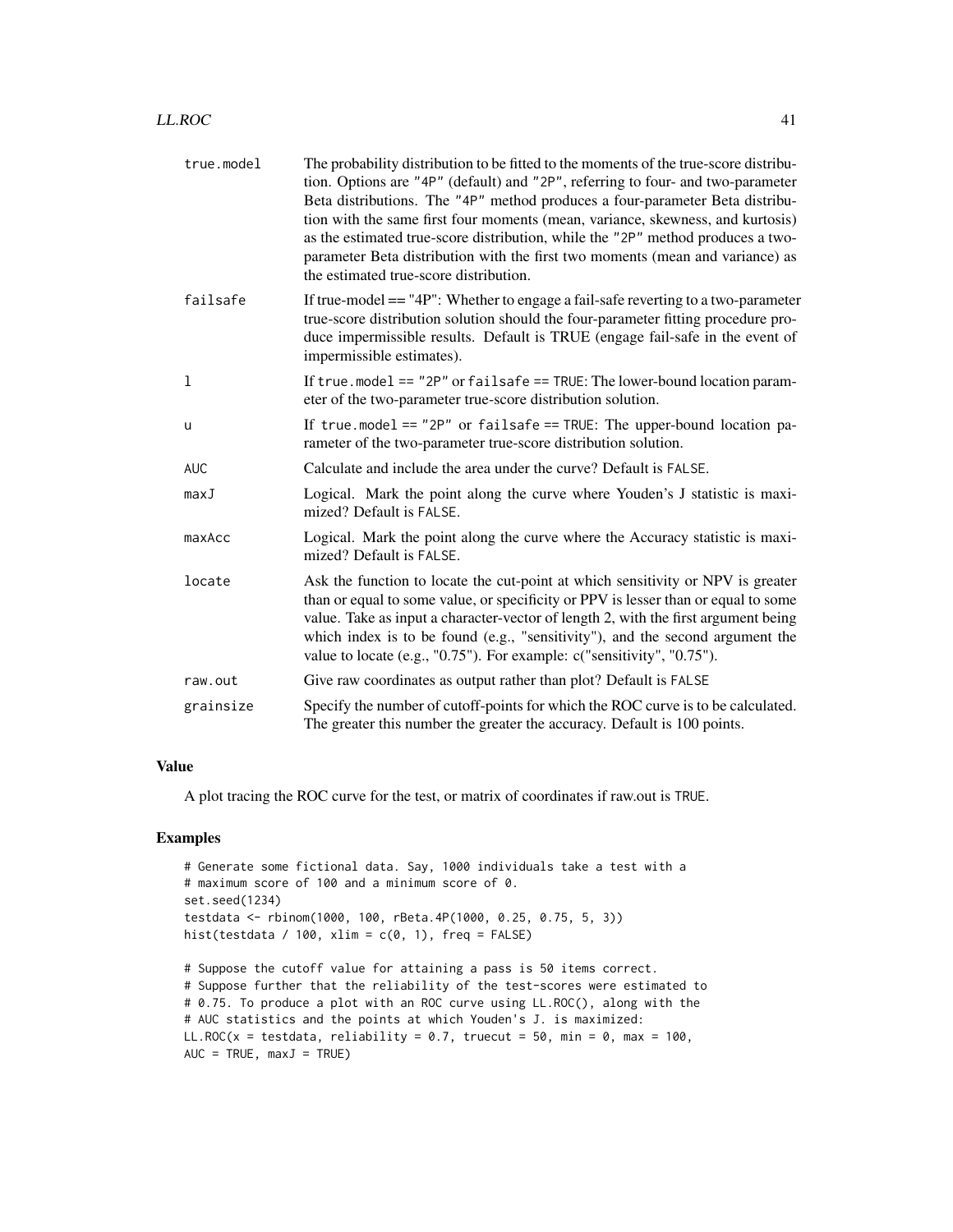```
# Or to locate the point at which accuracy is maximized:
LL.ROC(x = testdata, reliability = 0.7, truecut = 50, min = 0, max = 100,
maxAcc = TRUE)
# Using the example data above, the function can be instructed to locate an
# operational cut-point at which sensitivity or specificity is equal to or
# greater than some specified value by specifying the "locate" argument with
# c("statistic", value). For example, to locate the operational cut-point at
# which sensitivity is first equal to or greater than 0.9:
LL.ROC(testdata, reliability = 0.7, min = 0, max = 100, truecut = 50,
locate = c("sensitivity", 0.9))
# For Negative Predictive value, the point at which it is equal or greater:
LL.ROC(testdata, reliability = 0.7, min = 0, max = 100, truecut = 50,
locate = c("NPV", 0.9))# And so on for other statistics such as Specificity and Positive Predictive
# Value.
```
MC.out.tabular *Tabular organization of accuracy and consistency output from the* LL.CA.MC() *function.*

#### **Description**

Function that takes the output from the LL.CA.MC() function and organizes it in a table with accuracy and consistency indices represented by columns and categories as rows.

#### Usage

MC.out.tabular(x)

#### Arguments

x The list-output from the LL.CA.MC() function.

```
# Generate some fictional data. Say, 1000 individuals take a test with a
# maximum score of 100 and a minimum score of 0.
set.seed(1234)
p.success <- rBeta.4P(1000, 0.1, 0.95, 5, 3)
for (i in 1:100) {
 if (i == 1) {
   rawdata \leq matrix(nrow = 1000, ncol = 100)
 }
 rawdata[, i] <- rbinom(1000, 1, p.success)
}
# Estimate accuracy and consistency where the lowest category are scores
# below 50, second lowest 60, then 70, 80, and 90. Using the cba() function
# to estimate the reliability of this test, to use the LL.CA.MC() function
```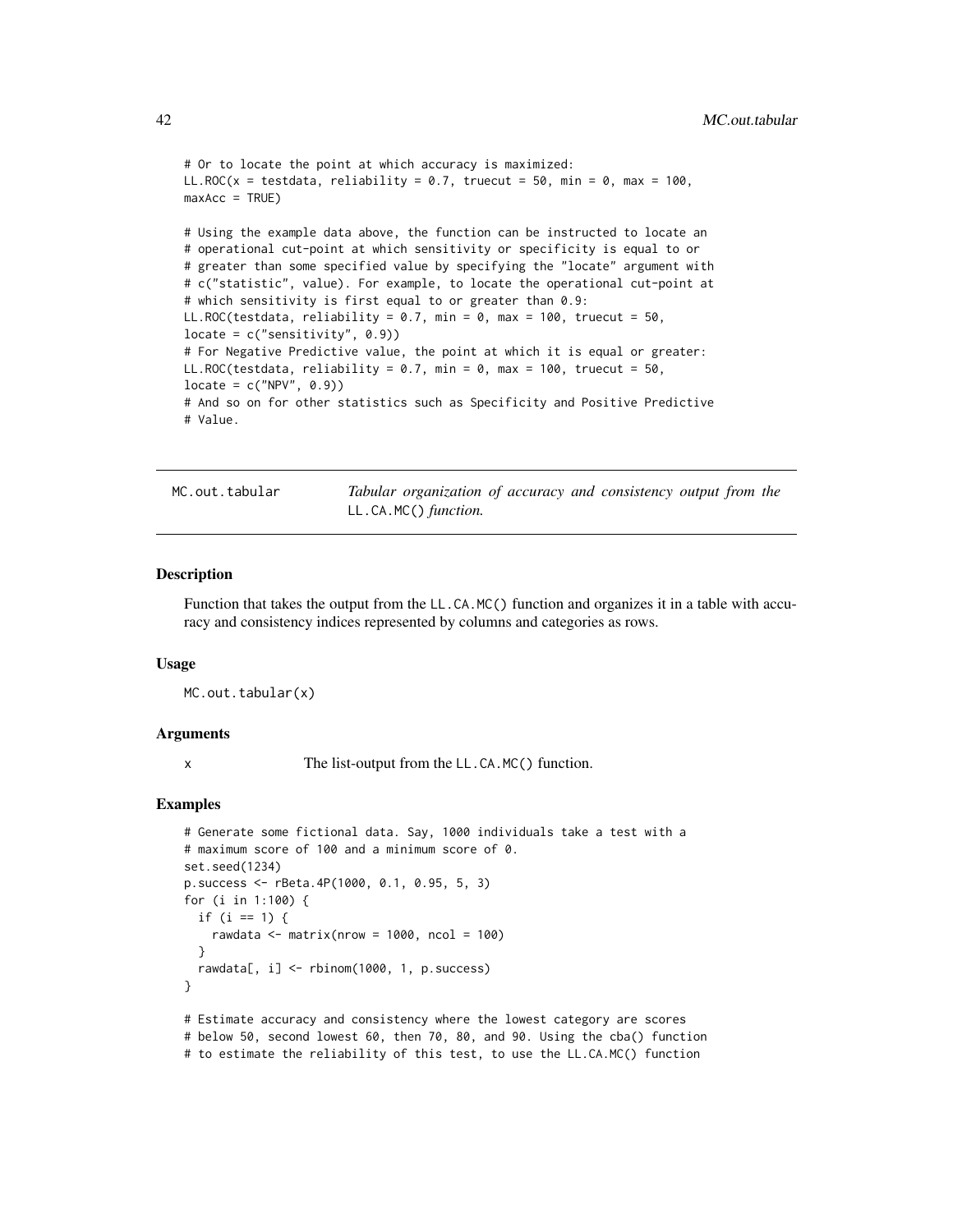```
# or estimating diagnostic performance and consistency indices of
# classifications when using several cut-points:
output <- LL.CA.MC(rowSums(rawdata), cba(rawdata), seq(50, 90, 10), 0, 100)
# As this output can get quite verbose as the number of categories increase,
# the MC.out.tabular() function can be used to organize the output more
# concisely in a tabular format.
MC.out.tabular(output)
```

| mdo |                   |  | Calculate McDonald's Omega reliability-coefficient from supplied |  |
|-----|-------------------|--|------------------------------------------------------------------|--|
|     | <i>variables.</i> |  |                                                                  |  |

### Description

Calculates McDonalds's Omega reliability-coefficient of the sum-score from the Spearman onefactor model using the procedure outlined in McDonald (1999).

#### Usage

 $mdo(x, fit = FALSE)$ 

#### Arguments

| x   | A data-frame or matrix of numerical values where rows represent respondents,<br>and columns represent items.                                                        |
|-----|---------------------------------------------------------------------------------------------------------------------------------------------------------------------|
| fit | Logical. Default is FALSE. If TRUE, the output changes from a vector containing<br>the Omega reliability-estimate to a list containing additional detailed informa- |
|     | tion concerning the fitted factor model.                                                                                                                            |

### Value

If fit = FALSE, A vector of length 1 containing the estimated McDonalds's Omega reliabilitycoefficient for the sum-score of the supplied variables. If fit = TRUE, a list containing the Omegacoefficient reliability-estimate as the first entry, followed by the goodness-of-fit index (GFI), a tworow matrix containing the estimated factor-loadings and error-variances, and the observed and fitted covariance-matrices and the discrepancy matrix.

#### Note

Missing values are treated by passing na.rm = TRUE to the var function call and use = "pairwise.complete.obs" to the cov function call.

The function terminates with an error if there are negative covariance-matrix entries.

#### **References**

McDonald, R. P. (1999). Test Theory: A Unified Treatment. Routledge.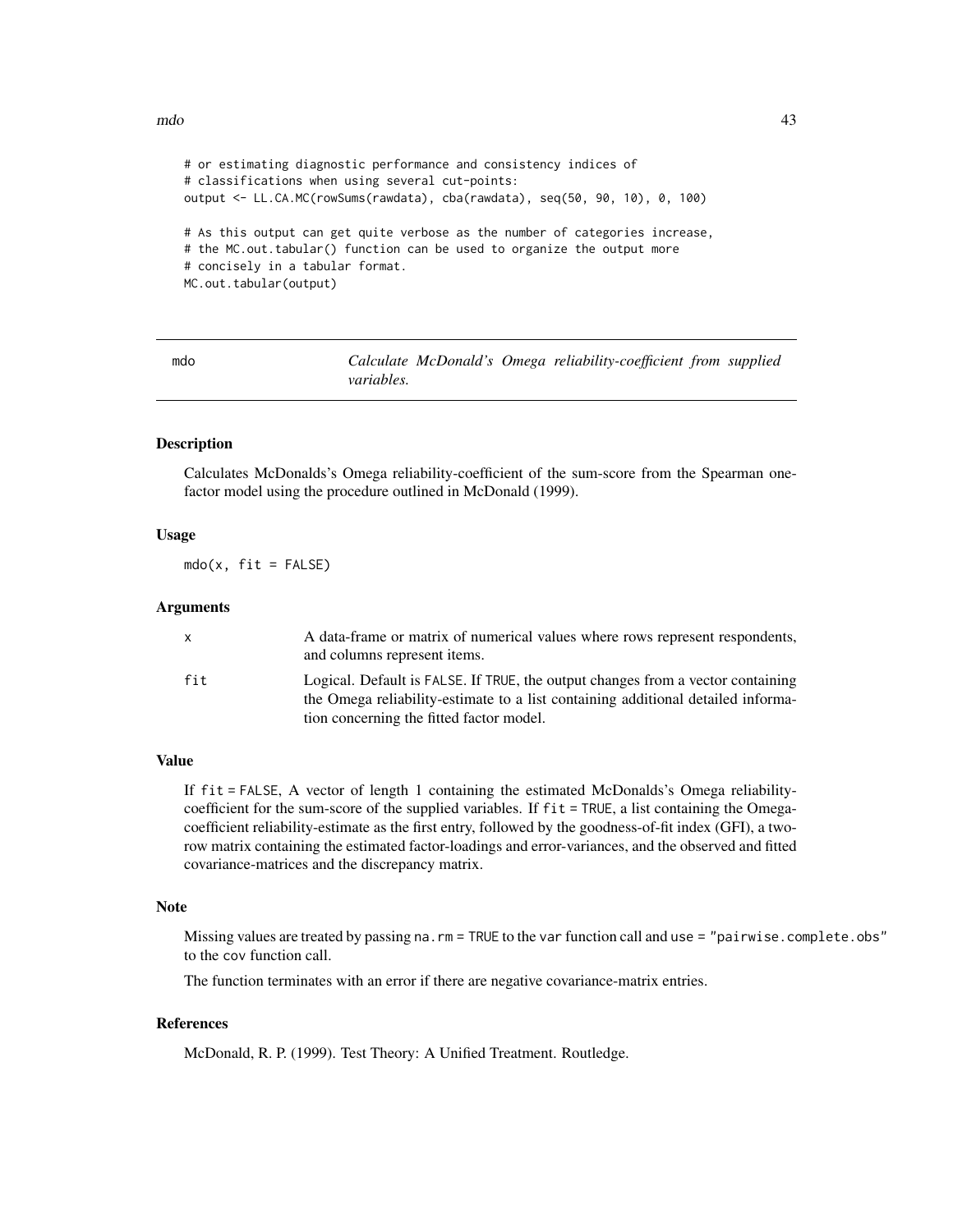### Examples

```
# Generate some fictional data.
set.seed(1234)
rawdata \leq matrix(rnorm(500), ncol = 5)
common <- rnorm(100)
rawdata <- apply(rawdata, 2, function(x) \{x + \text{common}\}\# To estimate McDonald's Omega from this data:
mdo(rawdata)
# To retrieve additional information such as the GFI fit-index and model-
# parameter estimates:
mdo(rawdata, fit = TRUE)
```
MLA *Most Likely True Alpha Value Given Observed Outcome.*

### Description

Given a fitted Standard (two-parameter) Beta Distribution, return the alpha shape-parameter value where the observed mean becomes the mode.

### Usage

 $MLA$ (alpha, beta,  $x = NULL$ ,  $n = NULL$ )

#### Arguments

| alpha | Observed alpha-parameter value for fitted Standard Beta PDD. |
|-------|--------------------------------------------------------------|
| beta  | Observed beta-parameter value for fitted Standard Beta PDD.  |
| X     | Observed proportion-correct outcome.                         |
| n     | Test-length.                                                 |

### Value

The Alpha shape-parameter value for the Standard Beta probability density distribution where the observed mean is the expected mode.

```
# Assuming a prior Standard (two-parameter) Beta distribution is fit, which
# yield an alpha parameter of 10 and a beta parameter of 8, calculate the
# true-alpha parameter most likely to have produced the observations:
MLA(a = 10, b = 8)
```
<span id="page-43-0"></span>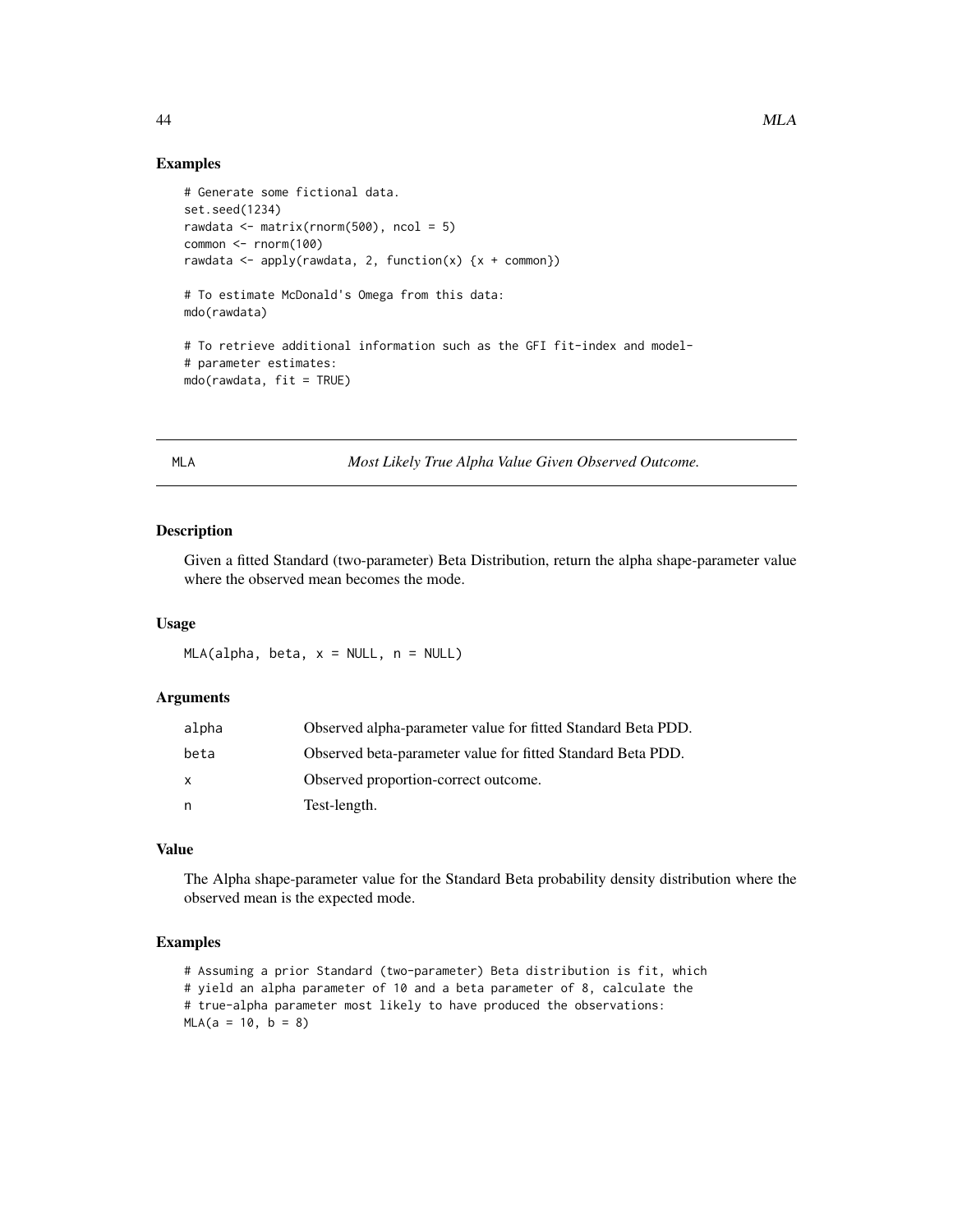#### <span id="page-44-0"></span>Description

Assuming a prior standard (two-parameter) Beta Distribution, return the beta shape-parameter value where the observed mean becomes the mode.

#### Usage

 $MLB$ (alpha, beta,  $x = NULL$ , n = NULL)

#### Arguments

| alpha | Observed alpha-parameter value for fitted Standard Beta PDD. |
|-------|--------------------------------------------------------------|
| beta  | Observed beta-parameter value for fitted Standard Beta PDD.  |
| x     | Observed proportion-correct outcome.                         |
| n     | Test-length.                                                 |

### Value

The Beta shape-parameter value for the Standard Beta probability density distribution where the observed mean is the expected mode.

### Examples

```
# Assuming a prior Standard (two-parameter) Beta distribution is fit, which
# yield an alpha parameter of 10 and a beta parameter of 8, calculate the
# true-beta parameter most likely to have produced the observations:
MLB(a = 10, b = 8)
```
MLM *Most Likely Mean of the Standard Beta PDD, Given that the Observation is Considered the Most Likely Observation of the Standard Beta PDD (i.e., the mode).*

### Description

Assuming a prior Standard (two-parameter) Beta Distribution, returns the expected mean of the distribution under the assumption that the observed value is the most likely value of the distribution.

#### Usage

 $MLM(alpha, beta, x = NULL, n = NULL)$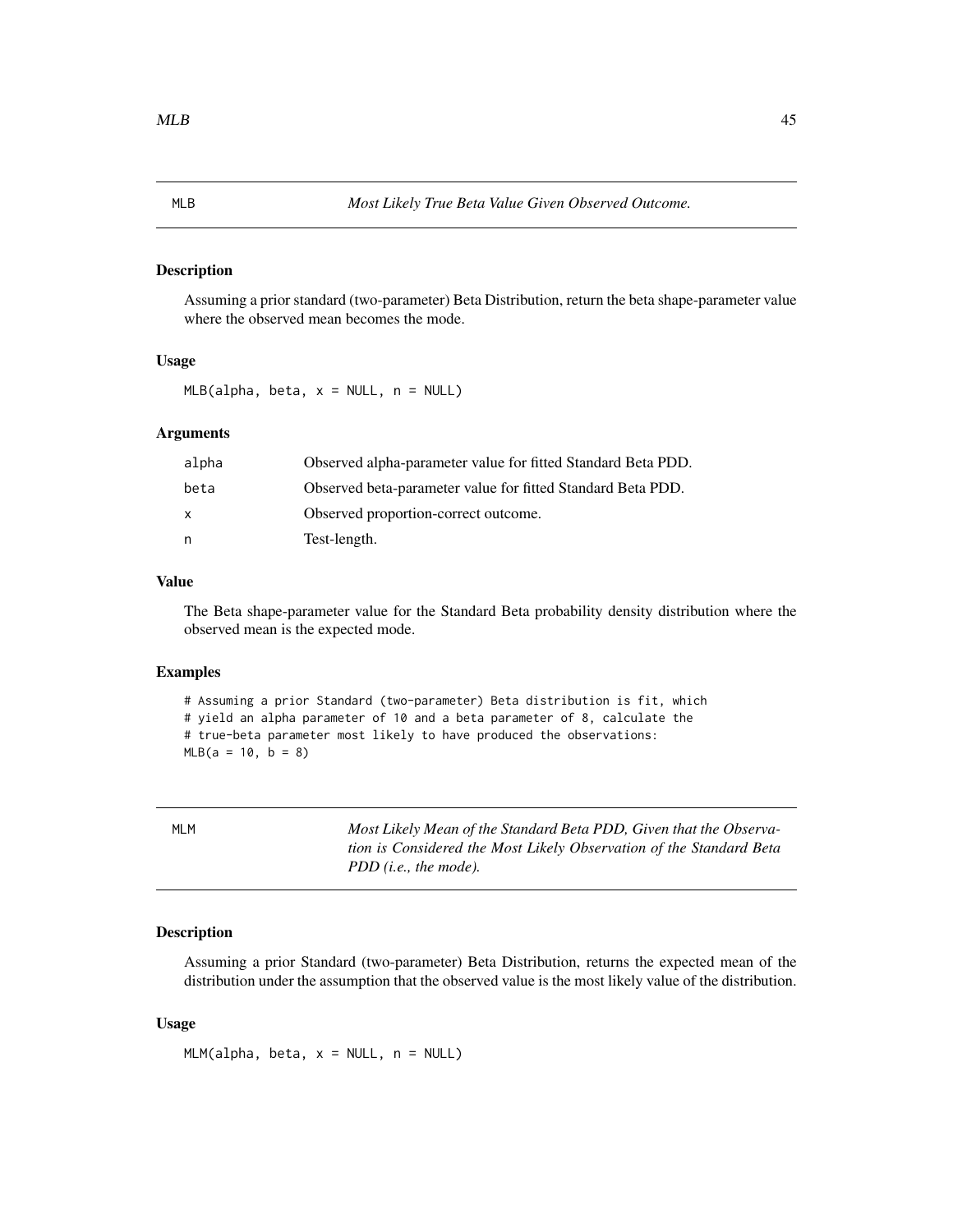### <span id="page-45-0"></span>Arguments

| alpha | Observed alpha value for fitted Standard Beta PDD. |
|-------|----------------------------------------------------|
| beta  | Observed beta value for fitted Standard Beta PDD.  |
| X     | Observed proportion-correct outcome.               |
| n.    | Test-length.                                       |

### Value

The expected mean of the Standard Beta probability density distribution, for which the observed mean is the most likely value.

### Examples

```
# Assuming a prior Standard (two-parameter) Beta distribution is fit, which
# yield an alpha parameter of 10 and a beta parameter of 8, calculate the
# true-mean most likely to have produced the observations:
MLM(a = 10, b = 8)
```

| observedmoments | Compute Moments of Observed Value Distribution. |
|-----------------|-------------------------------------------------|
|-----------------|-------------------------------------------------|

#### Description

Computes Raw, Central, or Standardized moment properties of a vector of observed scores.

#### Usage

```
observedmoments(
  x,
  type = c("raw", "central", "standardized"),
 orders = 4,
  correct = TRUE
)
```
### Arguments

| $\mathsf{x}$ | A vector of values, the distribution of which moments are to be calculated.                                                               |
|--------------|-------------------------------------------------------------------------------------------------------------------------------------------|
| type         | A character vector determining which moment-types are to be calculated. Per-<br>missible values are "raw", "central", and "standardized". |
| orders       | The number of moment-orders to be calculated for each of the moment-types.                                                                |
| correct      | Logical. Whether to include bias correction in estimation of orders. Default is<br>TRUE.                                                  |

### Value

A list of moment types, each a list of moment orders.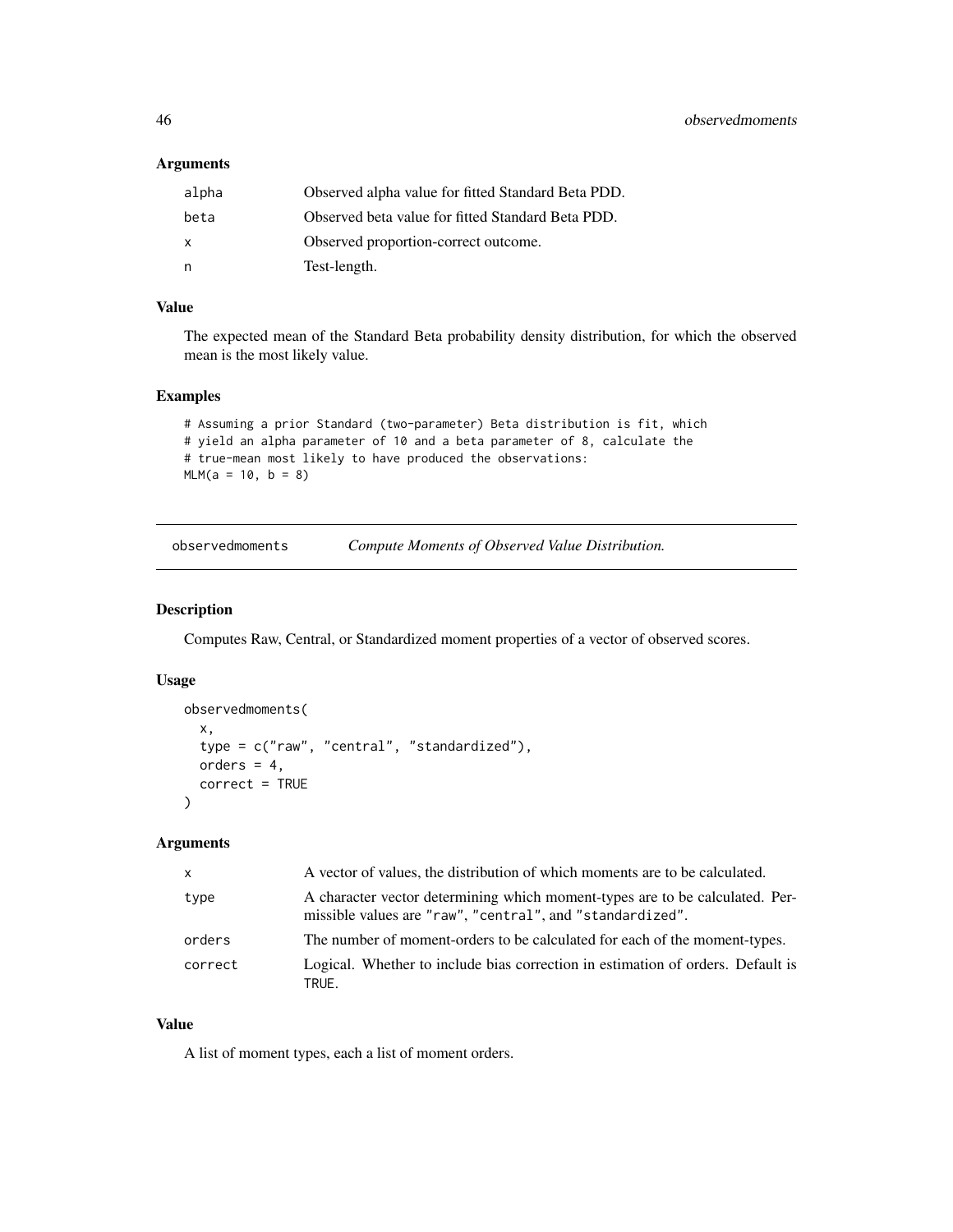#### <span id="page-46-0"></span>pBeta.4P 47

### Examples

```
# Generate some fictional data. Say, 100 individuals take a test with a
# maximum score of 100 and a minimum score of 0.
set.seed(1234)
testdata <- rbinom(100, 100, rBeta.4P(100, 0.25, 0.75, 5, 3))
hist(testdata, xlim = c(0, 100))
# To compute the first four raw, central, and standardized moments for this
# distribution of observed scores using observedmoments():
observedmoments(x = testdata, type = c("raw", "central", "standardized"),orders = 4, correct = TRUE)
```

| pBeta.4P |                                   |  |  | Cumulative Probability Function under the Four-Parameter Beta |  |
|----------|-----------------------------------|--|--|---------------------------------------------------------------|--|
|          | Probability Density Distribution. |  |  |                                                               |  |

### Description

Function for calculating the proportion of observations up to a specifiable quantile under the Four-Parameter Beta Distribution.

#### Usage

 $pBeta.4P(q, 1, u, alpha, beta, lower.tail = TRUE)$ 

### Arguments

| q          | The quantile or a vector of quantiles for which the proportion is to be calculated.                              |
|------------|------------------------------------------------------------------------------------------------------------------|
| 1          | The first (lower) location parameter.                                                                            |
| u          | The second (upper) location parameter.                                                                           |
| alpha      | The first shape parameter.                                                                                       |
| beta       | The second shape parameter.                                                                                      |
| lower.tail | Whether the proportion to be calculated is to be under the lower or upper tail.<br>Default is TRUE (lower tail). |

### Value

A vector of proportions of observations falling under specified quantiles under the four-parameter Beta distribution.

```
# Assume some variable follows a four-parameter Beta distribution with
# location parameters l = 0.25 and u = 0.75, and shape parameters alpha = 5
# and beta = 3. To compute the cumulative probability at a specific point of
# the distribution (e.g., 0.5)
# using pBeta.4P():
pBeta.AP(q = 0.5, 1 = 0.25, u = 0.75, alpha = 5, beta = 3)
```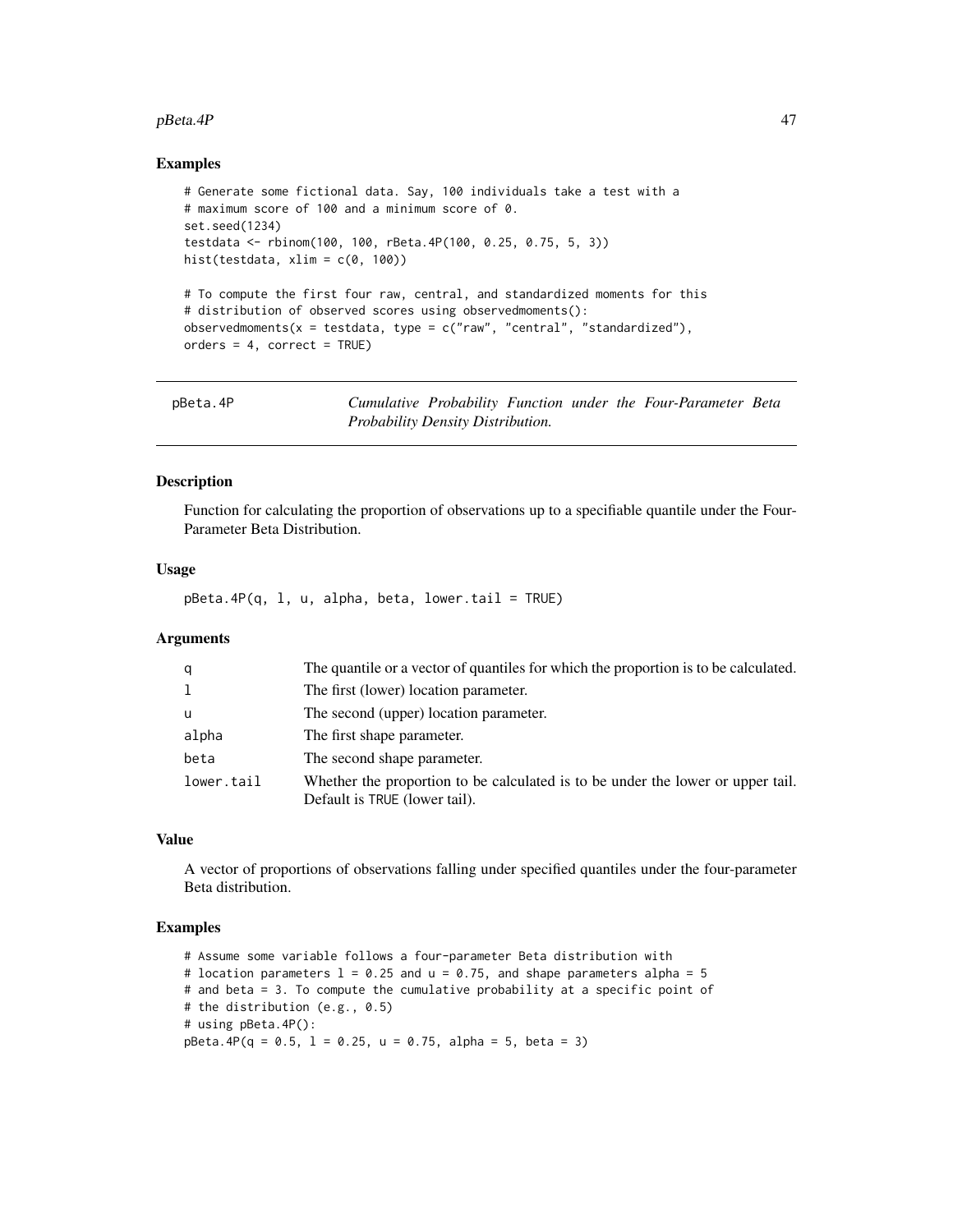<span id="page-47-0"></span>

### Description

Function for calculating the proportion of observations up to a specifiable quantile under the Beta-Binomial Probability Distribution.

### Usage

```
pBetaBinom(q, N, l, u, alpha, beta, lower.tail = TRUE)
```
### Arguments

| q          | The quantile or a vector of quantiles for which the proportion is to be calculated.                              |
|------------|------------------------------------------------------------------------------------------------------------------|
| N          | The total number of trials.                                                                                      |
| 1          | The first (lower) location parameter.                                                                            |
| u          | The second (upper) location parameter.                                                                           |
| alpha      | The first shape parameter.                                                                                       |
| beta       | The second shape parameter.                                                                                      |
| lower.tail | Whether the proportion to be calculated is to be under the lower or upper tail.<br>Default is TRUE (lower tail). |

### Value

A vector of proportions of observations falling under specified quantiles under the four-parameter Beta distribution.

```
# Assume some variable follows a Beta-Binomial distribution with number of
# trials = 50, and probabilities of successful trials are drawn from a four-
# parameter Beta distribution with location parameters l = 0.25 and u =# 0.75, and shape parameters alpha = 5 and beta = 3. To compute the
# cumulative probability at a specific point of the distribution (e.g., 25):
pBetaBinom(q = 25, N = 50, 1 = .25, u = .75, alpha = 5, beta = 3)
```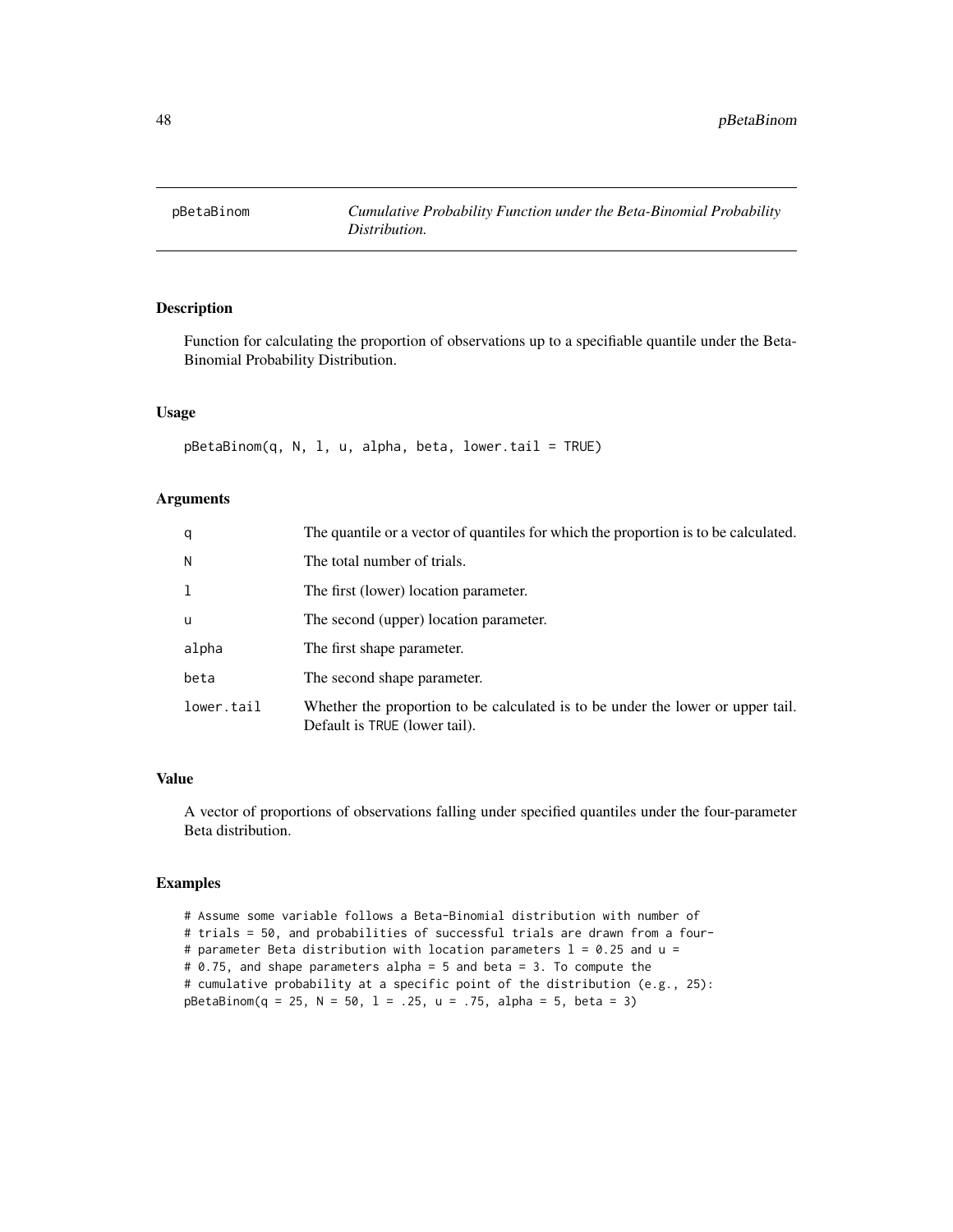<span id="page-48-0"></span>pBetaMS *Probability of Some Specific Observation under the Standard Beta PDD with Specific Mean and Variance.*

### Description

Calculates the probability of some specific observation falling under a specified interval ([0, x] or [x, 1]) under the Standard Beta probability density distribution with defined mean and variance or standard deviation.

### Usage

pBetaMS(q, mean, variance = NULL, sd = NULL, lower.tail = TRUE)

### Arguments

| q          | A specific point on the x-axis of the Standard Beta probability density distribu-<br>tion with a defined mean and variance.                                               |
|------------|---------------------------------------------------------------------------------------------------------------------------------------------------------------------------|
| mean       | The mean of the target Standard Beta probability density distribution.                                                                                                    |
| variance   | The variance of the target Standard Beta probability density distribution.                                                                                                |
| sd         | The standard deviation of the target Standard Beta probability density distribu-<br>tion.                                                                                 |
| lower.tail | Whether the density that should be considered is between the lower-end (i.e., [0]<br>$\rightarrow$ x]) or the higher-end of the distribution (i.e., [x $\rightarrow$ 1]). |

### Value

A value representing the probability of a random draw from the Standard Beta probability density distribution with a defined mean and variance being from one of two defined intervals (i.e.,  $[0 \rightarrow x]$ ) or  $[x \rightarrow 1]$ .

```
# To compute the proportion of the density under the lower-end tail of a
# point along the Standard (two-parameter) PDD (e.g., 0.5) with mean of 0.6
# and variance of 0.04:
pBetaMS(q = 0.5, mean = 0.6, variance = 0.04)
```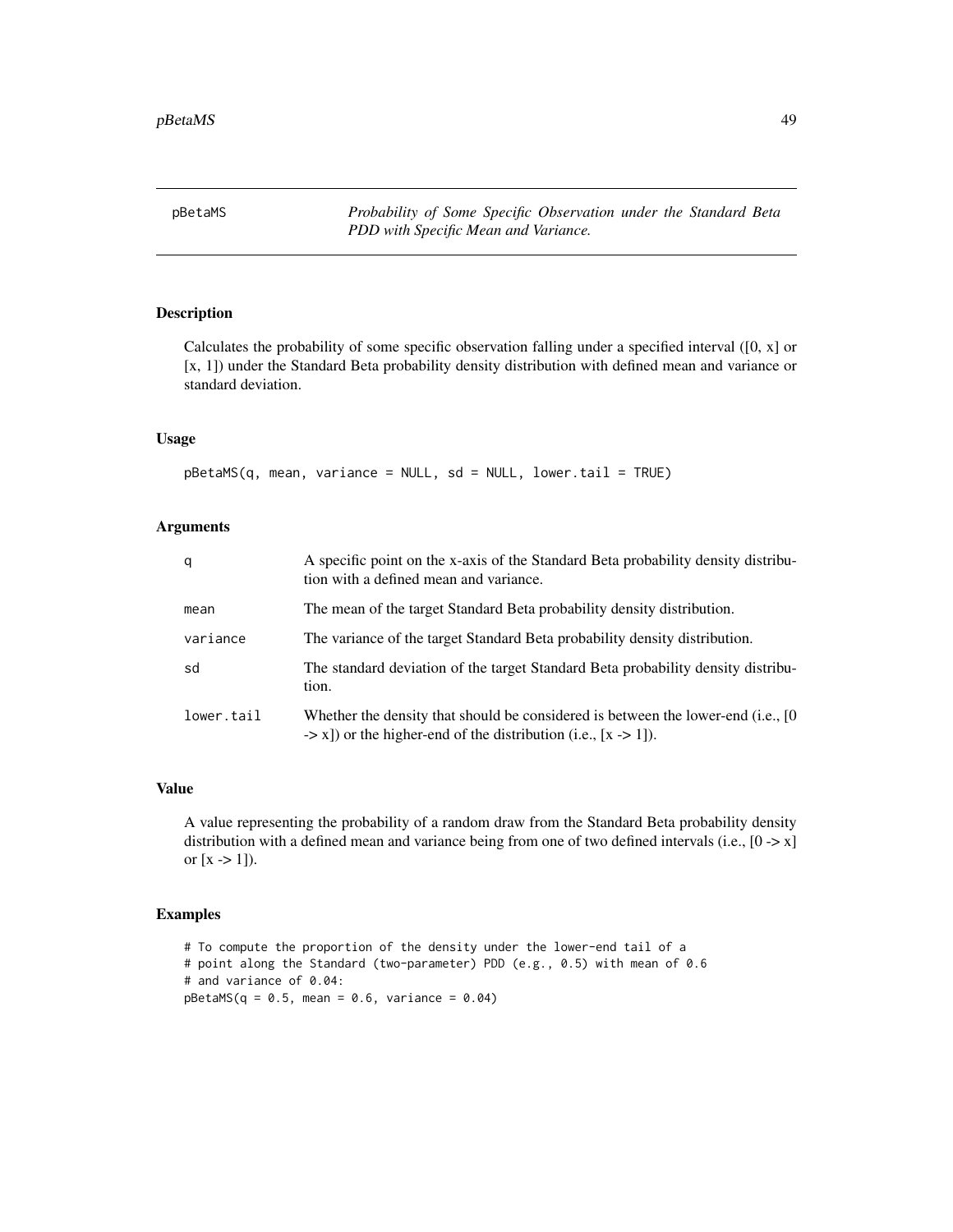<span id="page-49-0"></span>

#### Description

Extends the cumulative Binomial probability mass function to positive non-integers, effectively turning the mass-function into a density-function.

### Usage

pGammaBinom(q, size, prob, lower.tail = TRUE)

### Arguments

| q          | Vector of quantiles.                                                                                                                            |
|------------|-------------------------------------------------------------------------------------------------------------------------------------------------|
| size       | Number of "trials" (zero or more). Need not be integer.                                                                                         |
| prob       | Probability of "success" on each "trial". Need not be integer.                                                                                  |
| lower.tail | Logical. If TRUE (default), probabilities are $P[X \le x]$ , otherwise, $P[X \ge x]$ .<br>Note that this differs from base-R binom() functions. |

#### References

Loeb, D. E. (1992). A generalization of the binomial coefficients. Discrete Mathematics, 105(1-3).

#### Examples

# Assume some variable follows a Gamma-Binomial distribution with # "number of trials" = 10.5 and probability of "success" for each "trial"  $# = 0.75$ , to compute the cumulative probability to attain a "number of # success" below a specific point (e.g., less than 7.5 "successes":  $pGamma(B = 7.5, size = 10.5, prob = 0.75)$ 

# Conversely, to attain a value at or above 7.5:  $pGamma(B = 7.5, size = 10.5, prob = 0.75, lower.tail = FALSE)$ 

qBeta.4P *Quantile Given Probability Under the Four-Parameter Beta Distribution.*

### Description

Function for calculating the quantile (i.e., value of x) for a given proportion (i.e., the value of y) under the Four-Parameter Beta Distribution.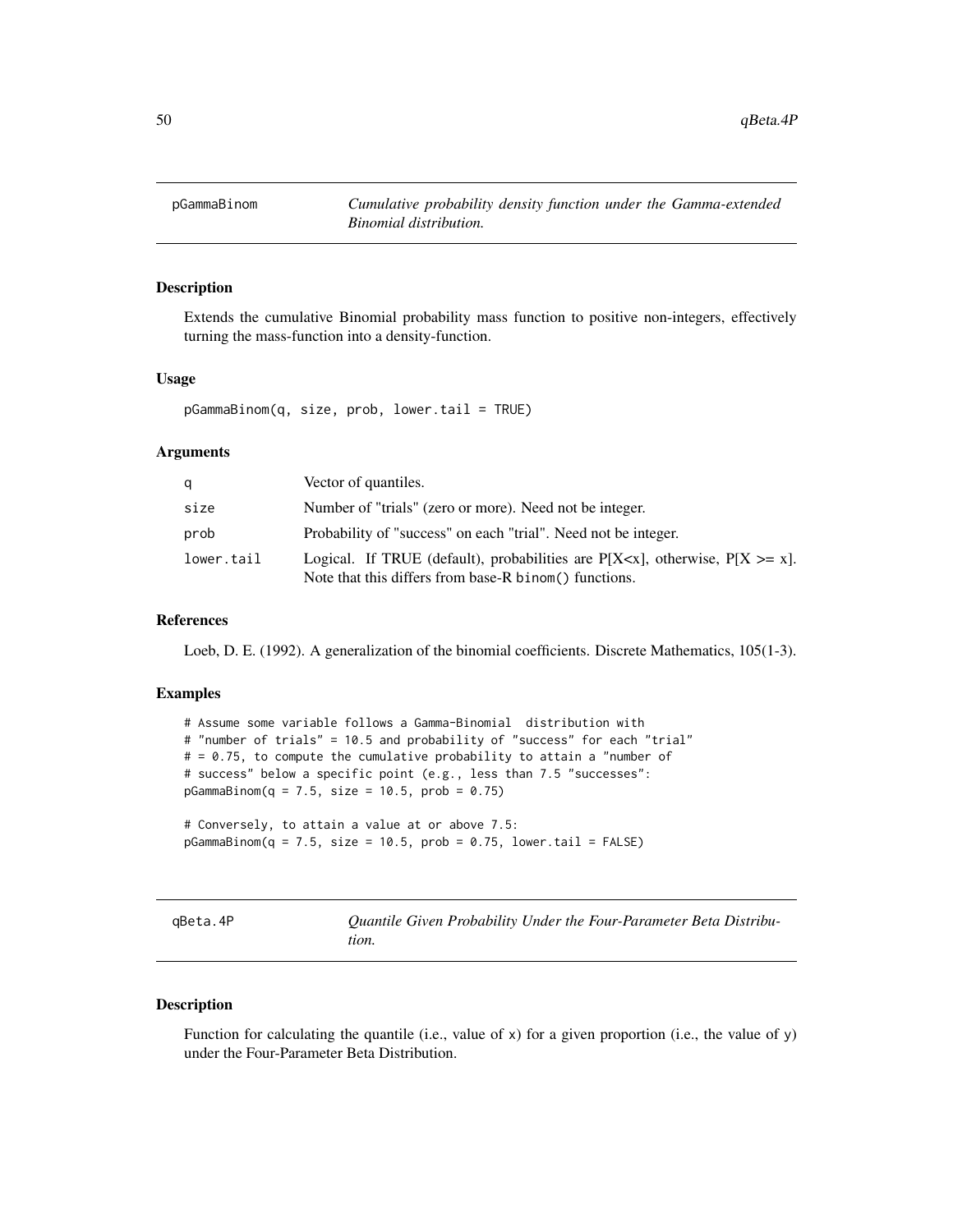#### <span id="page-50-0"></span>qBetaMS 51

### Usage

 $qBeta.4P(p, 1, u, alpha, beta, lower.tail = TRUE)$ 

### Arguments

| p            | A vector (or single value) of proportions or probabilities for which the corre-<br>sponding value of x (i.e., the quantiles) are to be calculated. |
|--------------|----------------------------------------------------------------------------------------------------------------------------------------------------|
| $\mathbf{1}$ | The first (lower) location parameter.                                                                                                              |
| <b>u</b>     | The second (upper) location parameter.                                                                                                             |
| alpha        | The first shape parameter.                                                                                                                         |
| beta         | The second shape parameter.                                                                                                                        |
| lower.tail   | Logical. Whether the quantile(s) to be calculated is to be under the lower or<br>upper tail. Default is TRUE (lower tail).                         |

### Value

A vector of quantiles for specified probabilities or proportions of observations under the fourparameter Beta distribution.

### Examples

```
# Assume some variable follows a four-parameter Beta distribution with
# location parameters l = 0.25 and u = 0.75, and shape parameters alpha = 5
# and beta = 3. To compute the quantile at a specific point of the
# distribution (e.g., 0.5) using qBeta.4P():
qBeta.4P(p = 0.5, 1 = 0.25, u = 0.75, alpha = 5, beta = 3)
```

| qBetaMS | Quantile Containing Specific Proportion of the Distribution, Given a<br>Specific Probability of the Standard Beta PDD with Specific Mean and<br>Variance or Standard Deviation. |
|---------|---------------------------------------------------------------------------------------------------------------------------------------------------------------------------------|
|         |                                                                                                                                                                                 |

### Description

Calculates the quantile corresponding to a specific probability of some observation falling within the  $[0, x]$  (1t = TRUE) or  $[x, 1]$  (1t = FALSE) interval under the Standard Beta probability density distribution with defined mean and variance or standard deviation.

#### Usage

```
qBetaMS(p, mean, variance = NULL, sd = NULL, lower.tail = TRUE)
```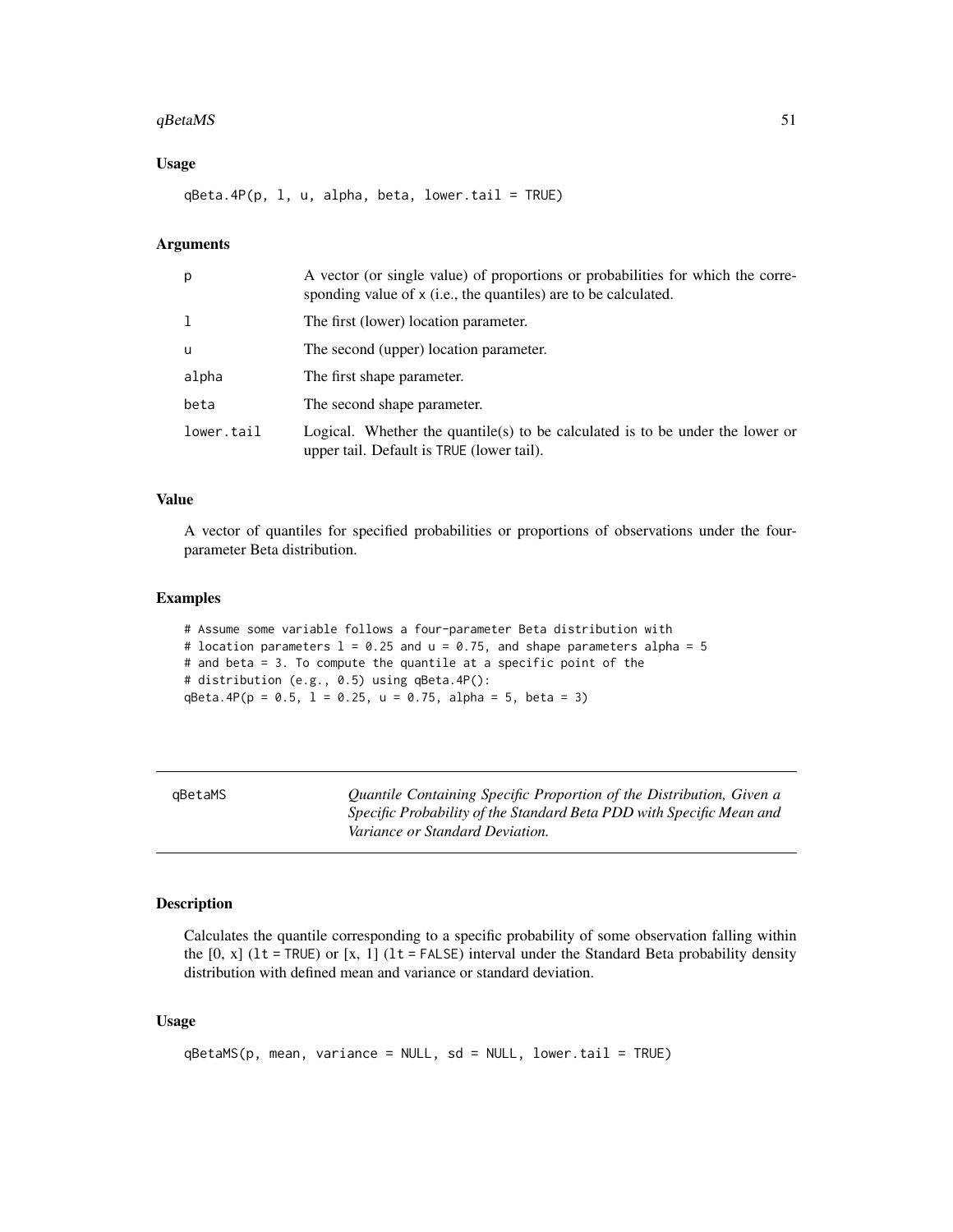### <span id="page-51-0"></span>Arguments

| p          | A value of probability marking the point of the Y-axis to correspond to the X-<br>axis.                                        |
|------------|--------------------------------------------------------------------------------------------------------------------------------|
| mean       | The mean of the target Standard Beta probability density distribution.                                                         |
| variance   | The variance of the target Standard Beta probability density distribution.                                                     |
| sd         | The standard deviation of the target Standard Beta probability density distribu-<br>tion.                                      |
| lower.tail | Logical. Specifies which end of the tail for which to calculate quantile. Default<br>is TRUE (meaning, find q for lower tail.) |

### Value

A numeric value representing the quantile for which the specified proportion of observations fall within.

### Examples

```
# To compute the quantile at a specific point (e.g., 0.5) along the Standard
# (two-parameter) PDD with mean of 0.6 and variance of 0.04:
qBetaMS(p = 0.5, mean = 0.6, variance = 0.04)
```
qGammaBinom *Quantile function for the Gamma-extended Binomial distribution.*

### Description

Quantile function for the Gamma-extended Binomial distribution.

### Usage

```
qGammaBinom(p, size, prob, lower.tail = TRUE, precision = 1e-07)
```

| p          | Vector of probabilities.                                                                                                                                                                                                                                                                |
|------------|-----------------------------------------------------------------------------------------------------------------------------------------------------------------------------------------------------------------------------------------------------------------------------------------|
| size       | Number of "trials" (zero or more, including positive non-integers).                                                                                                                                                                                                                     |
| prob       | Probability of success on each "trial".                                                                                                                                                                                                                                                 |
| lower.tail | Logical. If TRUE (default), probabilities are $P[X \le x]$ , otherwise $P[X > x]$ .                                                                                                                                                                                                     |
| precision  | The precision with which the quantile is to be calculated. Default is 1e-7 (i.e.,<br>search terminates when there is no registered change in estimate at the seventh<br>decimal). Tuning this value will impact the time it takes for the search algorithm<br>to arrive at an estimate. |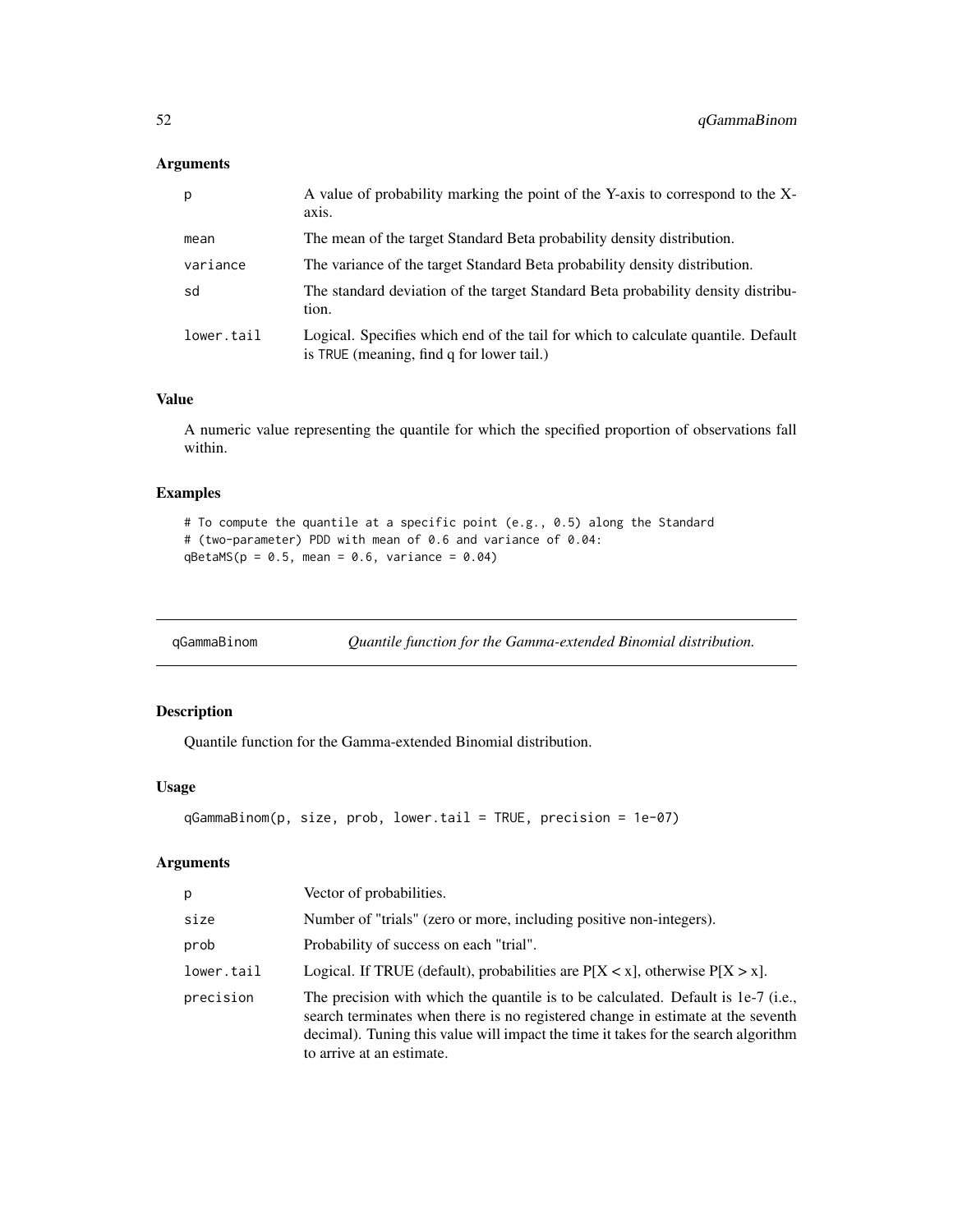#### <span id="page-52-0"></span> $R.ETL$  53

### Note

This function uses a bisection search-algorithm to find the number of successes corresponding to the specified quantile(s). This algorithm is inefficient with respect to the number of iterations required to converge on the solution. More efficient algorithms might be added in later versions.

#### References

Loeb, D. E. (1992). A generalization of the binomial coefficients. Discrete Mathematics, 105(1-3).

### Examples

```
# For a Gamma-extended Binomial distribution with number of trials = 10 and
# probability of success per trial of 0.75, calculate the number of success-
# ful trials at or below the 25% quantile:
qGamma(B = 0.25, size = 10, prob = 0.75)# Conversely, for a Gamma-extended Binomial distribution with number of
# trials = 10 and probability of success per trial of 0.75, calculate the
```

```
# number of successful trials at or above the 25% quantile:
qGammaBinom(p = 0.25, size = 10, prob = 0.75, lower.tail = FALSE)
```

| R.ETL |          |  | Model implied reliability from Livingston and Lewis' "Effective Test |  |  |
|-------|----------|--|----------------------------------------------------------------------|--|--|
|       | Length". |  |                                                                      |  |  |

### Description

Calculate model-implied reliability given mean, variance, the minimum and maximum possible scores, and the effective test length.

### Usage

 $R.ETL(mean, variance, min = 0, max = 1, ETL)$ 

### Arguments

| mean     | The mean of the observed-score distribution.                                                                                                   |
|----------|------------------------------------------------------------------------------------------------------------------------------------------------|
| variance | The variance of the observed-score distribution.                                                                                               |
| min      | The lower-bound (minimum possible value) of the observed-score distribution.<br>Default is 0 (assuming observed scores represent proportions). |
| max      | The upper-bound (maximum possible value) of the observed-score distribution.<br>Default is 1 (assuming observed scores represent proportions). |
| ETL.     | The effective test length as defined by Livingston and Lewis (1995).                                                                           |

#### Value

An estimate of the reliability of a test, given the effective test length, mean, variance, and minimum and maximum possible scores of the observed-score distribution..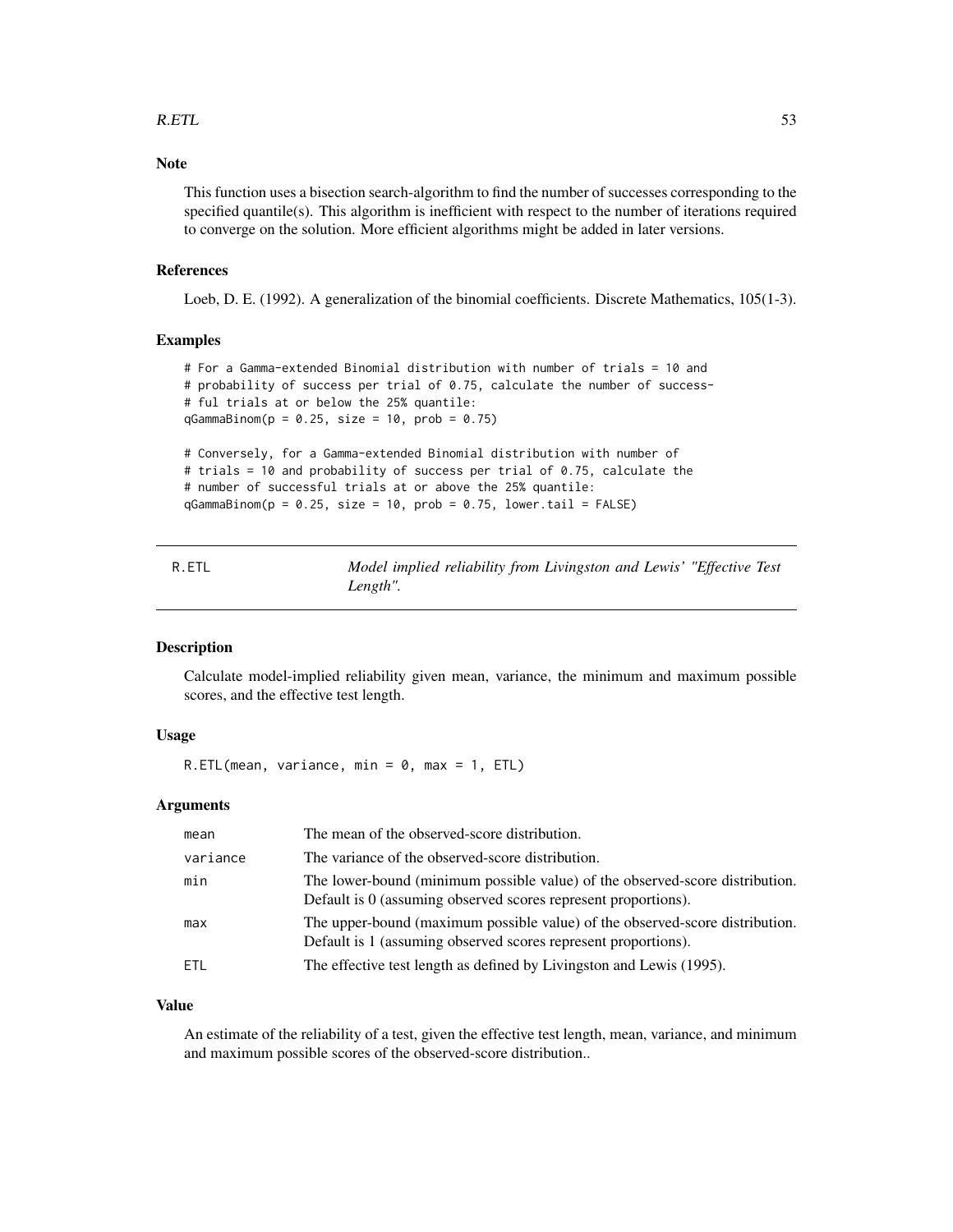#### References

Livingston, Samuel A. and Lewis, Charles. (1995). Estimating the Consistency and Accuracy of Classifications Based on Test Scores. Journal of Educational Measurement, 32(2).

#### Examples

```
# Generate some fictional data. Say, 100 individuals take a test with a
# maximum score of 100 and a minimum score of 0.
set.seed(1234)
testdata <- rbinom(100, 100, rBeta.4P(100, .25, .75, 5, 3))
hist(testdata, xlim = c(\theta, 100))
# From the data-generating script above, the effective test length is 100.
# To estimate and retrieve the model-implied reliability using R.ETL():
R.ETL(mean = mean(testdata), variance = var(testdata), min = 0, max = 100,
ETL = 100
```
rBeta.4P *Random Number Generation under the Four-Parameter Beta Probability Density Distribution.*

#### Description

Function for generating random numbers from a specified Four-Parameter Beta Distribution.

#### Usage

```
rBeta.4P(n, l, u, alpha, beta)
```
#### Arguments

|       | Number of draws.                       |
|-------|----------------------------------------|
|       | The first (lower) location parameter.  |
|       | The second (upper) location parameter. |
| alpha | The alpha (first) shape parameter.     |
| beta  | The beta (second) shape parameter.     |

#### Value

A vector with length n of random values drawn from the Four-Parameter Beta Distribution.

```
# Assume some variable follows a four-parameter Beta distribution with
# location parameters l = 0.25 and u = 0.75, and shape parameters alpha = 5
# and beta = 3. To draw a random value from this distribution using
# rBeta.4P():
rBeta.4P(n = 1, 1 = 0.25, u = 0.75, alpha = 5, beta = 3)
```
<span id="page-53-0"></span>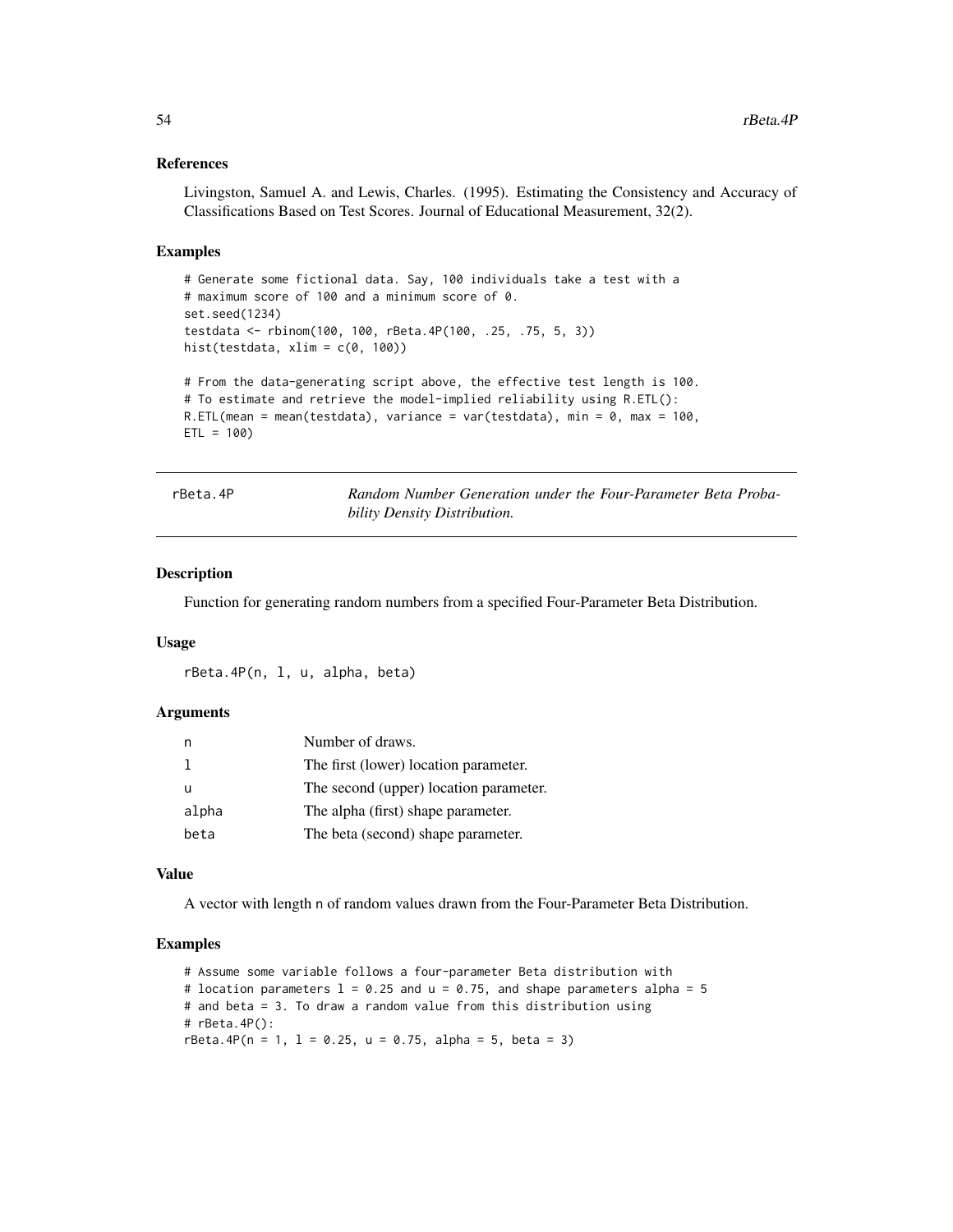<span id="page-54-0"></span>

### Description

Random Number Generation under the Beta-Binomial Probability Mass Distribution.

#### Usage

rBetaBinom(n, N, l, u, alpha, beta)

#### Arguments

|       | Number of draws.                       |
|-------|----------------------------------------|
| N     | Number of trials.                      |
|       | The first (lower) location parameter.  |
| u     | The second (upper) location parameter. |
| alpha | The alpha (first) shape parameter.     |
| beta  | The beta (second) shape parameter.     |

### Value

A vector with length n of random values drawn from the Beta-Binomial Distribution.

### Examples

```
# To draw a sample of 50 values from a Beta-Binomial distribution with
# number of trials = 100, and with success-probabilities drawn from a
# Four-Parameter Beta distribution with location parameters l = 0.25 and
# u = 0.95, and shape-parameters alpha = 5 and beta = 3:
rBetaBinom(n = 50, N = 100, 1 = 0.25, u = 0.95, alpha = 5, beta = 3)
```

| rBetaMS |  |
|---------|--|
|---------|--|

**Random Draw from the Standard Beta PDD With Specific Mean and** *Variance.*

#### Description

Draws random samples of observations from the Standard Beta probability density distribution with defined mean and variance.

#### Usage

rBetaMS(n, mean, variance = NULL, sd = NULL)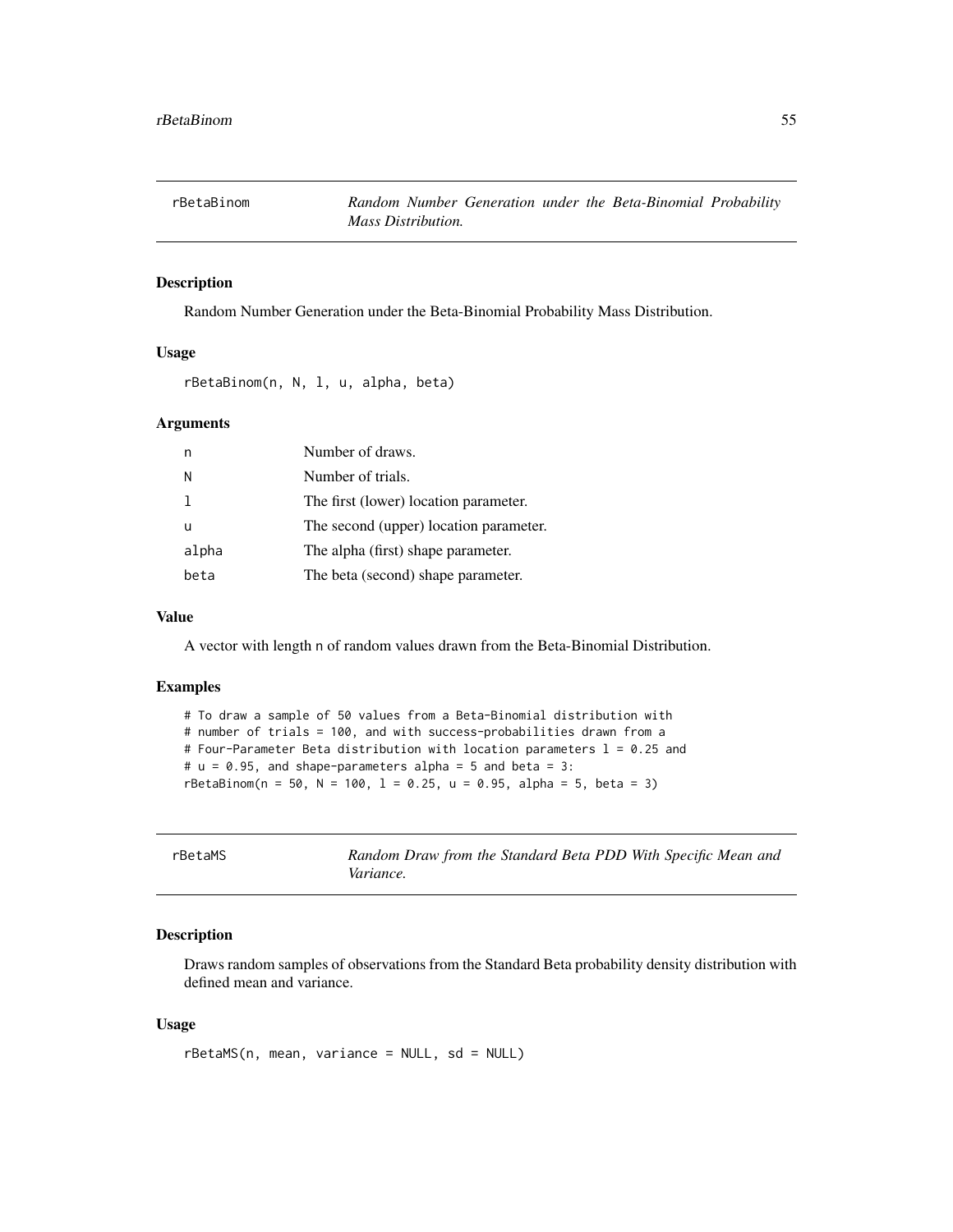#### <span id="page-55-0"></span>Arguments

| n,       | Number of observations to be drawn from under the Standard Beta PDD.            |
|----------|---------------------------------------------------------------------------------|
| mean     | The mean of the target Standard Beta probability density distribution.          |
| variance | The variance of the target Standard Beta probability density distribution.      |
| sd       | The standard deviation of the target Standard probability density distribution. |

### Value

A vector of length n, each value representing a random draw from the Standard Beta probability density distribution with defined mean and variance.

| rGammaBinom | Random number generation under the Gamma-extended Binomial dis- |
|-------------|-----------------------------------------------------------------|
|             | <i>tribution.</i>                                               |

### Description

Random number generation under the Gamma-extended Binomial distribution.

### Usage

rGammaBinom(n, size, prob, precision = 1e-04)

#### Arguments

| n         | Number of observations.                                                                                                                                                                                                                                                                |
|-----------|----------------------------------------------------------------------------------------------------------------------------------------------------------------------------------------------------------------------------------------------------------------------------------------|
| size      | Number of "trials" (zero or more). Need not be integer.                                                                                                                                                                                                                                |
| prob      | Probability of "success" on each "trial". Need not be integer.                                                                                                                                                                                                                         |
| precision | The precision with which the quantile is to be calculated. Default is 1e-4 (i.e.,<br>search terminates when there is no registered change in estimate at the fourth<br>decimal). Tuning this value will impact the time it takes for the search algorithm<br>to arrive at an estimate. |

#### Note

Calls qGammaBinom(), which makes the random draw slower than what one might be used to (since qGammaBinom() calls pGammaBinom() and employs a search-algorithm to find the appropriate value down to a specifiable level of precision).

```
# Assume some variable follows a Gamma-Binomial distribution with
# "number of trials" = 10.5 and probability of "success" for each "trial"
# = 0.75 To draw a random value from this distribution:
rGammaBinom(n = 1, size = 10, prob = 0.75)
```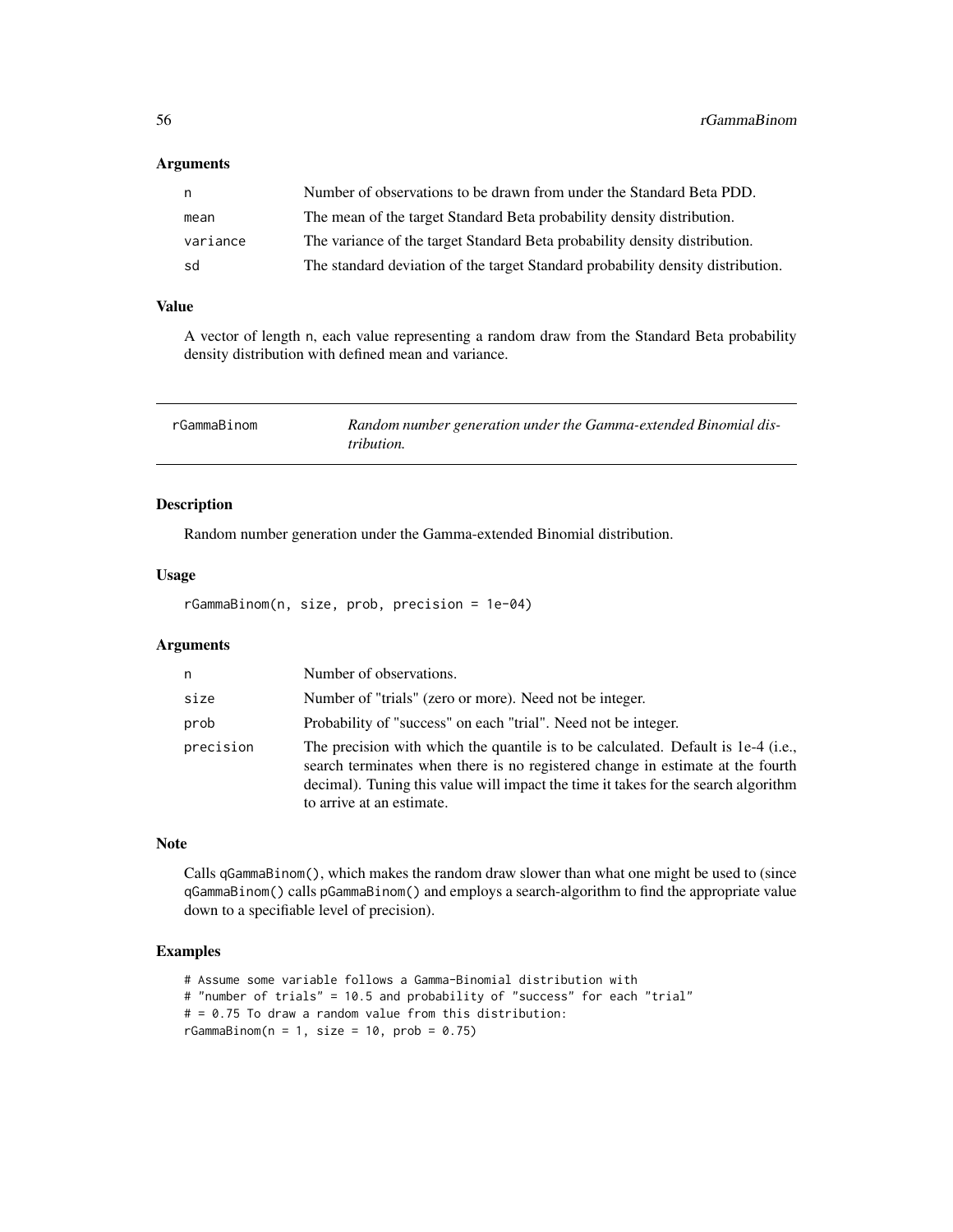<span id="page-56-0"></span>tsm *Proportional true-score distribution raw moments from Livingston and Lewis' effective test-score and effective test-length.*

### Description

An implementation of Lords (1965, p. 265) equation 37 for estimating the raw moments of the true-score distribution, modified to function for the Livingston and Lewis approach.

#### Usage

 $tsm(x, r, n, method = "product")$ 

#### Arguments

| x      | The effective test-score of test-takers.                                                                                                                                                                                                                                                                                                                               |
|--------|------------------------------------------------------------------------------------------------------------------------------------------------------------------------------------------------------------------------------------------------------------------------------------------------------------------------------------------------------------------------|
| r      | The moment-order that is to be calculated (where 1 is the mean, 2 is the raw<br>variance, 3 is the raw skewness, etc.).                                                                                                                                                                                                                                                |
| n      | The effective test-length.                                                                                                                                                                                                                                                                                                                                             |
| method | The method by which the descending factorials are to be calculated. Default is<br>"product" which uses direct arithmetic. Alternative is "gamma" which calcu-<br>lates the descending factorial using the Gamma function. The alternative method<br>might be faster but might fail because the Gamma function is not defined for<br>negative integers (returning Inf). |

#### References

Lord, F. M. (1965). A strong true-score theory, with applications. Psychometrika. 30(3). pp. 239–270. doi: 10.1007/BF02289490

Livingston, Samuel A. and Lewis, Charles. (1995). Estimating the Consistency and Accuracy of Classifications Based on Test Scores. Journal of Educational Measurement, 32(2).

#### Examples

# Examine the raw moments of the underlying Beta distribution that is to provide the basis for # observed-scores:

betamoments(alpha = 5, beta = 3,  $l = 0.25$ ,  $u = 0.75$ , types = "raw")

```
# Generate observed-scores from true-scores by passing the true-scores as binomial probabilities
# for the rbinom function.
set.seed(1234)
obs.scores <- rbinom(1000, 100, rBeta.4P(1000, 0.25, 0.75, 5, 3))
# Examine the raw moments of the observed-score distribution.
observedmoments(obs.scores, type = "raw")
```
# First four estimated raw moment of the proportional true-score distribution from the observed- # score distribution. As all items are equally difficult, the effective test-length is equal to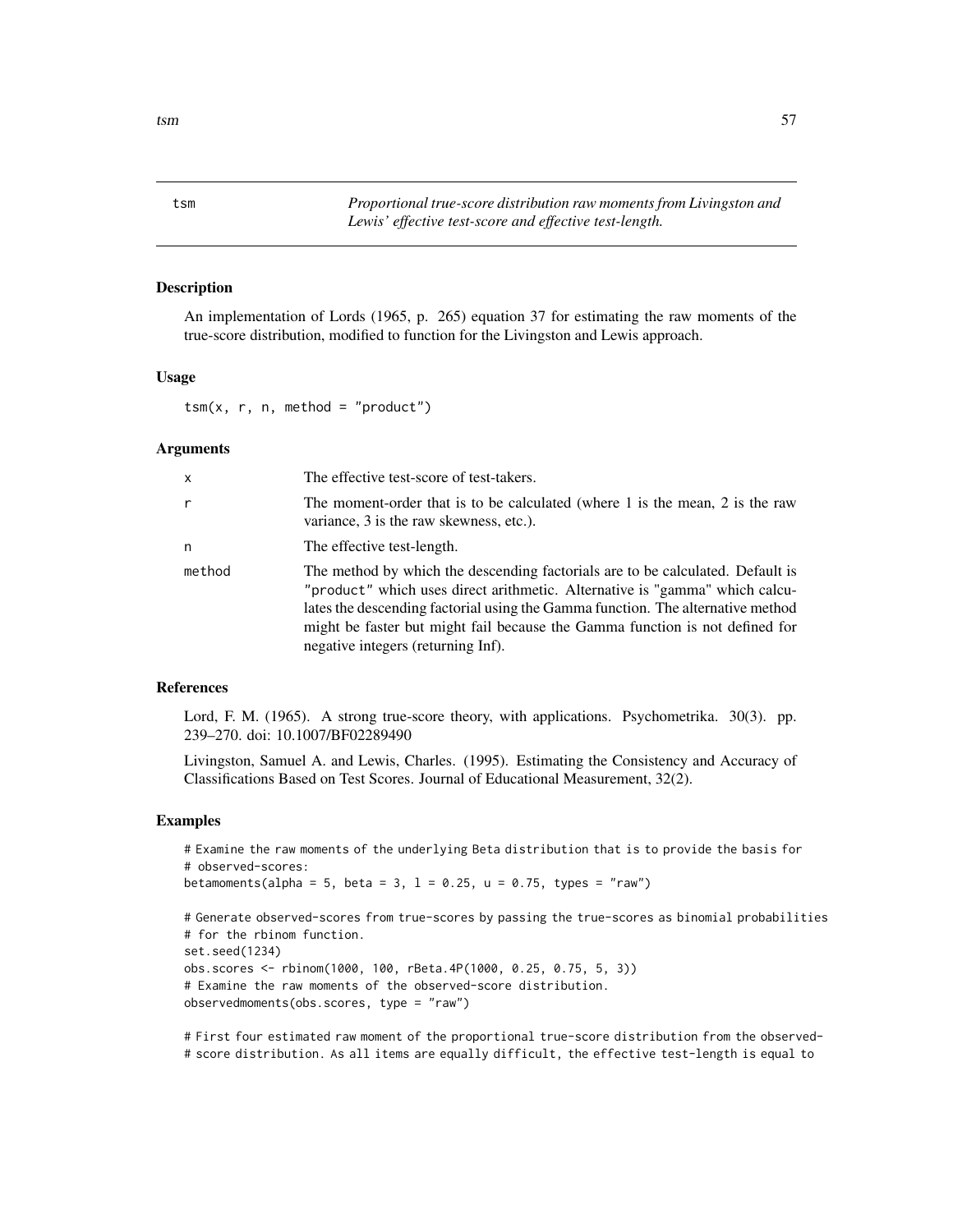```
# the actual test-length.
tsm(x = obs.scores, r = 1, n = 100)tsm(x = obs.scores, r = 2, n = 100)tsm(x = obs.scores, r = 3, n = 100)tsm(x = obs.scores, r = 4, n = 100)# Which is fairly close to the true raw moments of the proportional true-score distribution
# calculated above.
```
UABMSL *Upper Location Parameter Given Shape Parameters, Mean, Variance, and Lower Location Parameter of a Four-Parameter Beta PDD.*

### Description

Calculates the upper-bound value required to produce a Beta probability density distribution with defined moments and parameters. Be advised that not all combinations of moments and parameters can be satisfied (e.g., specifying mean, variance, skewness and kurtosis uniquely determines both location-parameters, meaning that the value of the upper-location parameter will take on which ever value it must, and cannot be specified).

### Usage

```
UABMSL(
  alpha = NULL,beta = NULL,
  mean = NULL,variance = NULL,
  skewness = NULL,
  kurtosis = NULL,
  l = NULL,sd = NULL\mathcal{E}
```

| alpha    | The alpha shape-parameter of the target Beta probability density distribution.                        |
|----------|-------------------------------------------------------------------------------------------------------|
| beta     | The beta shape-parameter of the target Beta probability density distribution.                         |
| mean     | The mean (first raw moment) of the target Standard Beta probability density<br>distribution.          |
| variance | The variance (second central moment) of the target Standard Beta probability<br>density distribution. |
| skewness | The skewness (third standardized moment) of the target Beta probability density<br>distribution.      |
| kurtosis | The kurtosis (fourth standardized moment) of the target Beta probability density<br>distribution.     |

<span id="page-57-0"></span>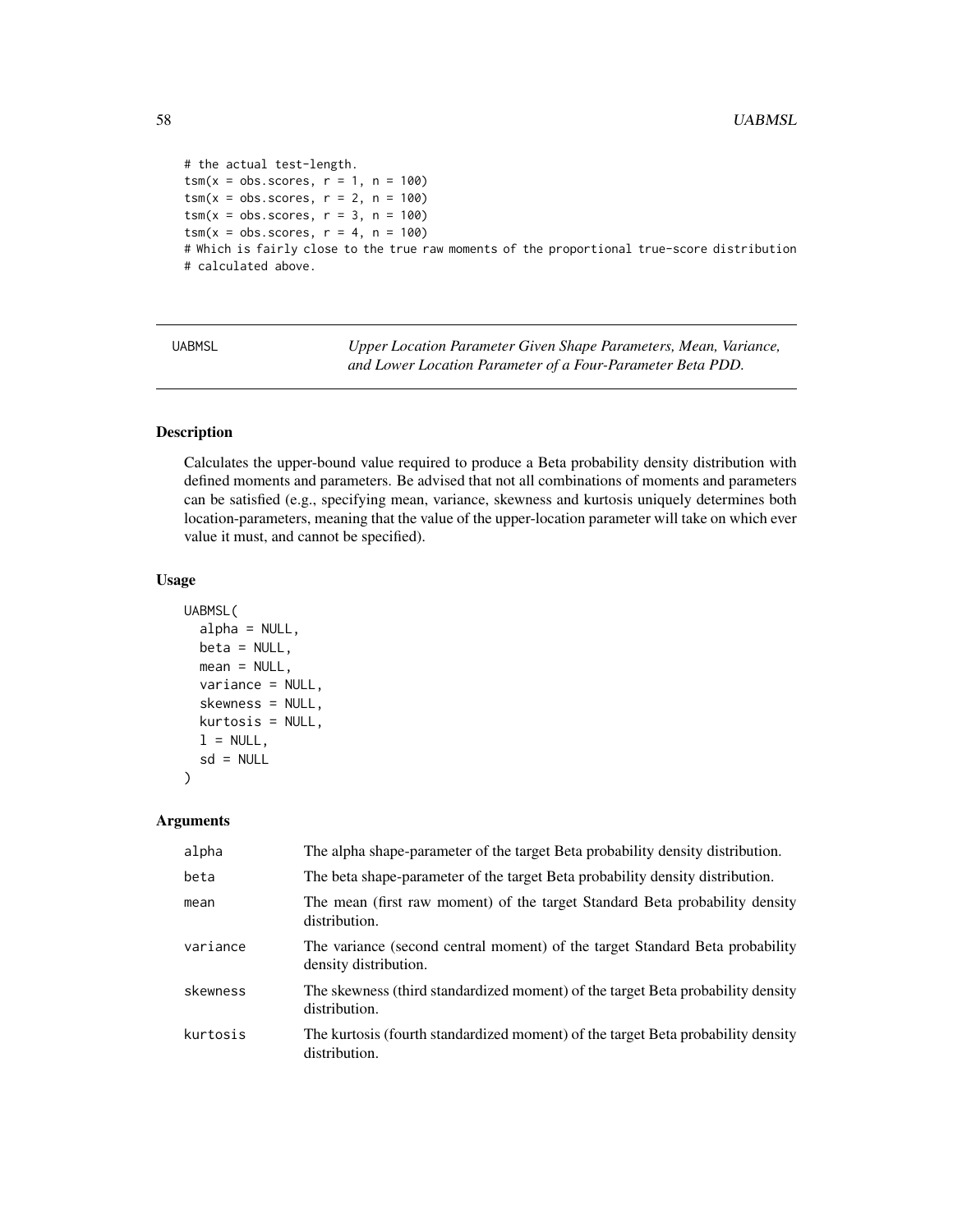#### UABMSL 59

|    | The lower-bound of the Beta distribution. Default is NULL (i.e., does not take<br>a specified 1-parameter into account).          |
|----|-----------------------------------------------------------------------------------------------------------------------------------|
| sd | Optional alternative to specifying var. The standard deviation of the target Stan-<br>dard Beta probability density distribution. |

### Value

A numeric value representing the required value for the Beta upper location-parameter (u) in order to produce a Beta probability density distribution with the target moments and parameters.

```
# Generate some fictional data.
set.seed(1234)
testdata <- rBeta.4P(100000, 0.25, 0.75, 5, 3)
hist(testdata, xlim = c(0, 1), freq = FALSE)
# Suppose you know three of the four necessary parameters to fit a four-
# parameter Beta distribution (i. e., l = 0.25, alpha = 5, beta = 3) to this
# data. To find the value for the necessary u parameter, estimate the mean
# and variance of the distribution:
M <- mean(testdata)
S2 <- var(testdata)
# To find the l parameter necessary to produce a four-parameter Beta
# distribution with the target mean, variance, and u, alpha, and beta
```

```
# parameters using the LMSBAU() function:
(u \leftarrow UABMSL(alpha = 5, beta = 3, mean = M, variance = S2, 1 = 0.25))
curve(dBeta.4P(x, 0.25, u, 5, 3), add = TRUE, lwd = 2)
```